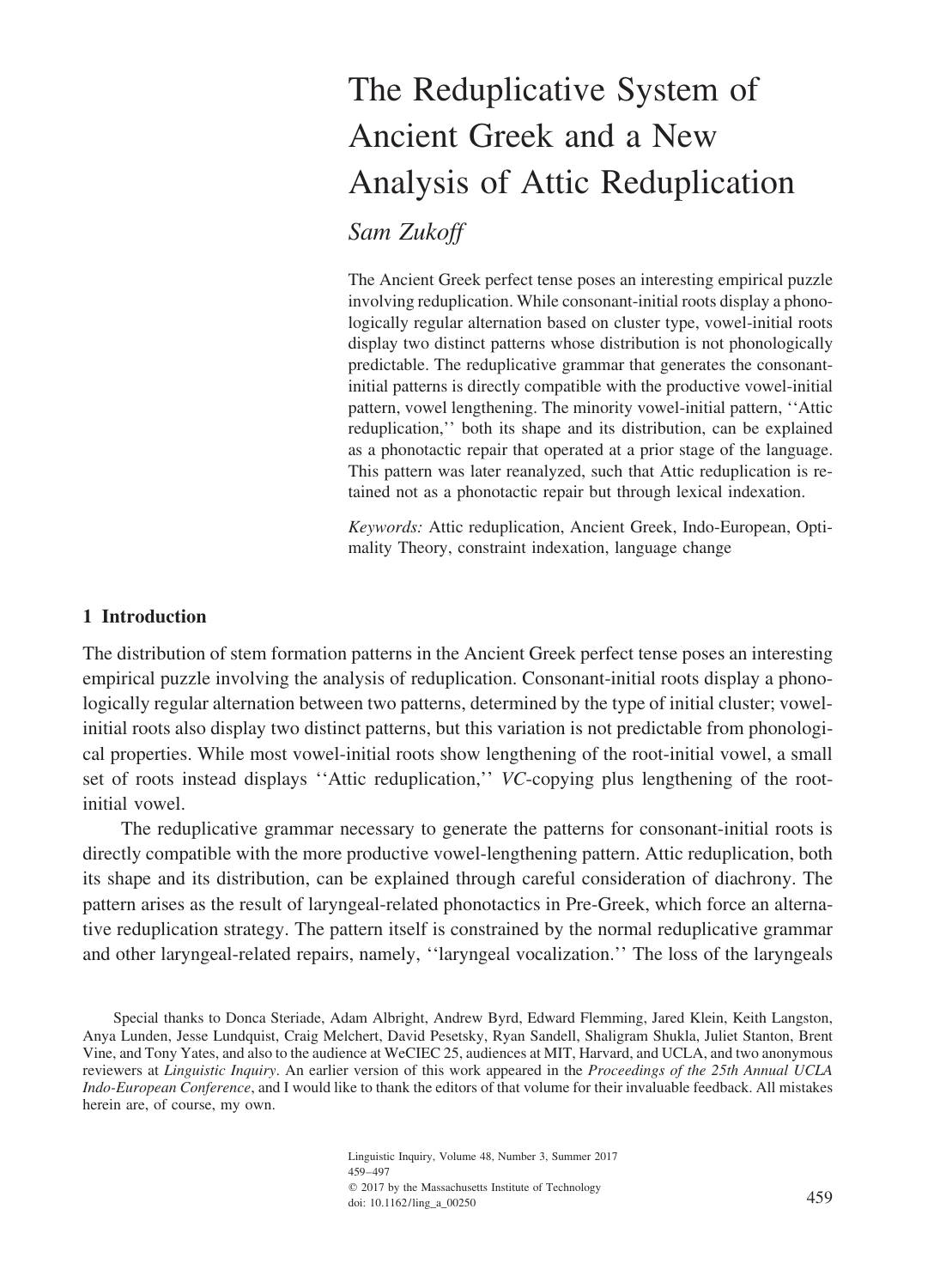forces reanalysis, such that Attic reduplication is retained in Ancient Greek by a more complicated mechanism, namely, constraint indexation.

The account developed in this article yields three primary results. First, it provides a comprehensive analysis of the synchronic system of perfect-stem formation in Ancient Greek, integrating the minority pattern—Attic reduplication—with the productive majority patterns. Second, it synthesizes previous, relatively informal proposals regarding the origin of the Attic reduplication pattern into a full-fledged formal synchronic analysis, located at the Pre-Greek stage. And third, more generally, it addresses the problem of how to deal with residual morphophonological patterns within a language's morphological and phonological grammar. Minority patterns of the sort represented by Attic reduplication are omnipresent crosslinguistically, yet analysts often overlook their value. This account not only demonstrates that such patterns can reveal significant insights about the larger systems in which they are embedded, but also illustrates diachronic pathways by which they arise and the diachronic tools that can be employed to yield a meaningful analysis of this kind.

## *1.1 Data*

In the Ancient Greek perfect tense, consonant-initial roots display a phonologically regular alternation between two stem formation patterns, determined by the type of initial cluster. Roots with an initial singleton consonant or an initial stop-sonorant cluster show the overtly reduplicative pattern in (1a): a prefixed copy of the root-initial consonant followed by a fixed vowel [e]. Roots with all other types of initial clusters lack reduplicative copying and show just the prefixed [e], the "noncopying" pattern in  $(1b)$ .<sup>1</sup>

(1) *Distribution of stems in the perfect: Consonant-initial roots*

| a. $C_1$ -copying    |                                                                                                  |
|----------------------|--------------------------------------------------------------------------------------------------|
| Singleton roots:     | $\sqrt{CV}$ $\rightarrow$ Ce-CV-                                                                 |
|                      | (e.g., $\sqrt{d}\overline{\sigma}$ 'give' $\rightarrow$ perf. <i>de-d</i> $\overline{\sigma}$ -) |
| Stop-sonorant roots: | $\sqrt{TRV} \rightarrow Te$ -TRV-                                                                |
|                      | (e.g., $\sqrt{kri}$ 'judge' $\rightarrow$ perf. ke-kri-)                                         |
| b. Noncopying        |                                                                                                  |
| Other cluster roots: | $\sqrt{CCV} \rightarrow e$ -CCV-                                                                 |
|                      | (e.g., $\sqrt{k}$ <i>ten</i> 'kill' $\rightarrow$ perf. <i>e-kton-</i> )                         |

Vowel-initial roots likewise show a dichotomy of patterns. However, unlike among the consonant-initial roots, there is no clear phonological conditioning that regulates the variation; it simply varies by lexeme. Most vowel-initial roots form their perfect stem by lengthening the root-initial vowel, as in (2a). However, a small set of roots, illustrated in (2b), instead displays

<sup>&</sup>lt;sup>1</sup> I will use the following notations: ">" indicates a diachronic development; " $\rightarrow$ " indicates a synchronic inputoutput (IO) mapping; ''\*\*'' indicates a form that never occurred; ''\*'' indicates a reconstructed form.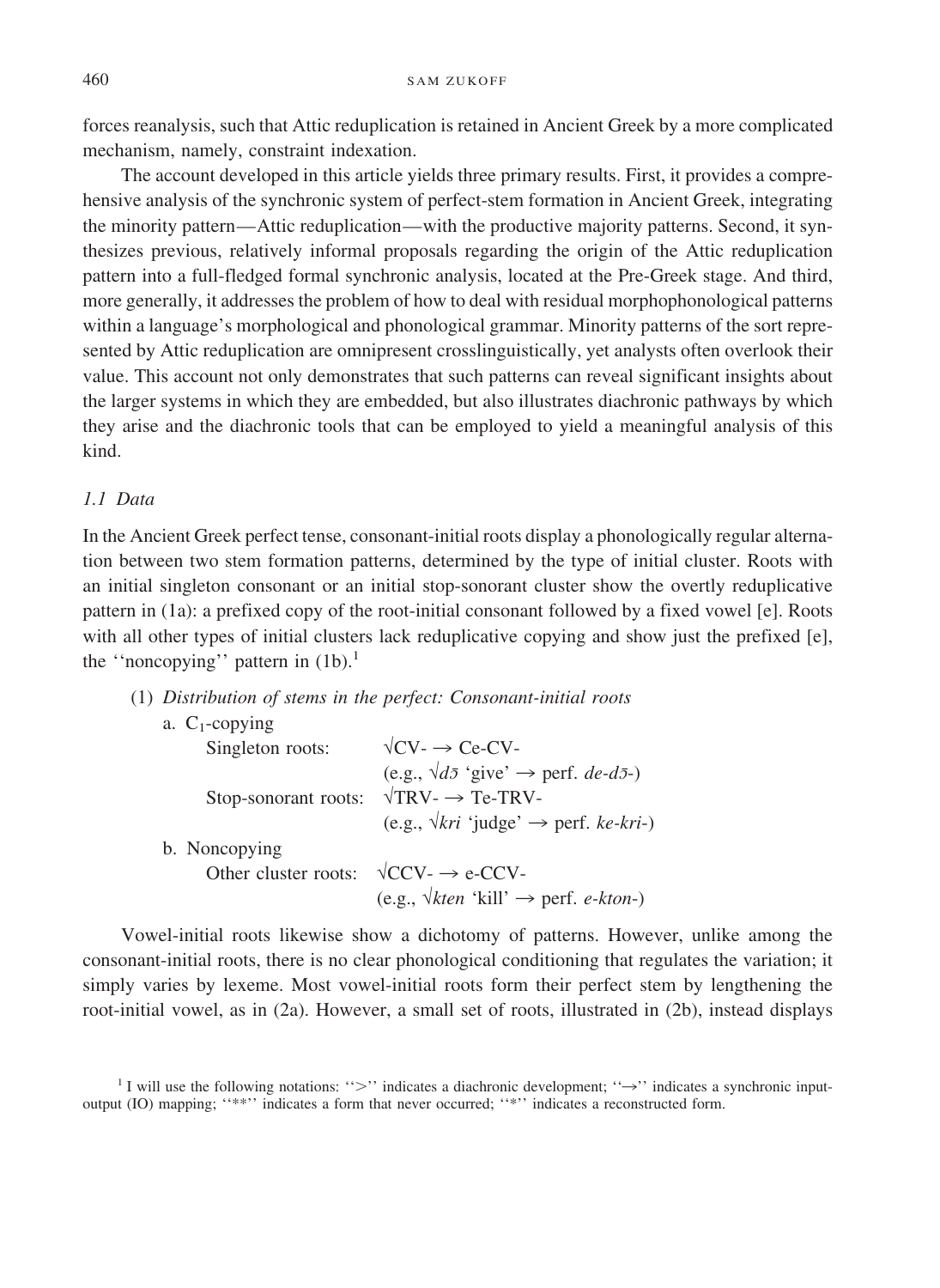copying of the root-initial *VC*- sequence while simultaneously lengthening the root-initial vowel, a pattern referred to as Attic reduplication (AR).<sup>2</sup>

- (2) *Distribution of stems in the perfect: Vowel-initial roots*
	- a. Vowel lengthening:  $\sqrt{VC} \rightarrow \overline{VC}$ 
		- (e.g.,  $\sqrt{ag}$  'lead' → perf.  $\bar{a}g$ -,  $\sqrt{onoma}$  'name' → perf.  $\bar{a}$ *noma*-)
	- b. Attic reduplication:  $\sqrt{VC} \rightarrow VC$ - $\overline{VC}$ - $(e.g., \text{Vager 'gather'} \rightarrow$  perf. *ag-āger*-,  $\sqrt{ol}$  'destroy'  $\rightarrow$  perf. *ol-5l*-)

AR's distribution within the synchronic grammar is seemingly arbitrary; the roots that undergo AR have no discernible phonological characteristics that set them apart from roots that undergo the default pattern.

#### *1.2 Outline*

This article will provide a comprehensive account of the historical development of the AR pattern set within the larger reduplicative system of Greek. In exploring the synchronic reduplicative system of attested Ancient Greek in section 2, I will show that the grammar that generates the pattern displayed by consonant-initial roots also directly generates the productive vowel-lengthening pattern for vowel-initial roots. This reveals that it is indeed AR that requires further attention.

I will first answer the question of how the AR pattern came into being, in section 3. Virtually all roots that display AR are reconstructed with an initial laryngeal consonant (e.g., Winter 1950: 368–369, Beekes 1969:113–126); for example, Ancient Greek √*ol* Proto-Indo-European \*√*h3elh1* (Rix et al. 2001:298, Beekes and Van Beek 2010:1069–1070). With this in mind, I will propose that the historical source of AR (henceforth ''Pre-AR'') arose at a stage of the language in which the laryngeal consonants were still present (''Pre-Greek''), such that an AR form like Ancient Greek *ol-5l*- derives historically from a Pre-AR form \**h<sub>3</sub>el-e-h<sub>3</sub>l*-. Pre-AR is a deviation from the normal reduplication pattern, restricted to laryngeal-initial roots, induced by the unique phonetic and phonological properties of the laryngeals. The exact nature of Pre-AR is determined in large part by the interaction of the default reduplicative grammar with another laryngeal-related phonological process known as ''laryngeal vocalization.'' The distribution of default reduplication vs. the Pre-AR pattern in Pre-Greek is schematized in (3).

(3) *Default reduplication vs. Pre-AR in Pre-Greek (H laryngeal consonant)* a. Default reduplication preforms: \*C<sup>*i*</sup>V-C<sup>*i*</sup>C<sup>*k*</sup>VC- or \*C<sup>*i*</sup>V-C<sup>*i*</sup>C<sup>*k*</sup>b. AR preforms: VC*<sup>k</sup>* V-H*<sup>i</sup>* C*k* VC- or \*H*<sup>i</sup>* VC*<sup>k</sup>* V-H*<sup>i</sup>* C*k* -

<sup>2</sup> For forms involving /a/, I use non-Attic-Ionic forms, such that the lengthened correspondent of /a/ is [a]. In the Attic-Ionic dialect group, [a] has become [ɛ] (see, e.g., Sihler 1995:48–52), such that the relationship between short and long vowel is slightly less transparent. It may not be the case that all forms with [a] are actually attested outside of Attic-Ionic (i.e., in Doric or other [a] dialects), but all are at least attested in their [ $\bar{\epsilon}$ ] forms in Attic-Ionic. When necessary, I will refer to [a]-forms as belonging to "Common Greek."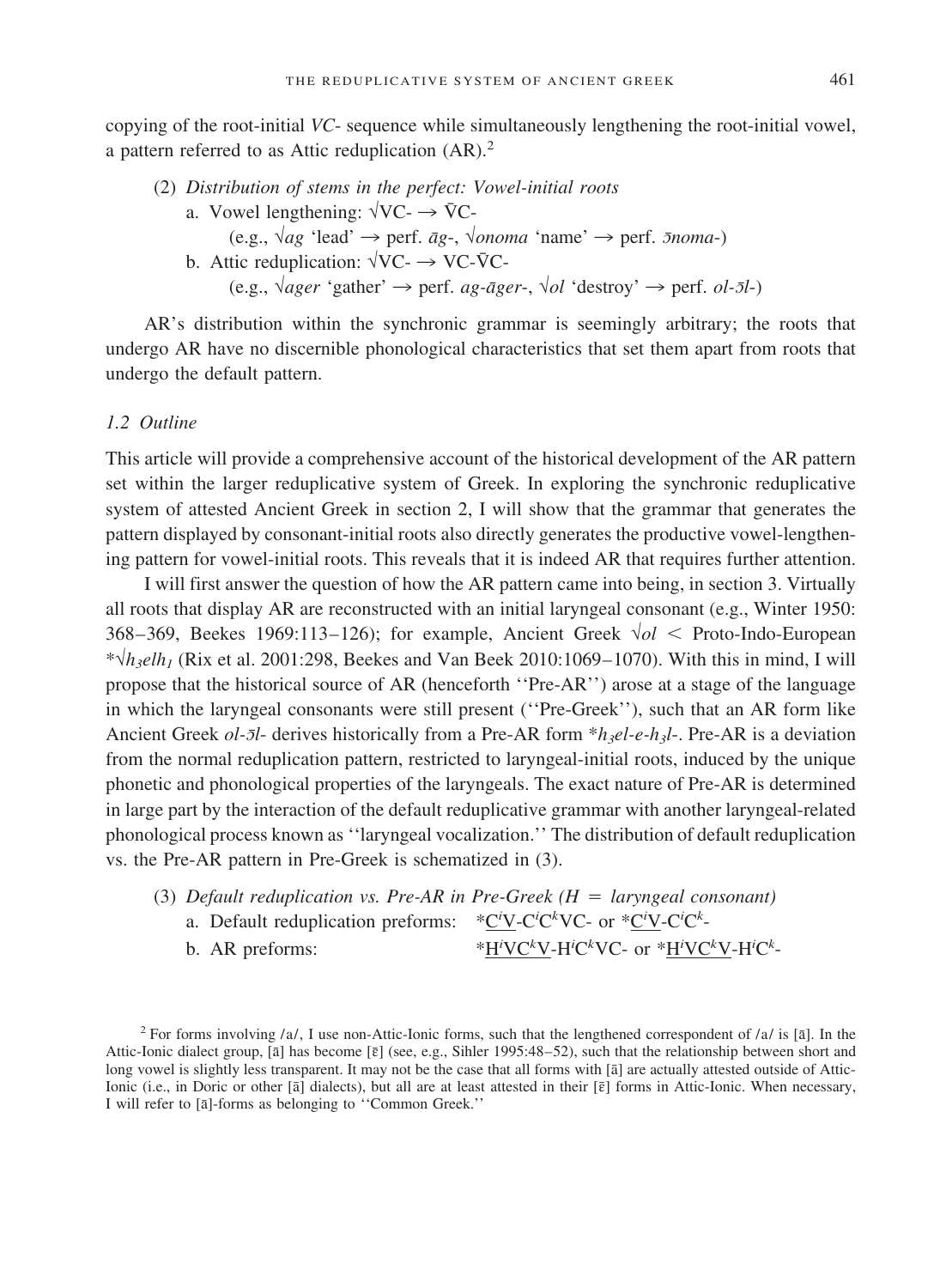Having accounted for the origin of AR, in section 4 I will address the question of how the pattern could be retained as a minority pattern into attested Ancient Greek and how it was represented by speakers in the synchronic grammar. Subsequent to the initial development of Pre-AR, the laryngeals were lost in Greek, and thus the phonotactics driving the pattern were no longer recoverable. In order to retain the pattern, learners formulated a new analysis, whereby copying in these forms is motivated by the operation of a lexically restricted REALIZE MORPHEME constraint (Kurisu 2001). Additional evidence for the special activity of this constraint comes from a set of exceptions to the generalizations regarding cluster-type-dependent copying in (1), namely, the reduplicated presents and their associated perfects. Incorporating lexically restricted REALIZE MOR-PHEME into the grammar thus provides a principled way of generating the entire synchronic distribution of reduplicative forms in the Ancient Greek perfect.

#### **2 Reduplication in Ancient Greek**

This section presents the analysis of the productive reduplicative system of Ancient Greek.<sup>3</sup> The three productive patterns of perfect-tense stem formation ((1a), (1b), and (2a)) are generated from a single, consistent constraint ranking, without appeal to reduplicative templates, under an analysis where two morphemes,  $RED$  and  $/e/$ , compete for position at the left edge of the word. The analysis will be framed in terms of Base-Reduplicant Correspondence Theory (McCarthy and Prince 1995), though little of the formal apparatus employed in the analysis is dependent on this.<sup>4</sup> Section 2.1 begins by analyzing the two patterns found in the consonant-initial roots and includes a discussion of the underlying morphemic structure of the perfect (section 2.1.2). Section 2.2 examines the behavior of vowel-initial roots, showing that the analysis developed for the consonant-initial roots is compatible with the productive vowel-lengthening pattern. When projected back to the earlier stage of the language in which laryngeal consonants were still present, the grammar developed here, adjusted only slightly and supplemented by an independently motivated phonotactic constraint, will generate the Pre-AR pattern.

#### *2.1 Consonant-Initial Roots*

*2.1.1 Data and Generalizations* As introduced in (1), the perfect of Ancient Greek shows two distinct stem formation patterns for consonant-initial roots:  $C_1$ -copying and noncopying, exemplified further in tables 1 and 2, respectively.<sup>5</sup> The distribution is determined by the composition of the root-initial string. If the root begins with a single consonant or a stop-sonorant cluster, the perfect is formed via  $C_1$ -copying. All other consonant-initial roots show noncopying.<sup>6</sup>

will be discussed in section 4.4.

<sup>3</sup> For the facts of Ancient Greek reduplication, see, for example, Schwyzer 1939:646–650. For recent theoretical analyses, see Steriade 1982:195–208, 304–312, 1988:135–136, Fleischhacker 2005, Keydana 2006:83–91, Halle 2008:

<sup>333–336.&</sup>lt;br><sup>4</sup> For recent alternative theoretical approaches to reduplication, consult Raimy 2000, 2009, Inkelas and Zoll 2005,<br>Idsardi and Raimy 2008, Frampton 2009, Kiparsky 2010, McCarthy, Kimper, and Mullin 2012.

 $<sup>5</sup>$  The Ancient Greek data in this article are drawn primarily from the survey of verbal forms conducted by van de</sup> Laar (2000). All generalizations comport with traditional descriptions, for example, those of Smyth 1920 [1984], Schwyzer 1939, Sihler 1995.<br><sup>6</sup> There is a systematic set of exceptions where roots with other cluster types unexpectedly show C<sub>1</sub>-copying. These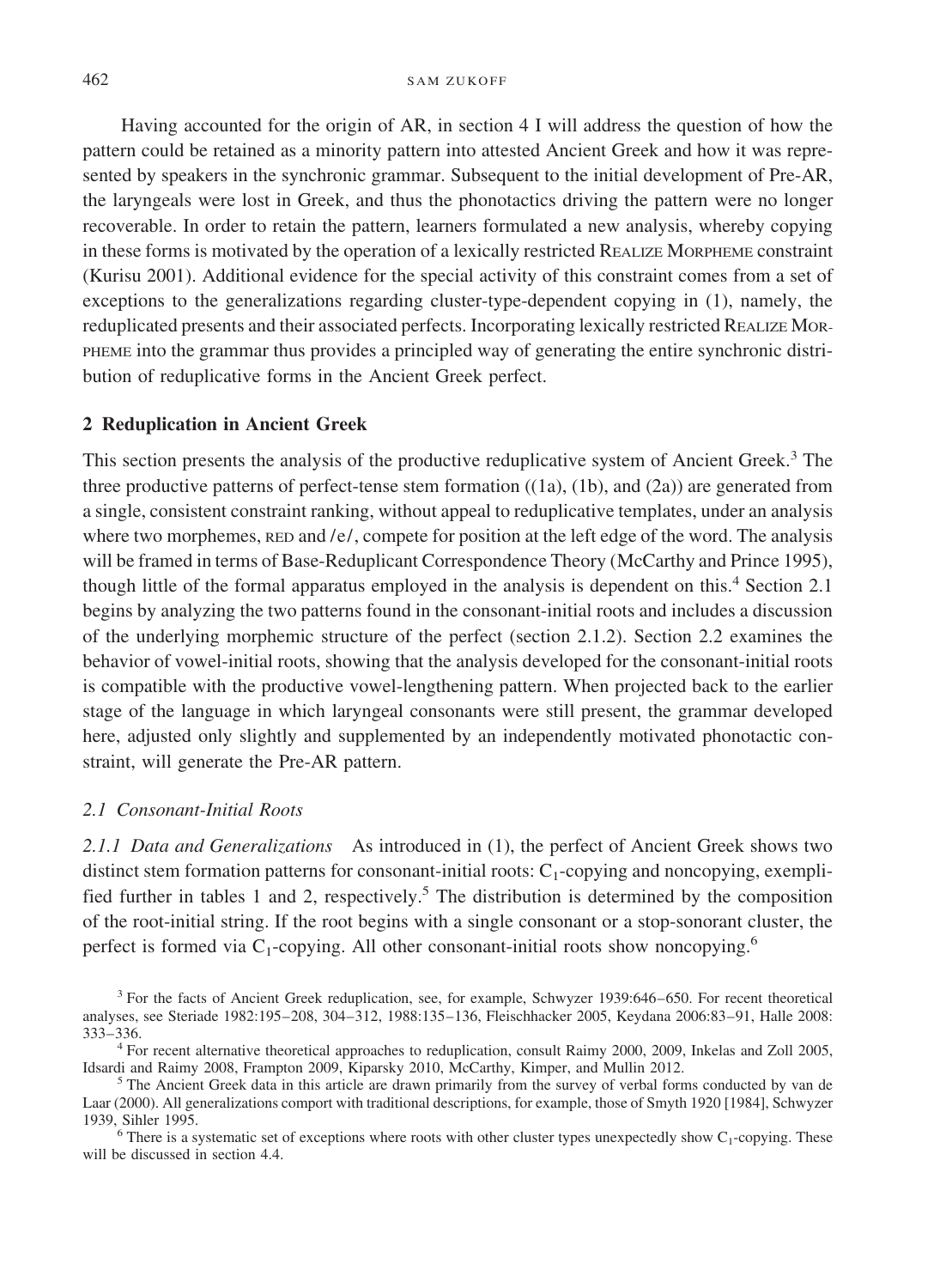|                                            | $C_1$ -copying reduplication                 |        |                               |           |                    |  |  |  |
|--------------------------------------------|----------------------------------------------|--------|-------------------------------|-----------|--------------------|--|--|--|
| Root                                       |                                              |        | Present tense                 |           |                    |  |  |  |
| a. Roots with initial singleton consonants |                                              |        |                               |           |                    |  |  |  |
| $d\bar{d}$ -                               | 'give'                                       | δίδωμι | $\lceil \text{di-d5-} \rceil$ | δέδωκα    | [ $de-d\bar{o}$ -] |  |  |  |
| pemp-                                      | 'send'                                       | πέμπω  | $[pemp-]$                     | πέπεμπται | $[pe$ -pemp-]      |  |  |  |
| lu-                                        | 'loosen'                                     | λύω    | $\lceil \ln - \rceil$         | λέλυκα    | $[$ le-lu- $]$     |  |  |  |
|                                            | b. Roots with initial stop-sonorant clusters |        |                               |           |                    |  |  |  |
| $kri(n)$ -                                 | 'decide'                                     | κρίνω  | $[kri-n-]$                    | κέκριμαι  | [ke-kri-]          |  |  |  |
| tla-                                       | 'suffer'                                     | τλάω   | [tla-]                        | τέτλακα   | $[te-tl\bar{a}$ -] |  |  |  |
| pneu-                                      | 'breathe'                                    | πνέω   | $[pre-]$                      | πέπνυμαι  | $[pe-pn\bar{u}$ -] |  |  |  |

**Table 1** copying reduplication

When reduplication is successfully carried out in forms like those in table 1, the string preposed to the root takes the shape *CV*. In such cases, *C* is always identical to the root-initial consonant. This can be captured using the constraint ANCHOR-L-BR (McCarthy and Prince 1995: 123), which penalizes copying from non-root-initial position. (The function of ANCHOR could equally well be taken up by LOCALITY; see Nelson 2003, et seq.) In the overtly copying pattern in table 1, and indeed also in those cases where copying fails to occur (as in table 2), *V* is always [e], regardless of the identity of the root vowel.

*2.1.2 Perfect Reduplication: One Morpheme or Two?* The [e] vowel that precedes the root in the perfect does not covary with a segment in the base. A priori, cases where a fixed segment occurs in a reduplicative context admit two analytical options (see Alderete et al. 1999): a phonological analysis or a morphological analysis. Under the phonological approach, the segment is taken to be copied from the base as part of the reduplicant, but markedness constraints induce phonological reduction (a case of *the emergence of the unmarked*; McCarthy and Prince 1994).<sup>7</sup>

**Table 2**

| Noncopying "reduplication"           |                                                            |               |                             |                            |  |  |  |  |
|--------------------------------------|------------------------------------------------------------|---------------|-----------------------------|----------------------------|--|--|--|--|
| Root                                 |                                                            | Perfect tense |                             |                            |  |  |  |  |
| a. Roots with other initial clusters |                                                            |               |                             |                            |  |  |  |  |
| kten-                                | 'kill'                                                     | έκτονα        | [e-kton-]                   | not **[ke-kton-]           |  |  |  |  |
| pseud- 'lie'                         |                                                            | έψευσμαι      | $[e$ -pseus- $]$            | not **[pe-pseus-]          |  |  |  |  |
| stel-                                | 'prepare' έσταλκα                                          |               | $[e$ -stal- $]$             | not **[se-stal-]           |  |  |  |  |
| $\text{sm\bar{e}k}^{\text{h}}$ -     | 'wipe'                                                     | έσμηλμένος    | $[e - sm\bar{\epsilon}g -]$ | not ** [se-sm $\bar{g}$ -] |  |  |  |  |
| b. Roots with initial geminates      |                                                            |               |                             |                            |  |  |  |  |
| rreu-                                | 'flow'                                                     | έρρύηκα       | $[$ e-rru- $]$              | not $*$ [re-rru-]          |  |  |  |  |
|                                      | sseu- 'hasten' $\epsilon \sigma \sigma \nu \mu \alpha \nu$ |               | $[e$ -ssu-                  | not **[se-ssu-]            |  |  |  |  |

<sup>7</sup> Alderete et al. (1999) also entertain an analysis in which the fixed segment is not copied, but epenthetic.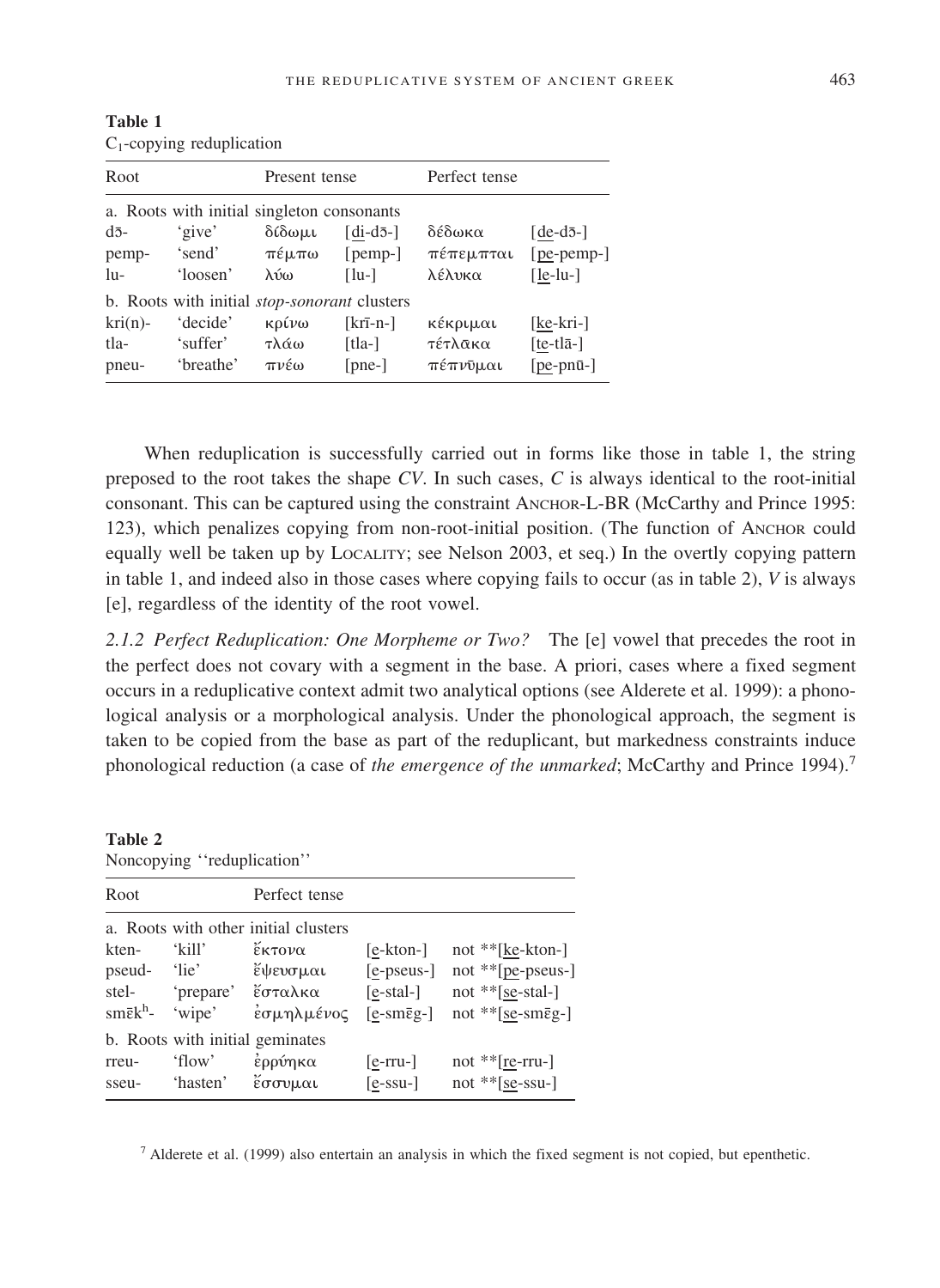As I will show in sections 2.1.3 and 2.1.4, such an analysis is unworkable for Ancient Greek, as it would lead to a ranking paradox.

Therefore, I will proceed with the alternative, morphological analysis. Rather than identifying the fixed segment as belonging to the reduplicant proper (i.e., arising via ''copying''), we can view it as an independent morpheme, bound to cooccur with the reduplicative morpheme. This situation resembles, for example, that of *schm*- reduplication in English (Alderete et al. 1999:  $355-357$ ; cf. Nevins and Vaux  $2003$ .<sup>8</sup> Under this approach, a typical reduplicated form like perfect  $\kappa \in \mathbb{R}$  [kékrimai] will be decomposed as in (4).

*Morphological decomposition of the perfect* (4)  $\underline{k}$ - e- kri REDUPLICANT FIXED-SEGMENT AFFIX ROOT -mai INFLECTION

With the fixed *e* identified as an independent morpheme, two questions remain to be answered in order to complete an analysis of the consonant-initial roots: (a) How does the reduplicant come to take the shape of a single consonant in the pattern in table 1? and (b) How do we derive the  $C \sim \emptyset$  alternation that distinguishes the C<sub>1</sub>-copying pattern in table 1 from the noncopying pattern in table 2? These two questions are taken up immediately below.

*2.1.3 The C1*-*Copying Pattern* Since the noncopying pattern exists, the constraints that motivate having segments in the reduplicant must be violable in Ancient Greek. As will be shown in sections 2.1.4 and 2.2, violation of these constraints can be forced by higher-ranked phonotactic considerations. When these constraints are not in danger of being violated, the constraints that enforce copying are satisfied. This is the case for the roots with  $C_1$ -copying.

REALIZE MORPHEME (RM; Kurisu 2001) is a constraint that can motivate reduplicative copying. RM demands that morphemes that are present in the underlying representation have surface exponents in the phonology. If no reduplicative copying were undertaken, the RM constraint on the reduplicative morpheme—RM(RED)—would incur a violation.

The phonotactics provide a motivation for copying, as well. If the /e/ were to surface without a preceding consonant, a violation of ONSET (Prince and Smolensky 1993/2004) would be incurred, since this would create an onsetless syllable. Onsetless syllables are permitted in Ancient Greek, but actively disfavored. This can be seen from a number of processes, including vowel contraction, cross-word elision (''crasis''), and ''*nu* movable'' (see Golston 2014). Therefore, ONSET will specifically militate for the presence of a consonant-final (and also consonant-initial) reduplicant, to accommodate the fixed *e* morpheme.

RM(RED) and ONSET thus prefer an overt reduplicant of the shape  $\#(C \dots)C$ - (followed immediately by the fixed  $e$ ), but make no further demands regarding reduplicant shape. McCarthy and Prince (1986/1996, et seq.) demonstrate that ''reduplicative templates'' must take the shape of ''genuine units of prosody'' (syllable, foot, prosodic word). In the Ancient Greek perfect, neither of the two overtly reduplicative patterns takes on such a shape: the  $C_1$ -copying pattern

<sup>8</sup> As with *schm*-reduplication and similar cases, it is unclear if these two morphs have distinct functions.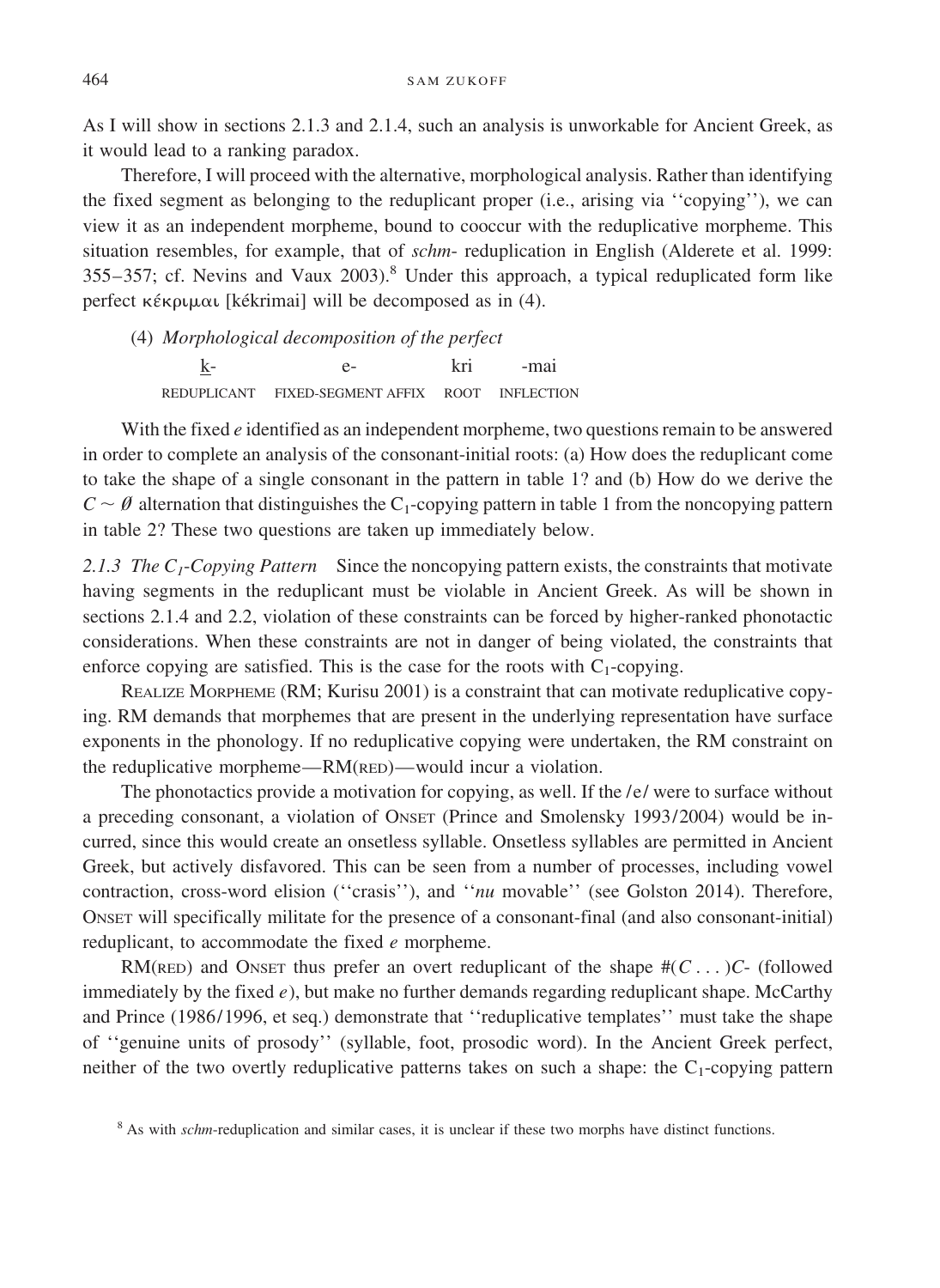currently under discussion is a single consonant; the AR pattern is a necessarily heterosyllabic *VC* sequence. Therefore, it seems unsuitable to pursue an analysis of reduplicant shape based on templates of any sort. Furthermore, the fact that such different reduplicant shapes result from roots of different shapes would make such an analysis difficult.

Instead, this section will develop an ''a-templatic'' analysis (see Gafos 1998, Hendricks 1999, among many others). A-templatic accounts of minimal reduplication patterns such as these rely on the activity of a ''size restrictor'' constraint (e.g., Spaelti 1997, Hendricks 1999, Riggle 2006). A size restrictor constraint will in some way penalize the reduplicant for having excessive length (or indeed any length at all). When the size restrictor outranks MAX-BR (the constraint that advocates copying each segment of the base into the reduplicant; see McCarthy and Prince 1995), the minimal reduplicant shape emerges as optimal.

Following Hendricks (1999), I use an ALIGNMENT constraint (McCarthy and Prince 1993, Prince and Smolensky 1993/2004) as the size restrictor. Given that the fixed *e* has been identified as a distinct morpheme, it can have an alignment constraint defined for it, as in  $(5)$ .<sup>9</sup>

(5) ALIGN-/e/-L: Assign one violation  $*$  for every segment that intervenes between the left edge of the prosodic word and the left edge of the fixed-segment affix *e*. 10

When ranked above MAX-BR, this constraint will induce the desired minimization effect, since increasing the length of the reduplicant will necessarily increase the number of violations of this constraint, as illustrated in  $(6)$ .<sup>11</sup>

- pem-e-pemp- \*\*\* \*\*!\* \* a.  $\infty$  p-e-pemp-  $\parallel$  \* b.  $/RED$ , e, pemp- $/$  | ALIGN-/e/-L | MAX-BR
- $\sqrt{pemp}$  → πέπεμπται [p-é-pemp-tai] 'he has (been) sent'

(6) *Minimizing the reduplicant*

Given that we do see copying in the general case, ALIGN-/e/-L must be ranked below ONSET and/or RM(RED), since failure to copy anything will satisfy ALIGN-/e/-L but violate ONSET and  $RM$ (RED). $^{12}$ 

<sup>9</sup> For ease of exposition, in this article I employ gradient alignment constraints. McCarthy (2003) argues that alignment constraints (and indeed all Optimality Theory constraints) should be defined categorically, not gradiently. However, Yu (2007:38–42) demonstrates that McCarthy's restriction to categorical alignment constraints does not actually avoid the typological overgeneration problem it seeks to solve. The facts here are compatible with a categorical analysis, in which the single gradient constraint is separated into two categorical constraints: one alignment constraint defined with reference to an intervening segment, and another defined with reference to an intervening syllable.

 $^{10}$  In cases where the underlying /e/ morpheme coalesces with a root-initial vowel, this constraint is evaluated with respect to that coalesced vowel.

<sup>11</sup> To ensure that this constraint does not have the effect of placing the [e] to the left of the reduplicant, we may also need to include an alignment constraint on the reduplicant (ALIGN-RED-L), ranked above it. However, such an ordering would generally be disfavored anyway by higher-ranked ONSET. would generally be disfavored anyway by higher-ranked ONSET.<br><sup>12</sup> I will show in section 2.2 that ONSET  $\gg$  ALIGN-/e/-L  $\gg$  RM(RED).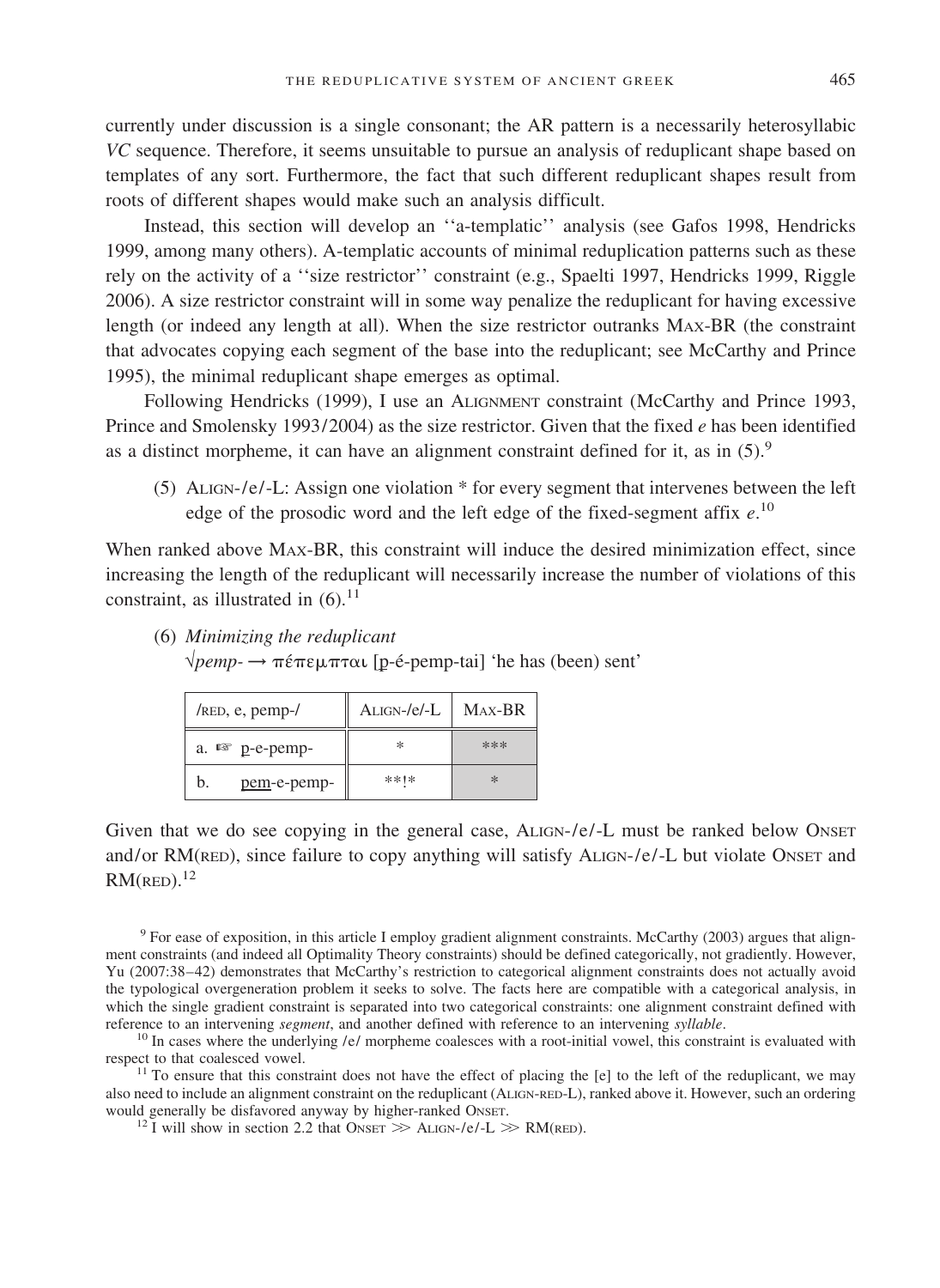(7) *Ensuring consonant copying*

 $\sqrt{pemp}$  → πέπεμπται [p-é-pemp-tai] 'he has (been) sent'

| $/$ RED, e, pemp- $/$          | $RM$ (RED) ONSET |    | $ALIGN-1e/-L$ |
|--------------------------------|------------------|----|---------------|
| a. $I^{\circledast}$ p-e-pemp- |                  |    | $\ast$        |
| -e-pemp-                       | *1               | *1 |               |

ALIGN-/e/-L would also be capable of selecting the minimal  $C_1$  reduplicant for roots with initial clusters. However, in accounting for the noncopying pattern in section 2.1.4, we will see that the ranking of ONSET and/or RM(RED) over ALIGN-/e/-L will in that case prefer extending the reduplicant to include the whole cluster. To avoid this outcome, we must supplement the ranking with a constraint against consonant clusters: \*CLUSTER (\*CC). We can view this as another case of the emergence of the unmarked in reduplication; while consonant clusters are permitted generally, they are prevented from occurring in the reduplicant, even in the reduplicant to roots beginning in consonant clusters. Therefore, MAX-IO and DEP-IO dominate \*CC, but \*CC dominates MAX-BR (see McCarthy and Prince 1994, 1995), as shown in (8). This ranking prefers the  $C_1$ -copying candidate (9a) to the cluster-copying candidate (9b) and the cluster-simplifying candidate (9c).

- (8) *Ranking* Max-IO, Dep-IO  $\gg$  \*CC  $\gg$  Max-BR
- (9) *C1-copying reduplication*

 $\sqrt{kri}$  → κέκριμαι [k-é-kri-mai] 'I have (been) judged'

| $/$ RED, e, kri- $/$     | MAX-IO | $*CC$ | $ALIGN-/e/-L$ |
|--------------------------|--------|-------|---------------|
| a. $\mathbb{R}$ k-e-kri- |        | *     | $\ast$        |
| kr-e-kri-<br>b.          |        | **!   | **            |
| k-e-ki-<br>$c_{\cdot}$   | *1     |       | $\ast$        |

These size-minimizing constraints show why reduplication cannot be larger than a single consonant; however, they do not specify which consonant should be copied into this position. The constraint that will enforce copying of root- $C_1$ , as opposed to, for example, root- $C_2$  (as in a candidate like [r-e-kri-]) has already been mentioned, ANCHOR-L-BR. (Nothing yet fixes this constraint's relative ranking.) Candidates in which the *e* is infixed, like  $[-k-e-ri-]$  or [ke-k-e-ri-], would alleviate the root's \*CC violation, but these are ruled out if the constraint CONTIGUITY-IO (CONTIG-IO; Kenstowicz 1994, McCarthy and Prince 1995) dominates \*CC.

This analysis generates the basic  $C_1$ -copying reduplication pattern. The ranking of the constraints employed thus far is summarized in (10).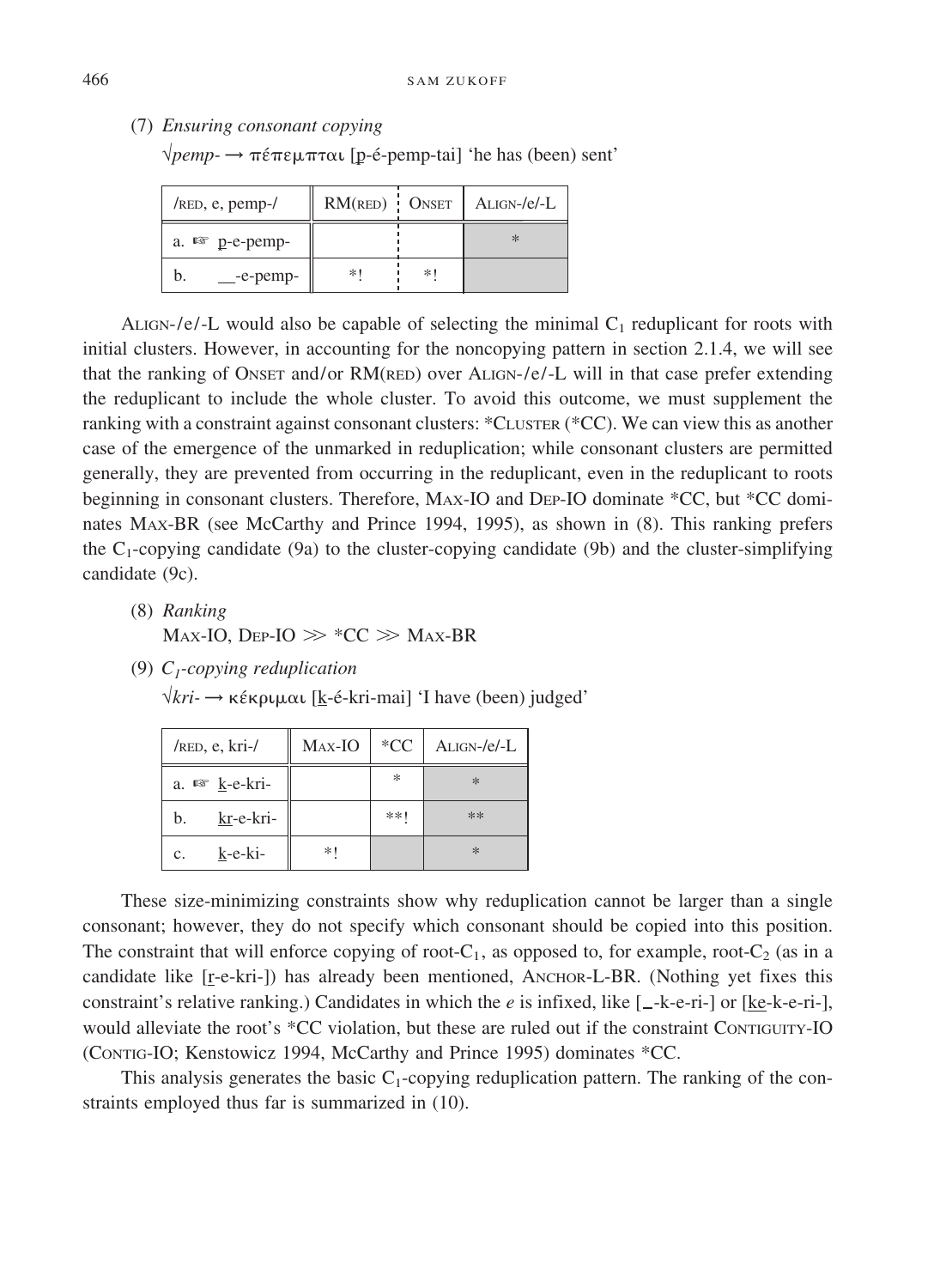

2.1.4 *Noncopying to Other Cluster-Initial Roots* The C<sub>1</sub>-copying pattern is blocked for clusterinitial roots *not* of the shape stop-sonorant: for example, *kten*- 'kill'  $\rightarrow$  perfect *e-kton*-, not \*\**ke-kton*- (see again table 2). There are many avenues we might pursue in accounting for these facts (see the end of this section for discussion of a few alternatives). Here, I follow the approach I introduced in Zukoff 2015a regarding the motivation for differential treatment of different cluster types in reduplication, namely, that there is a dispreference for the surface sequence that would result from  $C_1$ -copying to certain types of cluster-initial roots.  $C_1$ -copying results in a sequence of repeated consonants separated only by a short vowel. Sequences of repeated consonants are dispreferred crosslinguistically (see, e.g., Walter 2007, Graff and Jaeger 2009). In Zukoff 2015a, I showed that the types of clusters that display noncopying in Ancient Greek (and other nondefault behaviors in the reduplicative systems of related languages) are unified by their absence of robust phonetic cues to root- $C_1$ . Put another way, consonant repetitions are dispreferred if one (or both) of the copies appears in a context where robust phonetic cues are lacking. Different combinations of phonetic cues license different sets of consonant repetitions. Avoidance strategies targeting these different sets are borne out in the reduplicative systems of a number of other ancient Indo-European languages, including Sanskrit, Gothic, and Latin. Similar effects are found outside of reduplication in these languages, as well (Zukoff 2015b).

While I must forego a fuller exposition of the proposal here for reasons of space, the basic facts of Ancient Greek can be captured by positing the antirepetition constraint in (11), which militates against the repetition of consonants in preobstruent position.<sup>14</sup> This comports with the

Notice that this constraint will assign violations also to *SVST* sequences, which are additionally penalized by the constraint in (11).

<sup>&</sup>lt;sup>13</sup> We currently have evidence only that one of ONSET or RM(RED) dominates ALIGN-/e/-L.<br><sup>14</sup> The only noncopying cluster type that this constraint will not cover is *s*-nasal: for example,  $\sqrt{sm\bar{\epsilon}k^h} \rightarrow$  perfect  $\epsilon$ σμηγμένος [esmēg-], not \*\*[sesmēg-]. (Roots of the shape  $s +$  sonorant are very infrequent in Ancient Greek because of prior sound change. No other such clusters attest perfects.) To ban this configuration, we will need one additional antirepetition constraint.

<sup>(</sup>i)  $S_N V S_0 / C$ : Assign a violation  $*$  to any *s*-vowel-*s* sequence that immediately precedes a consonant.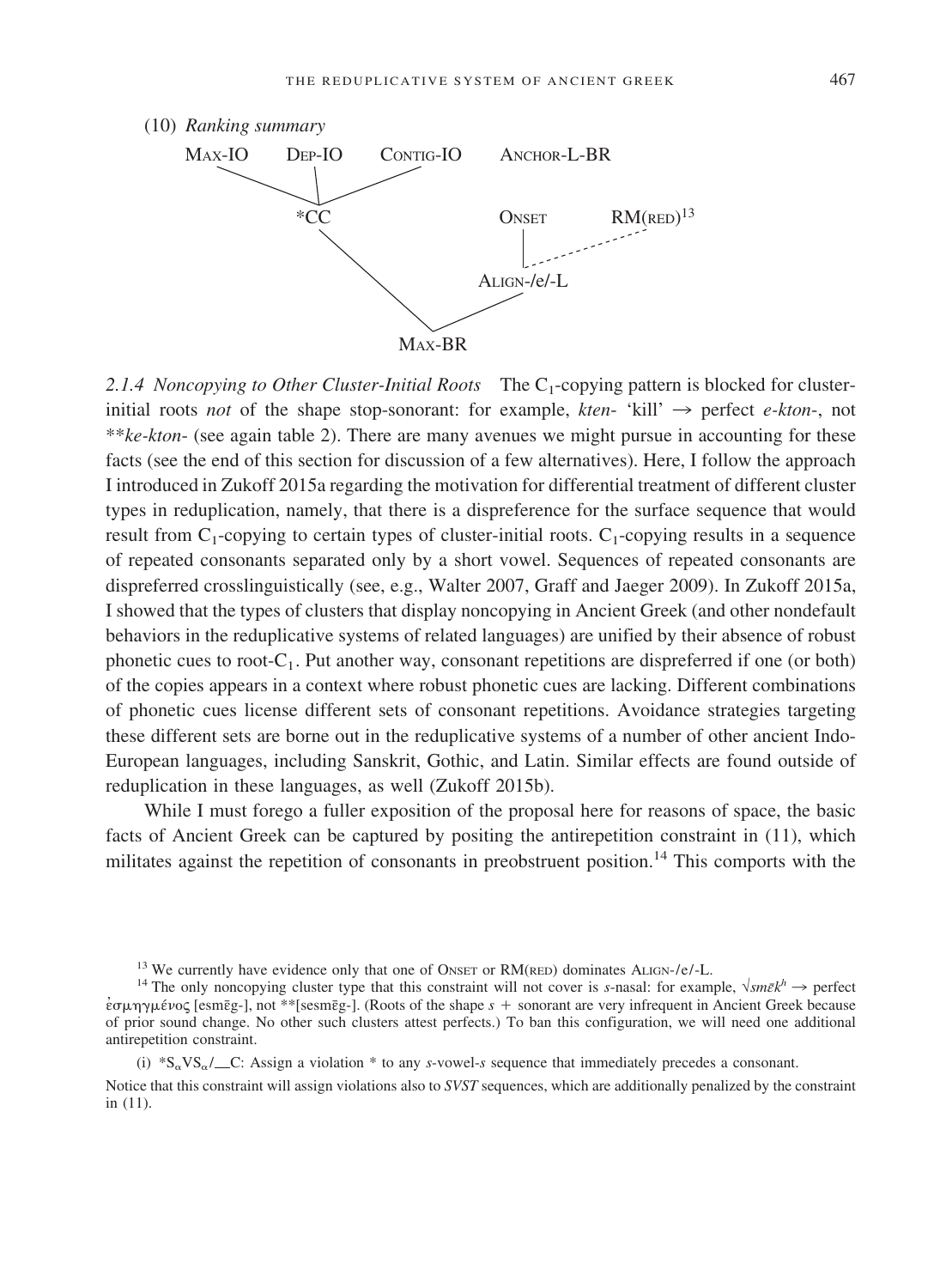phonetic fact that robust cues such as steep intensity rise and consonant-to-sonorant transitions are absent in this context (see Wright 2004).

(11)  $*C_{\alpha}VC_{\alpha}/$  [-son]: Assign a violation \* to any sequence of identical consonants separated by a vowel  $(C_{\alpha}VC_{\alpha})$  that immediately precedes an obstruent.

This antirepetition constraint penalizes  $C_1$ -copying candidates for roots with initial consonant-obstruent clusters, such as (12b). When ranked above ONSET and RM(RED), this constraint rules out the default pattern in favor of the noncopying candidate (12a). Besides noncopying, tableau (12) shows two additional ways of avoiding the problematic repetition: copying the entire root-initial cluster (candidate  $(12c)$ ) and copying root- $C_2$  (candidate  $(12d)$ ). Since these are not the preferred solutions to the  $C_{\alpha}V_{\alpha}/[-\text{son}]$  problem, this shows that \*CC and ANCHOR-L-BR must outrank ONSET and RM(RED).

(12) *Noncopying perfects*

 $\sqrt{kt\bar{e}}n$  → ξκτονα [é-kton-a] 'I have killed'

| $/$ RED, e, kton- $/$  | ${}^*C_{\alpha}VC_{\alpha}/$ [-son] ANCHOR-L-BR ${}^*CC$   ONSET   RM(RED) |    |     |        |     |
|------------------------|----------------------------------------------------------------------------|----|-----|--------|-----|
| a. $\sqrt{w}$ -e-kton- |                                                                            |    | *   | $\ast$ | $*$ |
| b.<br>k-e-kton-        | *!                                                                         |    | ∗   |        |     |
| kt-e-kton-<br>c.       |                                                                            |    | **! |        |     |
| t-e-kton-<br>d.        |                                                                            | *1 | ∗   |        |     |

For the noncopying candidate (12a) to be selected over the  $C_2$ -copying candidate (12d), candidate (12d)'s ANCHOR-L-BR violation must be fatal. If it were the case that (12a) also suffered from an ANCHOR violation,  $(12d)$  would be selected, as it avoids the ONSET and RM(RED) violations. Therefore, it is necessary that a candidate like (12a) not violate ANCHOR. This informs both the analysis of the fixed *e* and the abstract phonological representation of the noncopying form. If we had pursued a *phonological* fixed-segmentism analysis of the fixed *e*, (12a) necessarily would violate ANCHOR, since its leftmost reduplicant segment ([e]) would be in correspondence with a segment not at the left edge of the base (i.e., the root vowel). Therefore, the fixed *e* must indeed be analyzed morphologically.

But the ANCHOR question does remain even under the current morphological analysis, since it is conceivable that an empty reduplicant is still evaluated for ANCHOR-L-BR. Yet the notion that this candidate violates RM(RED) requires that there is, in a deep sense, *no reduplicant* in the output. Without a reduplicant, there is nothing to instantiate the ''R'' in the BR (base-reduplicant) correspondence relation.<sup>15</sup> This implies that BR-faithfulness constraints are *vacuously satisfied*

<sup>&</sup>lt;sup>15</sup> Consult McCarthy and Prince 1995 for definition and discussion of correspondence and the relevant correspondence constraints.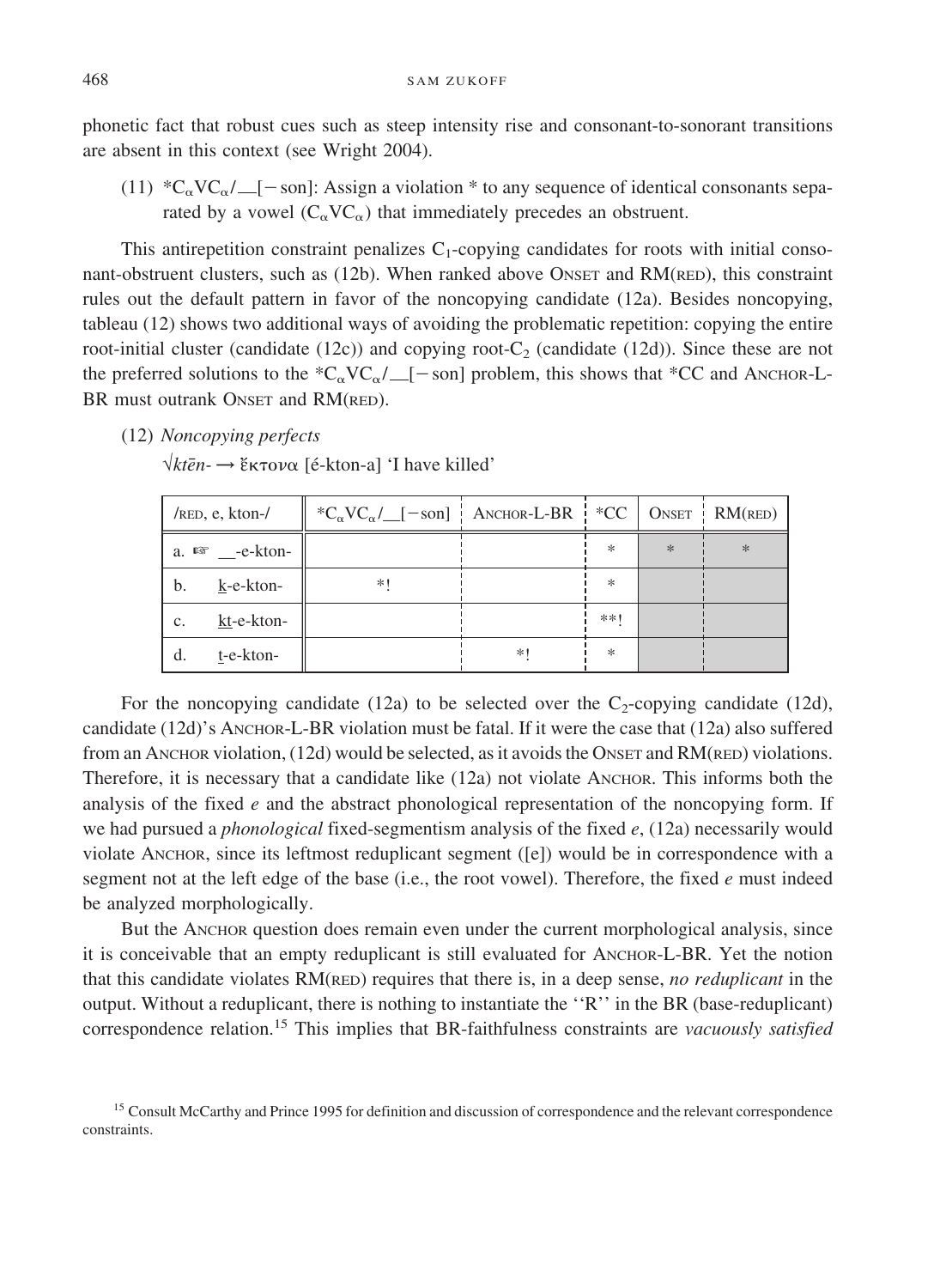when no reduplicative copying takes place, as the string(s) necessary to establish the correspondence relation is (are) undefined.<sup>16</sup> By this reasoning,  $(12a)$  vacuously satisfies ANCHOR-L-BR and is selected as the winner under the ranking shown in (12), schematized in the Hasse diagram in (13).



The antirepetition constraint cannot explain the behavior of the geminate-initial roots in line b. of table 2, because geminates are not clusters, per se. Instead, the answer here lies in BR faithfulness. A high-ranking constraint demanding identity for consonant length between base and reduplicant (IDENT[long]-C-BR<sup>17</sup>) would prevent copying a root-initial geminate as a reduplicant singleton. Initial geminates are disallowed, as evidenced by the initial degemination observed for these roots in isolation: for example, /sseu-/ $\rightarrow$  [seu-] (\*#C:  $\gg$  IDENT[long]-C-IO). These two factors interact to make any sort of copying impossible for these roots.

(14) *Noncopying perfects*

 $\sqrt{\text{SSeu}}$  → ξσσυμαι [é-ssu-mai] 'I have hastened'

| $/RED$ , e, ssu- $/$    |    | *#C: IDENT[long]-C-BR   IDENT[long]-C-IO   ONSET   RM(RED) |    |     |     |
|-------------------------|----|------------------------------------------------------------|----|-----|-----|
| a. $\mathbb{R}$ -e-ssu- |    |                                                            |    | $*$ | $*$ |
| b.<br>ss-e-ssu-         | *1 |                                                            |    |     |     |
| c.<br>$S$ -e-ssu-       |    | *1                                                         |    |     |     |
| $s$ -e-su-<br>d.        |    |                                                            | *1 |     |     |

While I have pursued an analysis of the noncopying pattern based on antirepetition constraints, a number of other approaches to these facts have previously been proposed. Several of these derive the distinction through differences in syllabification. If stop-sonorant clusters formed complex onsets but other clusters were heterosyllabic (Steriade 1982, 1988, Devine and Stephens

<sup>16</sup> We could also consider a candidate that is surface-identical to (12a), but phonologically *does* have a ''reduplicant'' in the output, just one that lacks any substantive content. This candidate would satisfy RM(RED), instantiating the BRcorrespondence relation. This triggers evaluation of the BR-faithfulness constraints and thus induces violation of ANCHOR-L-BR. Since ANCHOR  $\gg$  RM(RED), this candidate will always be inferior in Greek to the one that leaves the reduplicant phonologically unrealized.<br><sup>17</sup> This constraint must be limited to consonant length, because BR alternations in vowel length are present in AR

forms.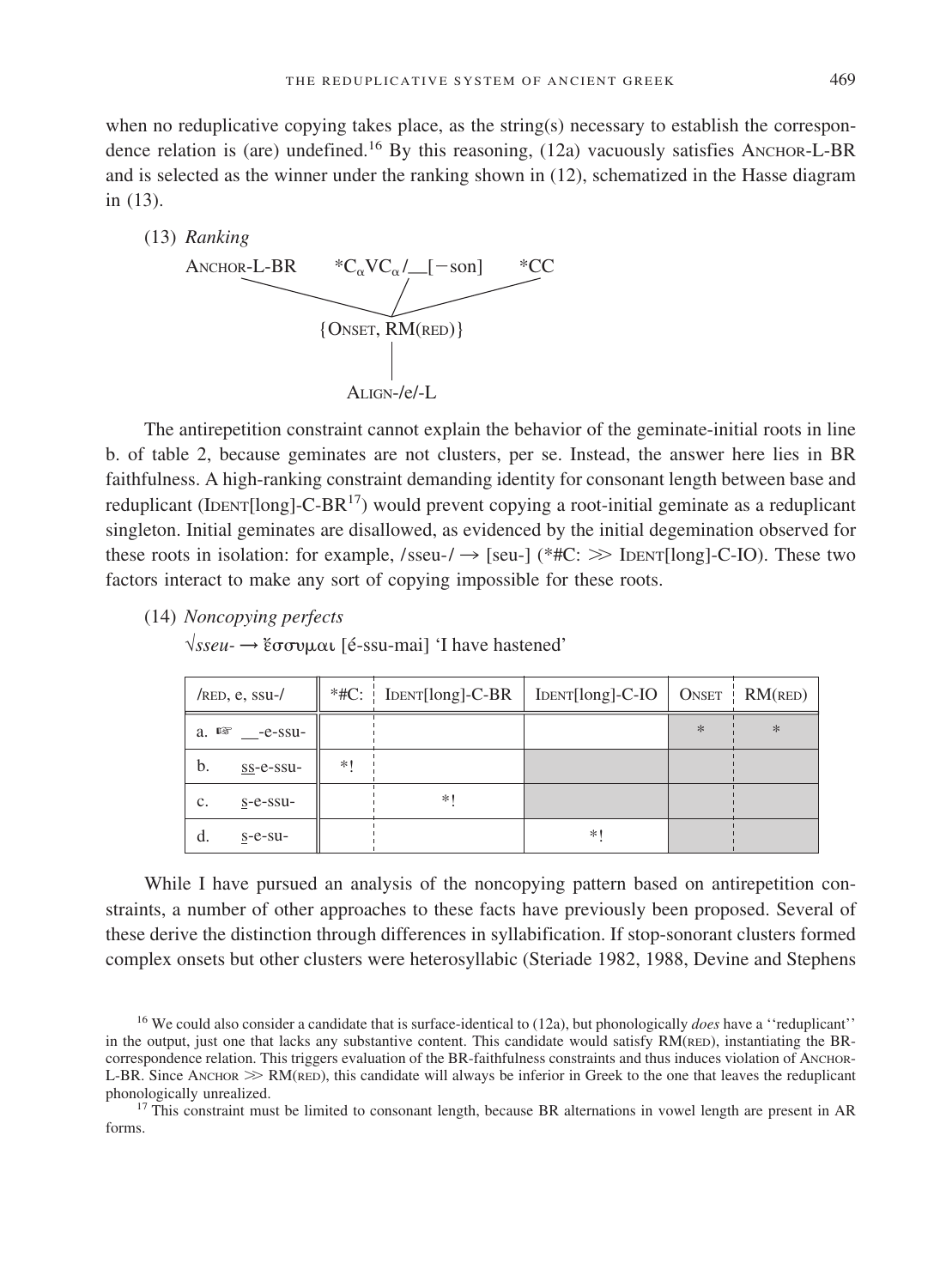1994), we could ascribe the distribution to a ban on copying root-initial consonants that were syllabified as codas. This could be effected within the current analysis by a markedness constraint that penalizes identical consonants within the same syllable (as I proposed in Zukoff 2014). However, recent work (Steriade 2015; cf. Saussure 1884) demonstrates that the weight-sensitive phonological processes of Ancient Greek treated all (word-internal) cluster types identically. Assuming that prosodic weight is determined by syllabic constituency, this indicates that all cluster types had equivalent syllabification (see also Hermann  $1923$ ).<sup>18</sup> This casts doubt on a syllable-based analysis of the reduplication facts.

Fleischhacker (2005) proposes an analysis of these facts—along with similar cluster-dependent reduplication patterns in Sanskrit, Gothic, and elsewhere—within a theory of similaritybased cluster reduction. Fleischhacker's analysis does not rely on syllabification, so it is not contingent on the answers to the above questions of syllabification. However, Fleischhacker presents no analysis of the behavior of vowel-initial roots, including the AR pattern. While her system may be capable of handling these facts to the same extent as the one proposed here, it is unclear whether it can be extended to capture the Pre-AR pattern that will be discussed in section 3. Her analysis may likewise be insufficient to capture the full range of data in the similar systems of closely related Indo-European languages (see Zukoff 2015a). I leave a fuller comparison of the two systems as a direction for further inquiry.

#### *2.2 Vowel-Lengthening Perfects*

The productive pattern for perfect-stem formation for vowel-initial roots is lengthening of the root-initial vowel. Some examples of this pattern are given in table 3. The grammar developed thus far is consistent with vowel-initial roots forming their perfects through vowel lengthening. The length derives from the underlying mora contributed by the fixed-segment affix *e*. The output long vowel is the result of coalescence of the root-initial vowel with the underlying /e/. This analysis requires that the constraint militating against coalescence, UNIFORMITY-IO (McCarthy

| Root                                       |                         | Present tense           |                          | Perfect tense     |                                              |
|--------------------------------------------|-------------------------|-------------------------|--------------------------|-------------------|----------------------------------------------|
| onoma-                                     | 'name, call'            | όνομάζω                 |                          | [onoma-] ώνόμακα  | $\lceil\overline{5}noma-\rceil$              |
| $\mathrm{ort}^{\mathrm{h}}$ o-<br>$ethel-$ | 'set upright'<br>'wish' | $\dot{\omega}$<br>έθέλω | $[ortho-]$<br>$[ethel-]$ | ώρθωκα<br>ήθέληκα | $\lceil 5$ rt <sup>h</sup> o-]<br>$[ēthel-]$ |

angel- 'announce' άγγέλλω [angel-] αγγελκα [āngel-]

elpid- 'hope'  $\hat{\epsilon} \lambda \pi \zeta \omega$  [elpizd-]

ag- 'lead' άγω

**Table 3** Vowel-lengthening perfects (forms from Smyth 1920 [1984]:147, Schwyzer 1939:650)

<sup>18</sup> Recent studies of Indo-European syllabification (Byrd 2010, 2015, Cooper 2012, 2014) reach similar conclusions.

 $[ag-]$   $\bar{\alpha} \gamma \mu \alpha \iota$   $[\bar{a}g-]$ 

 $\eta$ λπικα [<mark>ɛ</mark>lpi-]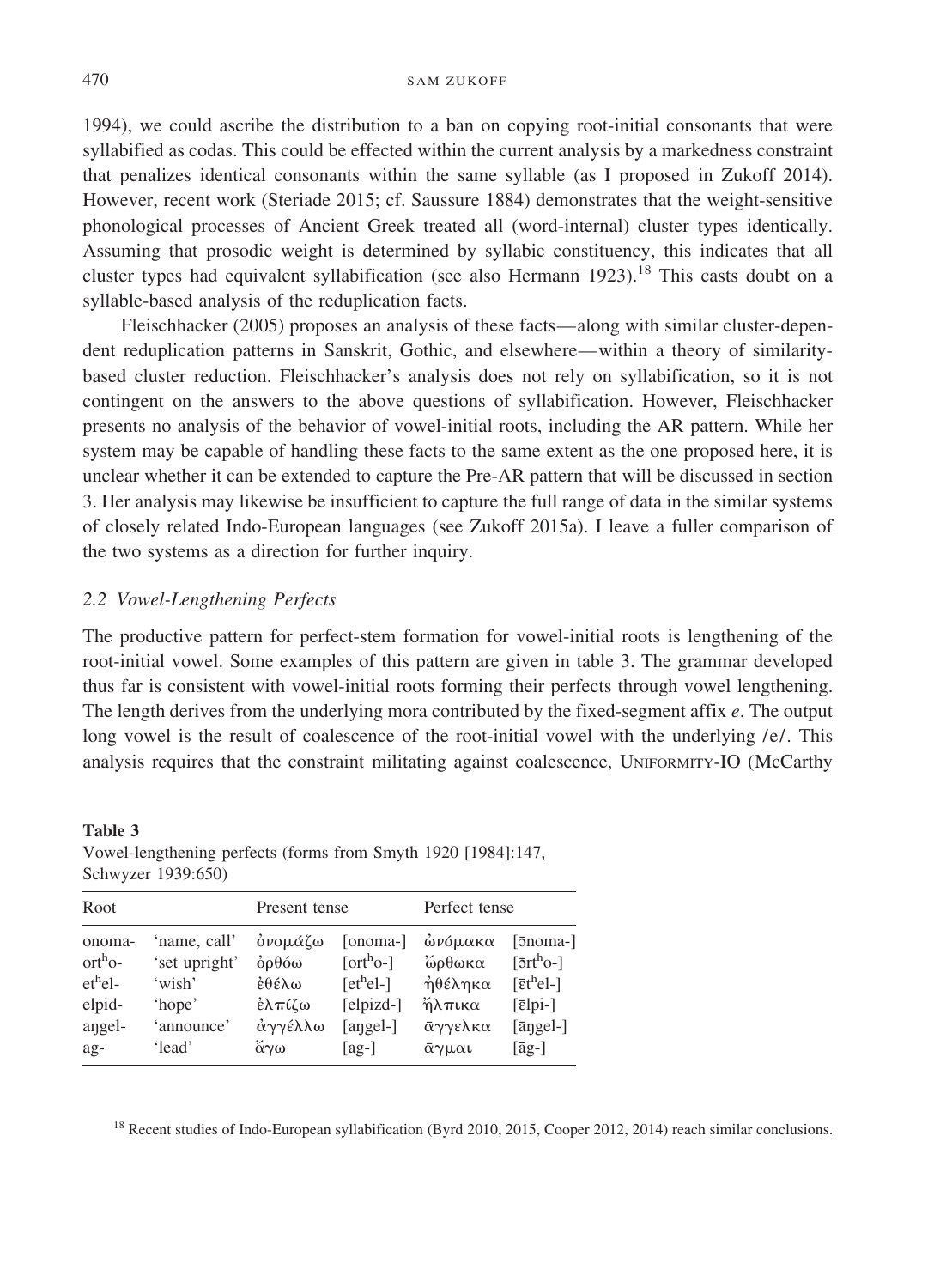and Prince 1995:123), is not highly ranked. There is independent evidence for this, as Ancient Greek has an extensive process of mora-preserving ''vowel contraction'' (see Smyth 1920 [1984]: 20–21, De Haas 1988). To generate vowel coalescence/contraction, we can employ the ranking in (15), which is illustrated in (16). The activity of  $\text{Max-}\mu$ -IO selects candidate (16d) over (16c), but there is no evidence for its relative ranking.

(15) *Ranking*

 $\text{Max-IO}\gg\text{O}$ nset  $\gg\text{Uniformity-IO}^{19}$ 

(16) *Vowel contraction*

 $/ \ldots$  Ce-o  $\ldots$  /  $\rightarrow$  [ $\ldots$  Co.  $\ldots$ ]

| $1.$ $Ce1$ -0 <sub>2</sub> $\ldots$         | Max-IO |      | ONSET   UNIFORMITY-IO | $Max-\mu$ -IO |
|---------------------------------------------|--------|------|-----------------------|---------------|
| a. $\ldots$ Ce <sub>1</sub> -0 <sub>2</sub> |        | $*!$ |                       |               |
| b. $\ldots$ Co <sub>2</sub>                 | *!     |      |                       | $\ast$        |
| c. $\ldots$ Co <sub>1.2</sub>               |        |      | $\ast$                | $*!$          |
| d. $\mathbb{R}$ $C\overline{o}_{1,2}$       |        |      | *                     |               |

Vowel lengthening in the perfect, as well as the vowel lengthening that occurs in the affixation of the past tense indicative ''augment'' prefix (see Smyth 1920 [1984]:145–146), which is also underlyingly /e/, results in coalescence outputs different from those generally found in vowel contraction. For vowel-lengthening perfects and augmented forms, coalescence of  $/e$  /  $+$  /e,o/ generally produces lax [ $\bar{\epsilon}$ , $\bar{\delta}$ ] (orthographic  $\langle \eta, \omega \rangle$ ;<sup>20</sup> yet, in vowel contraction, coalescence produces tense [ē,ō] (orthographic <  $\varepsilon t$ , ov > ). These distributions are straightforward when viewed from the diachronic perspective, as the lengthening pattern arises in a period of Greek prior to the first appearance of the tense long mid vowels. $21$ 

When the vowel contraction facts are integrated with the evidence from consonant-initial reduplication, we derive the vowel-lengthening forms, subject to one adjustment to the ranking. In the preceding discussion, there was no way to disambiguate ONSET violations from RM(RED) violations. This is because properly anchored copying always alleviated the ONSET violation that would be incurred by leaving the fixed *e* without an onset consonant. However, in the case of vowel-initial roots, properly anchored copying itself induces a new ONSET violation, since the leftmost copied element will be a vowel in word-initial position. Inspection of the ranking under

<sup>&</sup>lt;sup>19</sup> The ranking of MAX-IO over ONSET follows from transitivity relative to \*CC (cf. (10) and (13)). <sup>20</sup> There is some variation on this point, with some vowel-lengthening perfects and augmented forms attesting the contr

 $21$  Once the tense vowels become the normal result of contraction, the lax vowels of the perfect must be relegated to irregular morphophonology. This can be represented by a markedness constraint specific to the perfect that bans tense long mid vowels:  $\mathcal{F}[\bar{e},\bar{o}]_{PERF}$  (see, e.g., Pater 2009 on constraint indexation). A higher-ranked IDENT constraint would protect *underlying* tense long mid vowels. Therefore, \*[ē,ō]<sub>PERF</sub> would only prohibit [ē,ō] from arising in the course of derivation, such as in perfect-tense vowel lengthening.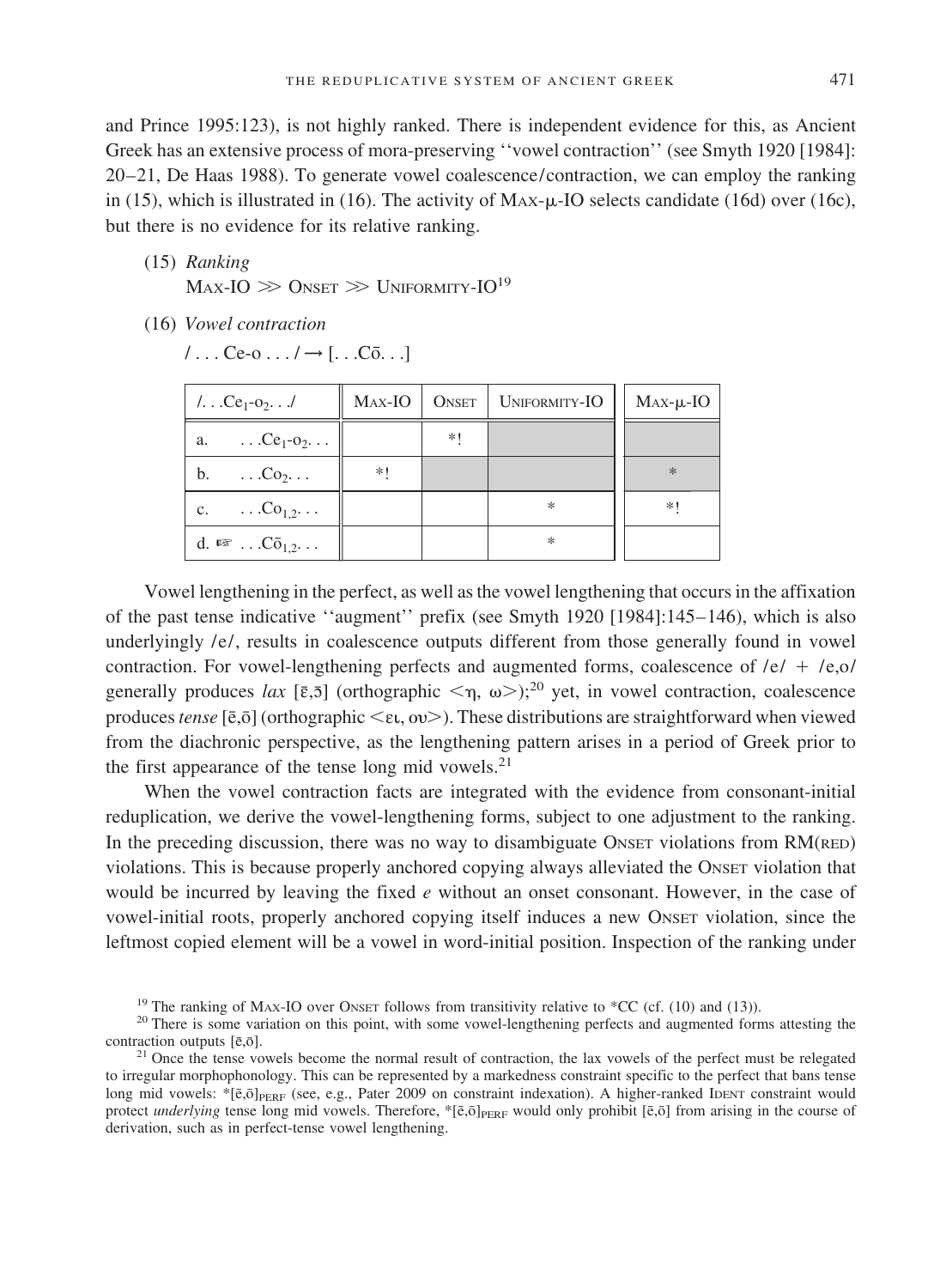these circumstances reveals that RM(RED) must in fact be ranked below ALIGN-/e/-L, while ONSET remains relatively highly ranked.

(17) *Vowel-lengthening perfects*

 $\sqrt{ag}$  →  $\bar{\alpha}$ γμαι [ãg-mai] 'I have (been) led'

| /RED, $e_1$ , $a_2g$ -/                                 | ANCHOR-L-BR | <b>ONSET</b> |        |        | $ALIGN-/e/-L$   $RM(RED)$   UNIFORMITY-IO |
|---------------------------------------------------------|-------------|--------------|--------|--------|-------------------------------------------|
| $a - e_1 - a_2g -$<br>a.                                |             | **  *        | $\ast$ |        |                                           |
| b. $\sqrt{w}$ $\frac{1}{2}$ $\sqrt{a}_{1,2}$ $\sqrt{g}$ |             | *            |        | $\ast$ | $\ast$                                    |
| $\underline{ag}$ - $\overline{a}_{1,2}$ g-<br>c.        |             | ∗            | *   *  |        | $\ast$                                    |
| d.<br>$g - \bar{a}_{1,2}g -$                            | $*!$        |              | $\ast$ |        | $*$                                       |

Owing to the high ranking of MAX-IO and MAX- $\mu$ -IO (omitted for reasons of space), candidates that delete a vowel (e.g.,  $[g-e_1-g-]$ ) or coalesce as a short vowel (e.g.,  $[$ <sub>-a1,2</sub>g-]) are suboptimal. ONSET eliminates all candidates that display hiatus, here represented by candidate (17a). Since ANCHOR  $\gg$  ONSET, the word-initial ONSET violation cannot be avoided, as in candidate (17d). Only two candidates avoid hiatus and improper anchoring: the vowel-lengthening candidate (17b)  $\left[\_\text{a=1,2g-}\right]$ , and candidate (17c)  $\left[\underset{\text{ag=1,2g-}}{\text{ag=1,2g-}}\right]$ , which is the potential output corresponding to the AR pattern. Both candidates receive a single ONSET violation. Candidate (17b)'s violation is for the coalesced fixed  $/e/ +$  root  $\lambda a$ . Candidate (17c), on the other hand, repaired that particular ONSET violation by copying both the root-initial vowel and the root-second consonant, which serves as the onset for the coalesced vowel. The two candidates thus have equivalent violation profiles, but from different loci of violation. The choice comes down to the relative ranking of ALIGN-/e/-L and RM(RED). When the resolution of an ONSET violation is not at stake, the system prefers to leave the RED morpheme unrealized than to displace the  $/e$  from the left edge, selecting the vowel-lengthening candidate (17b). Nonetheless, the observation that the AR candidate survives this deep into the evaluation will serve as the starting point for an explanation of the AR pattern's survival in the language.

## *2.3 Interim Summary*

This section has developed a grammar that generates the productive distribution of stem formation patterns in the Ancient Greek perfect tense, both overtly reduplicative (as in the case of  $C_1$ copying) and nonreduplicative (as in the noncopying pattern for consonant-initial roots and the basic vowel-lengthening pattern for vowel-initial roots). For consonant-initial roots,  $C_1$ -copying is the preferred pattern, applying to roots with an initial singleton consonant or an initial stopsonorant cluster. This pattern is blocked for roots with other types of initial clusters by markedness constraints disfavoring consonant repetitions in certain environments, namely, in preobstruent position. It is also blocked for roots with initial geminates by constraints on consonant length. To avoid such violations, copying is eschewed altogether for these roots. The same strategy is ultimately employed for vowel-initial roots. Since, in such cases, it is impossible to completely alleviate ONSET violations without deletion or improper anchoring, the minimal reduplicant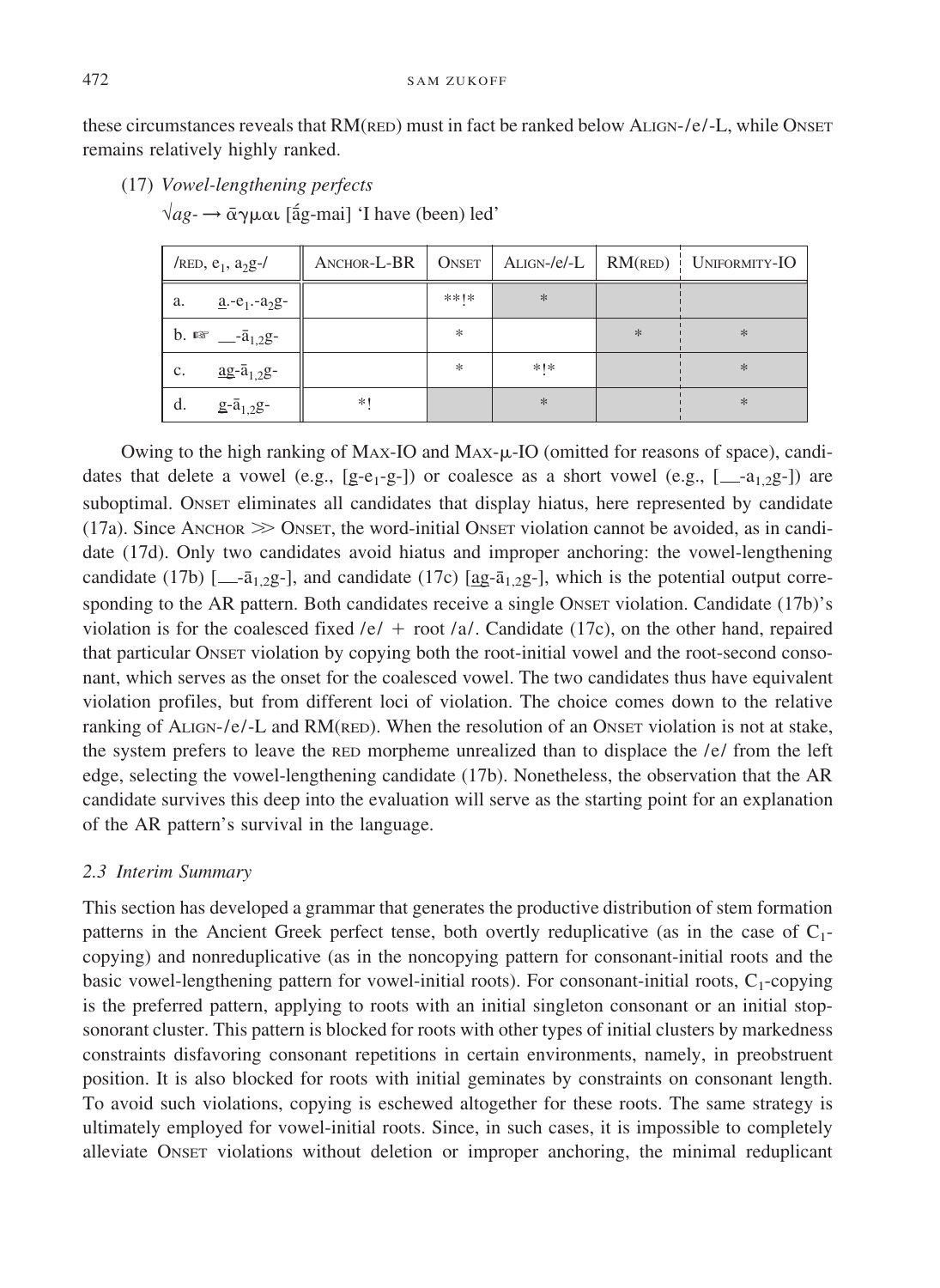shape—null—is preferred, despite the violation of RM(RED). The total ranking of the constraints posited in section 2 is summarized in (18).

(18) *Total ranking for Ancient Greek reduplication*



The constraint set and ranking thus far motivated leaves AR, the alternative pattern for vowel-initial roots, completely unexplained. Why should this complicated pattern exist at all, and how could it subsist in a grammar that generates a simpler pattern? Section 3 will bring to bear insights from historical and comparative linguistics to establish a phonologically motivated origin for the pattern in a prior stage of the language. Section 4 will track the development from this prior stage into attested Ancient Greek and propose that the pattern can actually be straightforwardly generated by the introduction of a single additional constraint.

#### **3 Attic Reduplication**

In investigating the productive reduplicative behavior of vowel-initial roots in the synchronic grammar of attested Ancient Greek, we saw that there is no obvious synchronic motivation for the presence of the AR pattern. Given that it also has a very restricted distribution, the best explanation is that it is a retained archaism. This section shows that the origin of this archaic pattern can be generated directly in the phonology of an earlier stage of the language.

# *3.1 Attic Reduplication and the Laryngeals*

Within the synchronic grammar of Ancient Greek, there are no obvious phonological properties that distinguish the vowel-initial roots that exhibit AR from the vowel-initial roots that exhibit vowel lengthening. However, there is a clear distinction when we consider their etymologies. Virtually all of the roots that display AR can be reconstructed as having an initial laryngeal consonant in Proto-Indo-European (PIE) (see the reconstructions and evidence in Rix et al. 2001).<sup>22</sup> This connection between AR and the laryngeals has long been recognized in the Indo-European literature (KuryØowicz 1927, Winter 1950:368–369, Beekes 1969:113–126, Suzuki

 $22$  Only 2 of at least 20 AR roots are definitively not laryngeal-initial, and both are structurally similar (or, in the case of √*or* 'keep watch', identical) to roots that are historically laryngeal-initial.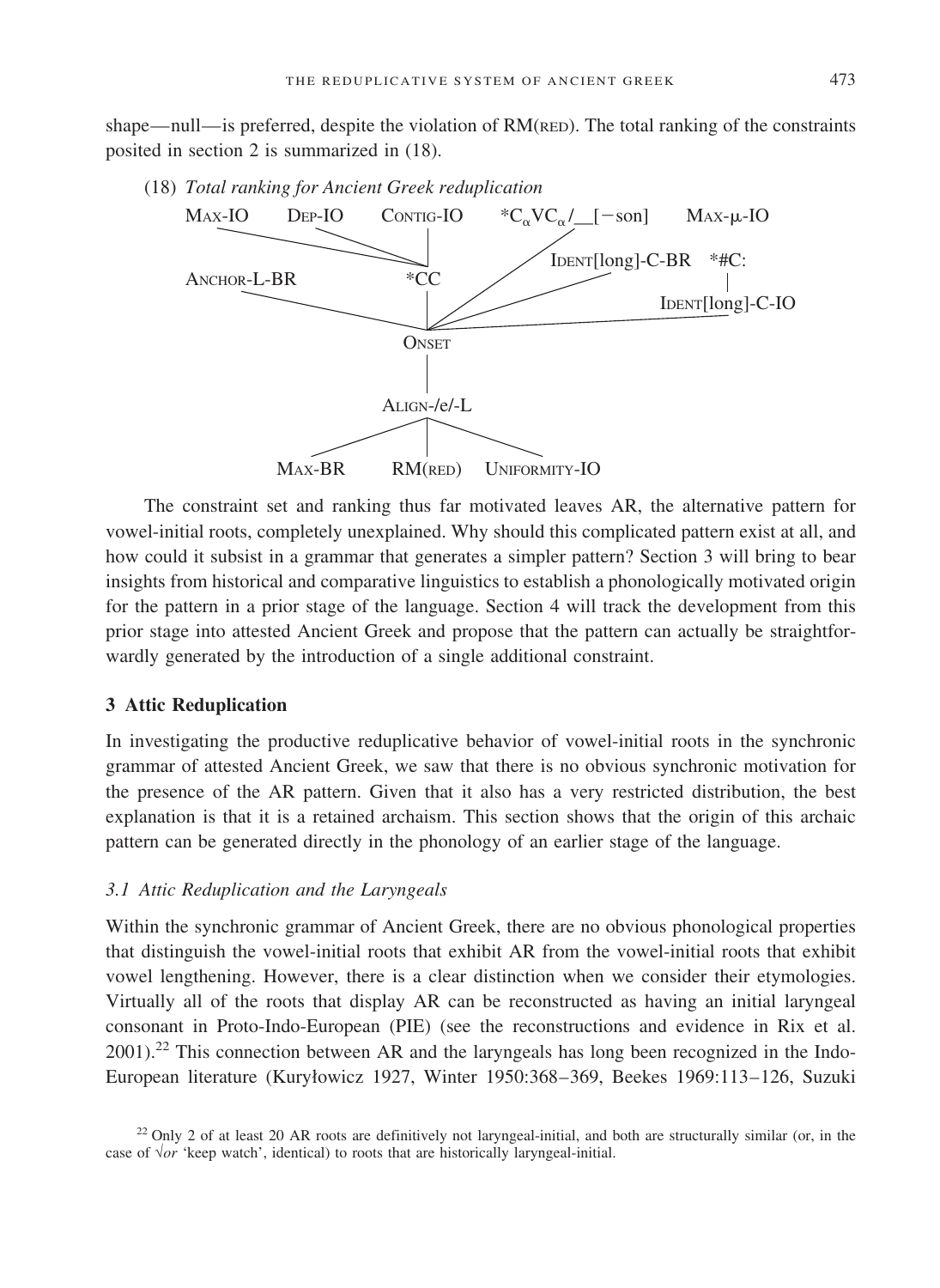| Root (Greek $\lt^*$ PIE)                                                                        |                                           | Present tense                    |                                       | Perfect tense       |                                                                              |
|-------------------------------------------------------------------------------------------------|-------------------------------------------|----------------------------------|---------------------------------------|---------------------|------------------------------------------------------------------------------|
| $\#^*h_1$<br>$(en-)enk < *h_1nek$<br>eleut <sup>h</sup> $\lt$ *h <sub>1</sub> lewd <sup>h</sup> | 'bring'<br>'go, come'                     | not applicable<br>not applicable |                                       | ένήνοχα<br>έλήλουθα | [en $\bar{\epsilon}$ nok $h$ -]<br>[el $\bar{\epsilon}$ lout <sup>h</sup> -] |
| $\#^*h_2$<br>$ager < *h2ger$<br>$ar < *h2er$                                                    | 'gather together'<br>'join, fit together' | άγείρω<br>άραρίσκω               | agēr-<br>[arar-]                      | άγαγερμαι<br>άραρα  | [agāger-]<br>[arār-]                                                         |
| $\#^*h_3$<br>$\mathrm{od} <$ *h <sub>3</sub> ed<br>or $\langle$ *h <sub>3</sub> er              | 'smell'<br>'incite'                       | όζω<br>δρνυμι                    | $\lceil \text{ozd-}\rceil$<br>$ or- $ | όδωδα<br>δρωρα      | [od5d-]<br>$\lceil$ or5r- $\rceil$                                           |

| 1able 4 |                                                                         |  |
|---------|-------------------------------------------------------------------------|--|
|         | Some Attic reduplication perfects and likely etymologies (see appendix) |  |

1994, Sihler 1995:489, Keydana 2006:90–91, 2012:107–108).<sup>23</sup> Some illustrative examples, together with their etymologies, are shown in table 4.

The laryngeals are a set of consonants reconstructed for PIE on the basis of internal and comparative evidence (Saussure 1879).<sup>24</sup> They are partially attested in the Anatolian languages, but have been lost in all other Indo-European branches. Their exact phonetic characteristics are unknown, but they are generally identified as fricatives with constriction in the rear of the vocal tract. The most commonly recognized phonemic inventory of PIE includes three laryngeals (which will be represented here as  $h_1$ ,  $h_2$ , and  $h_3$ , *H* collectively), based in large part on the "triple" reflex'' in Greek. As represented in table 5, in each of several environments where we can reconstruct a laryngeal, each of the three different (nonhigh) vowel qualities is found in Greek.

#### **Table 5**

Laryngeal outcomes in Greek

|                | Laryngeal contexts            |   |                                                    |  |  |  |  |  |
|----------------|-------------------------------|---|----------------------------------------------------|--|--|--|--|--|
|                | *H/{C,#}_C *He/#__ *eH/_{C,#} |   | Vocalization Coloration Coloration and lengthening |  |  |  |  |  |
| h <sub>1</sub> | е                             | e | Ē.                                                 |  |  |  |  |  |
| h <sub>2</sub> | a                             | а | $\bar{a} \sim \bar{\epsilon}^{\dagger}$            |  |  |  |  |  |
| h <sub>3</sub> |                               |   | ി                                                  |  |  |  |  |  |

<sup>†</sup> In Attic-Ionic, there is a sound change that changes  $/\bar{a}/$  to  $/\bar{\epsilon}/$ . [ $\bar{a}$ ] is attested in other dialects. See footnote 2.

<sup>23</sup> Cowgill (1965:153) takes the opposing view: "It seems also that the Attic Reduplication in Greek perfects must have started from roots which had a prothetic vowel of *nonlaryngeal origin*" (my emphasis).

<sup>24</sup> For an introduction to laryngeal theory, consult, for example, Mayrhofer 1986:121-145, Fortson 2010:62-64, 81–83, Byrd to appear. For further discussion of laryngeal behavior in Greek, see Cowgill 1965, Beekes 1969, Rix 1992: 68–76, among others.

**Table 4**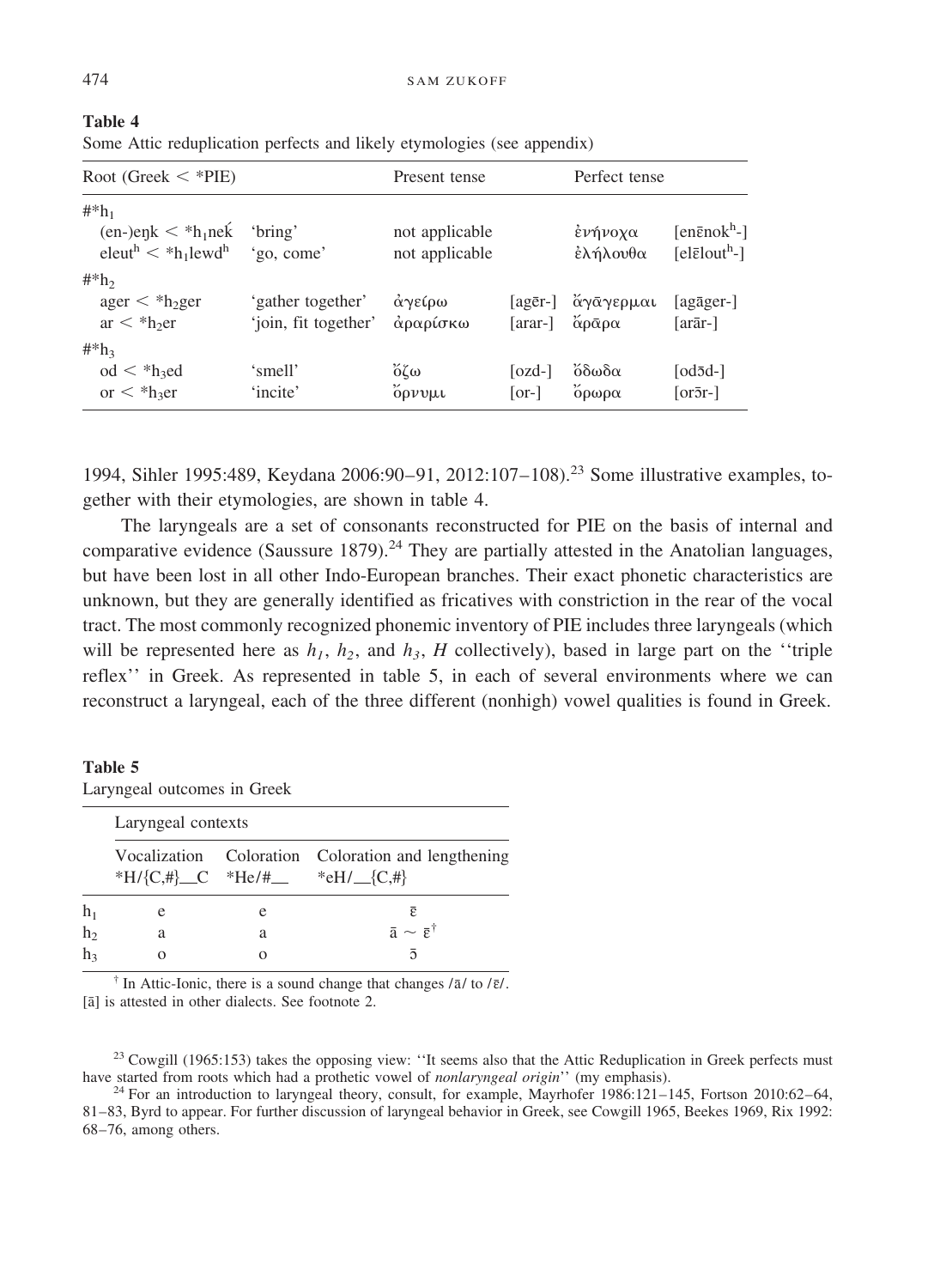We find exactly this triple reflex in the AR forms. Of the approximately 20 vowel-initial roots that have AR perfects, none have an initial high vowel; all begin in [e,a,o], the outcomes of laryngeals in word-initial position (''vocalization''/''coloration''). The long vowels of the second syllables of the AR forms are limited to  $[\bar{\epsilon}, \bar{\alpha}, \bar{\beta}]$ , the outcomes of tautosyllabic -*eH*- sequences (''coloration and lengthening''). The vowels associated with the AR pattern are thus exactly those vowels associated with laryngeal reflexes. When these facts about the distribution of vowel qualities and quantities are coupled with the comparative etymological evidence for initial laryngeals in these roots, it is safe to assert a connection between AR and laryngeals.

Prior to Proto-Greek (the stage reconstructible by means of comparing the Greek dialects), the laryngeals were lost, leaving only indirect effects such as those listed above. Therefore, in order to bring the laryngeals to bear on AR, the origin of the pattern must be localized in a stage of Greek that precedes their loss. Since evidence of this stage comes from internal reconstruction of Common Greek or Proto-Greek, this stage will be identified as ''Pre-Greek.'' I proceed under the conservative assumption that, in the absence of evidence to the contrary, the reduplicative grammar of Pre-Greek is minimally different from the directly observable grammar of Ancient Greek.<sup>25</sup>

#### *3.2 Previous Approaches*

With the connection between laryngeals and AR established, the null hypothesis would be that the AR pattern was generated by running the laryngeal-initial roots through the basic reduplicative grammar, as we have it still in Ancient Greek. Since the laryngeals were consonantal segments, the default  $C_1$ -copying reduplication pattern for consonantal roots would yield a preform of the shape  $\underline{H}^i$ -*e-H<sup>i</sup>C*<sup>*k*</sup>(*VC*)-. For a root  $\sqrt[k]{h_2}$ ger 'gather together', this would predict the following derivation:

- (19) *If laryngeal roots reduplicated normally*
	- a. Pre-Greek IO mapping:  $\sqrt[k]{h_2}$ ger  $\rightarrow$  perfect  $\sqrt[k]{h_2}$ -e-h<sub>2</sub>ger-mai
	- b. Diachrony: Pre-Greek \* $h_2eh_2g$ ermai > Common Greek \*\**āgermai*

The actual form, which does display the AR pattern, is ἀγάγερμαι [agágermai] (Attic-Ionic  $\dot{\alpha}$ γήγερμαι [agέgermai]). This form is clearly incompatible with such a derivation.

To fix this problem, most accounts have asserted that roots with initial \**HC* clusters exceptionally copied both elements to create a reduplicant of the shape \**HCV*- (Winter 1950:368–369, Beekes 1969:113–126, Rix 1992:204–205, Keydana 2006:90–91, 2012:107–108).<sup>26</sup> Once the forms are fixed in such a way, they would derive correctly into Greek.

<sup>&</sup>lt;sup>25</sup> On the behavior of nonlaryngeal cluster-initial roots in Pre-Greek, see section 4.4. <sup>26</sup> Suzuki (1994) also asserts an exceptional copying pattern for laryngeal-initial roots, based on a rule of "laryngeal resyllabification.'' Under his account, \**HC* clusters employed single-consonant copy, but of C<sub>2</sub> rather than C<sub>1</sub>, equivalent to what we find in Sanskrit *jagára*  $\leq$  \*gwe- $h_ig^w$ *or-e*, and also synchronically in Sanskrit *ST*-initial roots. This generates a preform in \**C2V-HC2VC*-, but still requires ''analogical'' reintroduction of the initial vowel, perhaps through a sort of base-derivative faithfulness (though Suzuki does not use exactly those terms).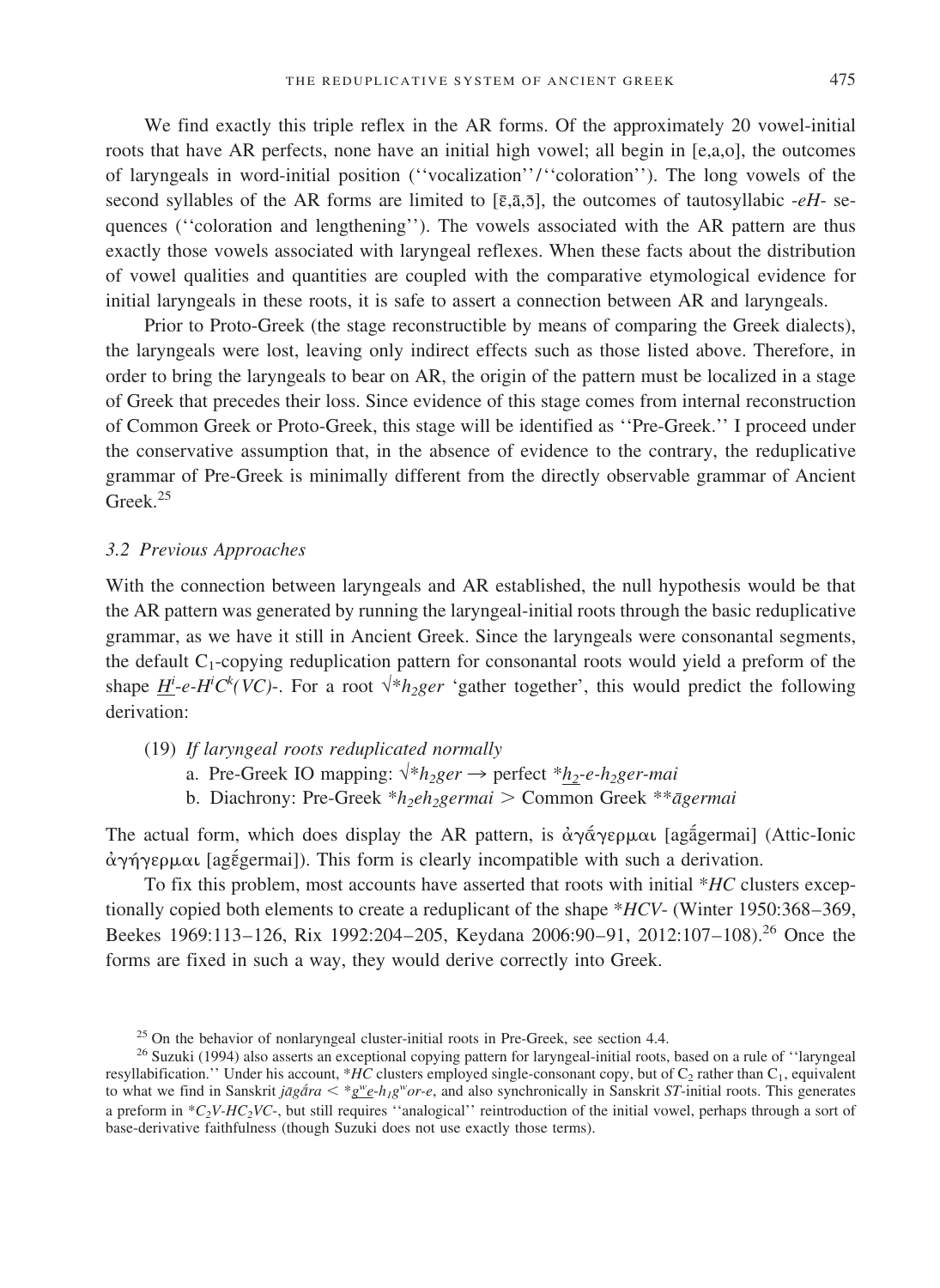- (20) *Copying root-initial HC*
	- a. Pre-Greek IO mapping:  $\sqrt[k]{h_2}$ ger  $\rightarrow$  perfect  $*h_2$ ger-
	- b. Diachrony: Pre-Greek \* $h_2$ ge $h_2$ ger- (> \* $h_2$ ge $h_2$ ger-) > Common Greek *agāger*-

However, these accounts rarely consider what the motivation for such exceptional behavior (i.e., copying as  $C_1C_2V-C_1C_2V$ - rather than  $C_1V-C_1C_2V$ -) might have been, and simply announce it as stipulation.

While some have tried to connect this cluster copying for laryngeals to the behavior of *s*-stop-initial roots (Keydana 2012), it is demonstrably the case that such roots did indeed follow the normal  $C_1$ -copying pattern, at least among the reduplicated presents. As was pointed out already by Brugmann and Delbrück (1897–1916:40–41; via Byrd 2010:103–104), the exact correspondence between the archaic reduplicated present forms of the PIE root  $\sqrt{*}$ *steh<sub>2</sub>* 'stand' in Ancient Greek ίστημι [hí-stē-mi] (< Proto-Greek \*si-stā-mi) and Latin sistō ([si-st-ō]), neither of which conforms to the languages' productive patterns for reduplication, requires that we reconstruct this pattern for PIE, and thus Pre-Greek, as well. Under the assumption that reduplication operated in the same way in both present and perfect at the periods in which both were productive, and thus that evidence from the present bears on the behavior of the perfect, we can infer that \**ST*-initial roots copied  $C_1$  (i.e., *s*) in Pre-Greek. This leaves \**HC*-initial roots as the only type not to follow the *CV* reduplication pattern.

But it is not necessary to stipulate that this one particular root shape should copy in an exceptional way. Appealing to the process of laryngeal vocalization, and considering the underlying motivation behind it, provides a recourse for deriving the divergent pattern directly through constraint interaction. Once markedness constraints targeting laryngeals are integrated into the reduplicative grammar, Pre-AR will emerge as the optimal resolution. This resolution yields a preform similar to that of the cluster-copying approaches, but with a phonological motivation for the exceptional behavior of laryngeal-initial roots. The proposed distribution of reduplicant shapes in Pre-Greek is shown in (21), slightly modified from (3).

(21) *Default reduplication vs. Pre-AR in Pre-Greek* a. Default reduplication preforms:  $C^i e^{-\frac{1}{2} \cdot e^{-\frac{1}{2} \cdot e^{-\frac{1}{2} \cdot e^{-\frac{1}{2} \cdot e^{-\frac{1}{2} \cdot e^{-\frac{1}{2} \cdot e^{-\frac{1}{2} \cdot e^{-\frac{1}{2} \cdot e^{-\frac{1}{2} \cdot e^{-\frac{1}{2} \cdot e^{-\frac{1}{2} \cdot e^{-\frac{1}{2} \cdot e^{-\frac{1}{2} \cdot e^{-\frac{1}{2} \cdot e^{-\frac{1}{2} \cdot e^{-\frac{1}{2} \cdot e^{-\frac{1$ b. AR preforms: VC*<sup>k</sup>* -e-H*<sup>i</sup>* C*k* VC- or \*H*<sup>i</sup>* VC*<sup>k</sup>* -e-H*<sup>i</sup>* C*k* -

#### *3.3 Vowel Prothesis and Laryngeal Vocalization in Greek*

In Ancient Greek, as well as in Armenian and Phrygian, reconstructed PIE word-initial *HC* sequences ultimately surface as the sequence *VC* (see, e.g., Cowgill 1965, Clackson 1994). In Greek, the quality of the vowel corresponds to the quality of the laryngeal (see table 5); for example, Greek ἀνήρ [anḗr] 'man' < PIE \**h<sub>2</sub>nēr* (cf. Sanskrit *nar*-). This sound change is traditionally referred to as ''vowel prothesis'' and can be described with the following diachronic correspondence:

(22) *Vowel prothesis*  
\nPIE 
$$
\ast \text{HICV} > \text{Ancient Greek } \#\text{VCV}
$$
  
\n $(\ast H > V/\text{H}_{\text{C}}\text{CV})$ 

Vowel prothesis, however, is really just a special case of the more general process of laryngeal vocalization, whereby a reconstructed PIE laryngeal consonant displays a vocalic reflex in the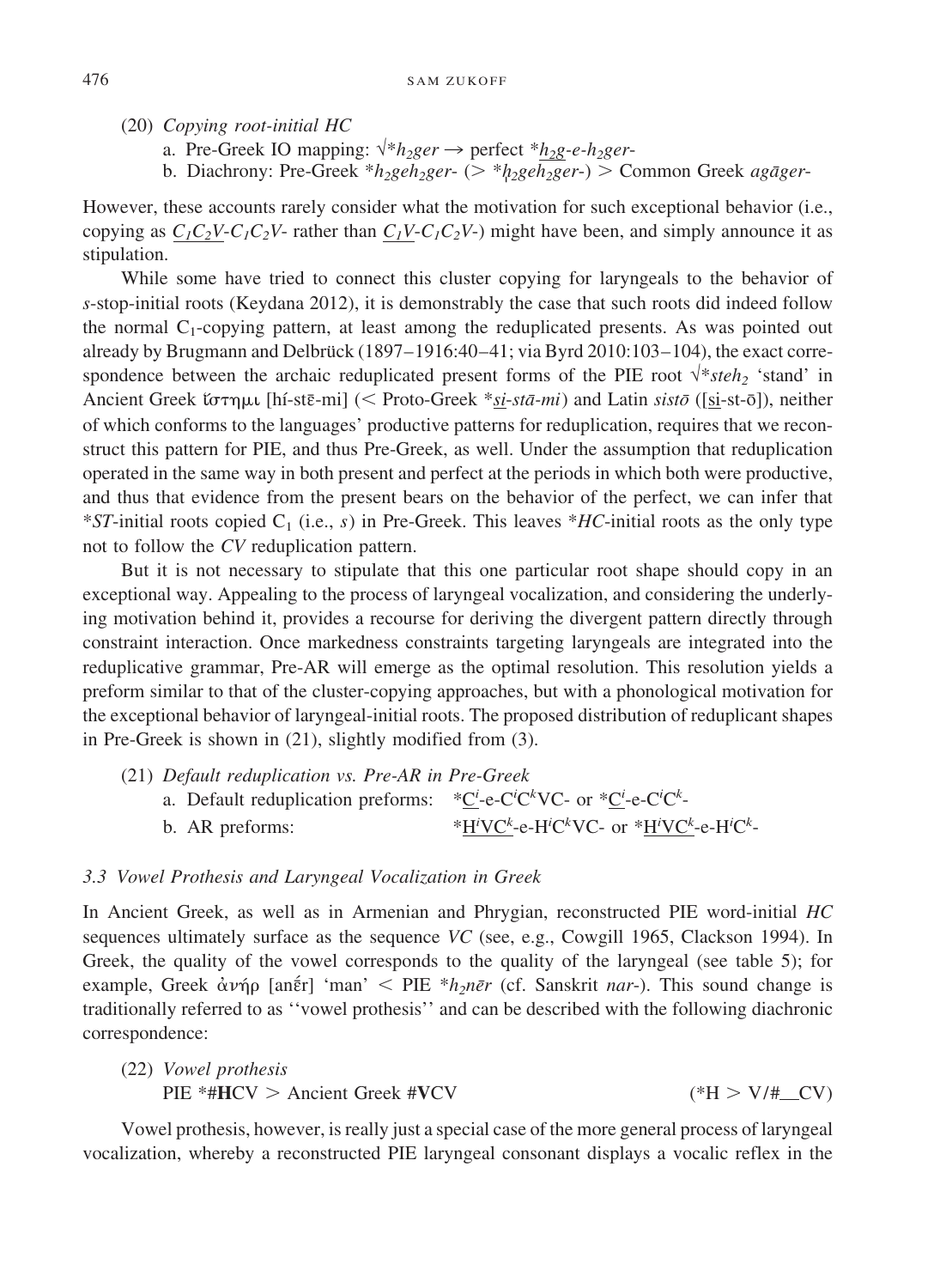daughter language. Laryngeal vocalization in Greek occurred when a laryngeal consonant would have occurred word-medially between consonants in a \*-*VCHCV*- sequence.

(23) *Examples of laryngeal vocalization in Greek* a. PIE  $*h_2enh_1-mos$  > Ancient Greek  $\check{\alpha} \nu \in \mu \circ \varsigma$  [ánemos] 'breath' (Rix 1992:71) b. PIE \* g´enh<sub>1</sub>-tōr > Ancient Greek γενέτωρ [genétōr] 'begetter' (Sihler 1995:99)

In terms of diachronic correspondence, the development can be stated as follows:

(24) *Laryngeal vocalization* PIE \*CHC > Ancient Greek CVC (\*H >  $(*H > V/C_C)$ 

The only difference in conditioning environment between vowel prothesis and traditional laryngeal vocalization is the preceding context: word boundary in the first case and consonant in the second. The two contexts are unified by the fact that the laryngeal is *not adjacent to a vowel* in either case.

Requiring adjacency to a vowel would be a means of ensuring that the laryngeal consonant has transitional cues. Given that the laryngeals were on their way toward complete loss (presumably by way of a gradual lenition process), it is likely that they were relatively difficult to perceive at this stage. Maximizing what phonetic cues they had would have improved the laryngeals' perceptibility, both in terms of perceiving their presence and in terms of perceiving their contrastive place. The constraint demanding that laryngeals be adjacent to vowels, which was active in the grammar of Pre-Greek, is defined in (25).

(25) H//V: Assign one violation \* for each laryngeal that is not adjacent to a vowel.

This constraint describes the conditioning environment for laryngeal vocalization, but not the change itself. I will be following the view in which laryngeal vocalization is seen not as direct vocalization of the consonantal segment but as epenthesis of a vowel adjacent to the laryngeal (see Mayrhofer 1986:138, Byrd 2010, 2011). The alternative view involving direct laryngeal vocalization is not compatible with the analysis developed here, as it cannot make use of H//V and requires an optimal output at the Pre-Greek stage that violates ONSET. This means that the previous examples have the historical derivations in (26).

- (26) *Derivations of laryngeal vocalization in Greek*<sup>27</sup>
	- a. Pre-Greek IO mapping:  $* / h_2 n \bar{e}r / \rightarrow * h_2 \partial n \bar{e}r$ Diachrony: Pre-Greek \**h<sub>2</sub>anēr* > Ancient Greek ἀνήρ [anḗr] b. Pre-Greek IO mapping:  $*/\text{h}_2$ enh<sub>1</sub>-mos/  $\rightarrow *h_2eh_1\text{p}_1\text{p}_2$ en $h_1\text{p}_2$ en $h_1\text{p}_2$
	- Diachrony: Pre-Greek \**h<sub>2</sub>enh<sub>1</sub></sub>mos*/\**h<sub>2</sub>enah<sub>1</sub>mos* > Ancient Greek ἄνεμος [ánemos]

 $27$  I will not attempt to adjudicate the position of the epenthetic vowel relative to the laryngeal for all cases, as it is likely to vary depending on the specific phonotactics and morphological composition of any given string. However, consistency with the proposed analysis of Pre-AR (section 3.4) requires cluster-internal (as opposed to cluster-preceding) epenthesis in cases of word-initial \**HC* clusters.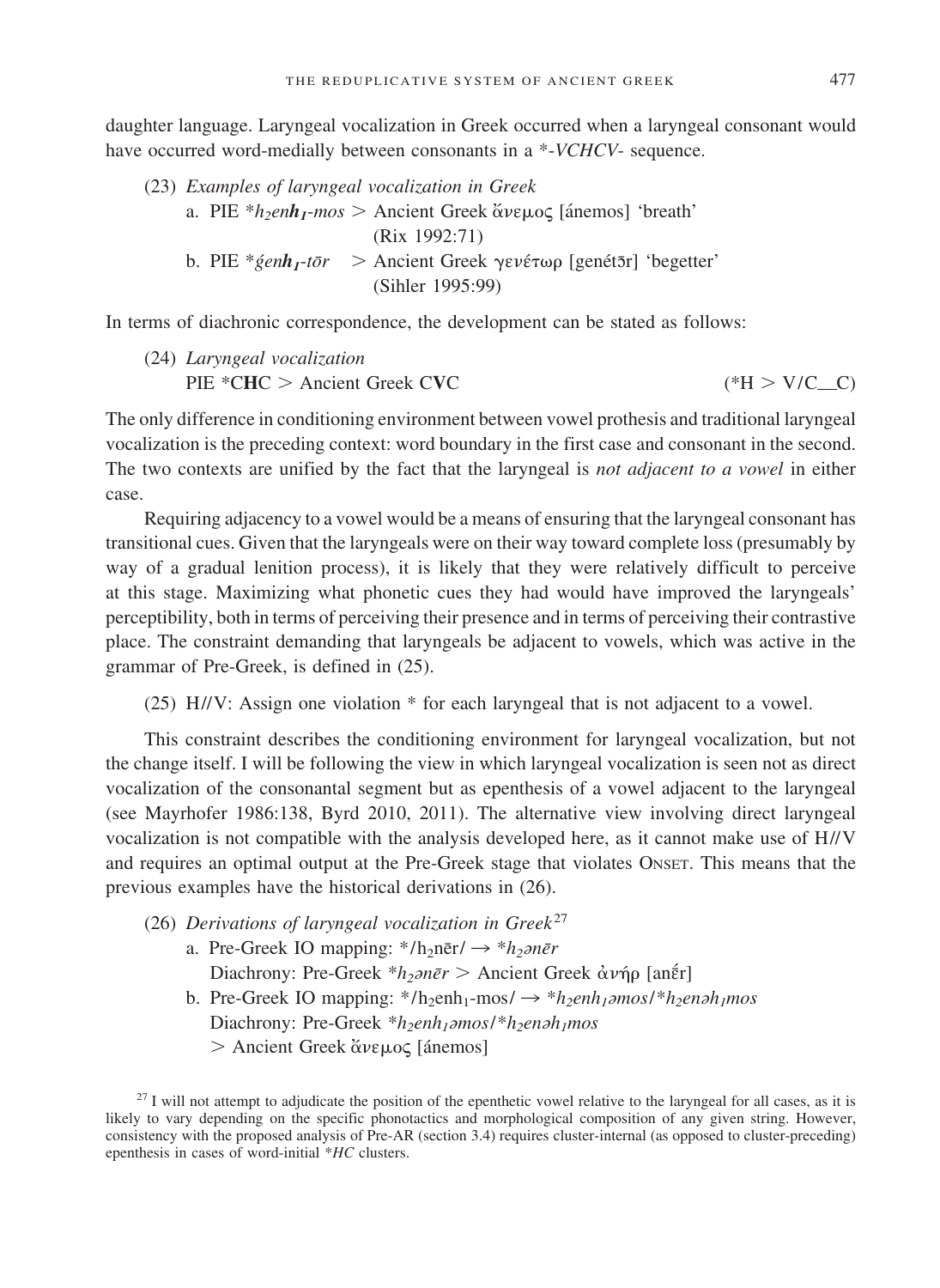c. Pre-Greek IO mapping:  $*/\mathrm{genh}_{1}$ -tōr/  $\rightarrow$   $* \mathrm{genh}_{1}$ *atōr*/ $* \mathrm{genh}_{1}$ tōr Diachrony: Pre-Greek \**genh<sub>1</sub>at*or/\*genah<sub>1</sub>tor</sub> > Ancient Greek γενέτωρ [genét5r]

The synchronic mappings in Pre-Greek are generated by the ranking in (27). The ranking  $\Delta$ ONSET  $\gg$  Contros-IO is responsible for cluster-internal epenthesis in word-initial position.



Tableau (28) illustrates how this ranking selects the cluster-internal epenthesis candidate. In this and all subsequent tableaux in this section, each candidate (in the leftmost column) is followed by the form that such a candidate would evolve into in Common Greek. If a candidate would yield the attested outcome, it is accompanied by a  $\lq \lq \lq \lq \lq \lq \lq \lq \lq$  an unattested outcome, it is marked by "\*\*''. (In  $(28)$ , " $\gg$ " means 'becomes, possibly via multiple sound changes'.) I make the following two assumptions about the diachrony of laryngeals: (a) the synchronic process of laryngeal vocalization does not involve deletion of the laryngeal consonant; (b) the sound change that eliminates laryngeals occurs after laryngeal vocalization has already run its course, leaving behind the epenthetic vowel as part of the (underlying) phonological representation.

(28) *Laryngeal vocalization*

PIE √<sup>\*</sup>*h<sub>2</sub>ger-* 'gather' > Ancient Greek ἀγερ- [ager-]

| $/h_2$ ger/ |      |                                                                       |    | $H//V$ MAX-IO DEP-IO |   | ONSET | CONTIG-IO |
|-------------|------|-----------------------------------------------------------------------|----|----------------------|---|-------|-----------|
| a.          |      | $h_2$ ger- $\Rightarrow$ **ger-                                       | *! |                      |   |       |           |
| b.          | ger- | $\Rightarrow$ **ger-                                                  |    | *!                   |   |       |           |
| c.          |      | $h_2$ er- $\Rightarrow$ **ar-                                         |    | *!                   |   |       | $*$       |
|             |      | d. $\mathbb{F}$ h <sub>2</sub> ager- $\Rightarrow$ $\checkmark$ ager- |    |                      | * |       | $\ast$    |
| e.          |      | $\Delta$ <sub>2</sub> ger- $\Rightarrow$ $\angle$ ager-               |    |                      | * | $*!$  |           |

#### *3.4 Generating (Pre-)Attic Reduplication in Pre-Greek*

When the rankings just motivated for laryngeal vocalization are integrated with the grammar previously developed for reduplication in Ancient Greek, the grammar selects an output that will evolve into the AR pattern. Ultimately, the Pre-AR output that the Pre-Greek grammar will produce is  $[h_29g-e-h_2ger-l]$ . This form copies both members of the root-initial cluster, with an epenthetic vowel inserted between the copied segments in the reduplicant. This divergence from the normal  $C_1$ -copying pattern emerges as a repair for two high-ranking laryngeal-related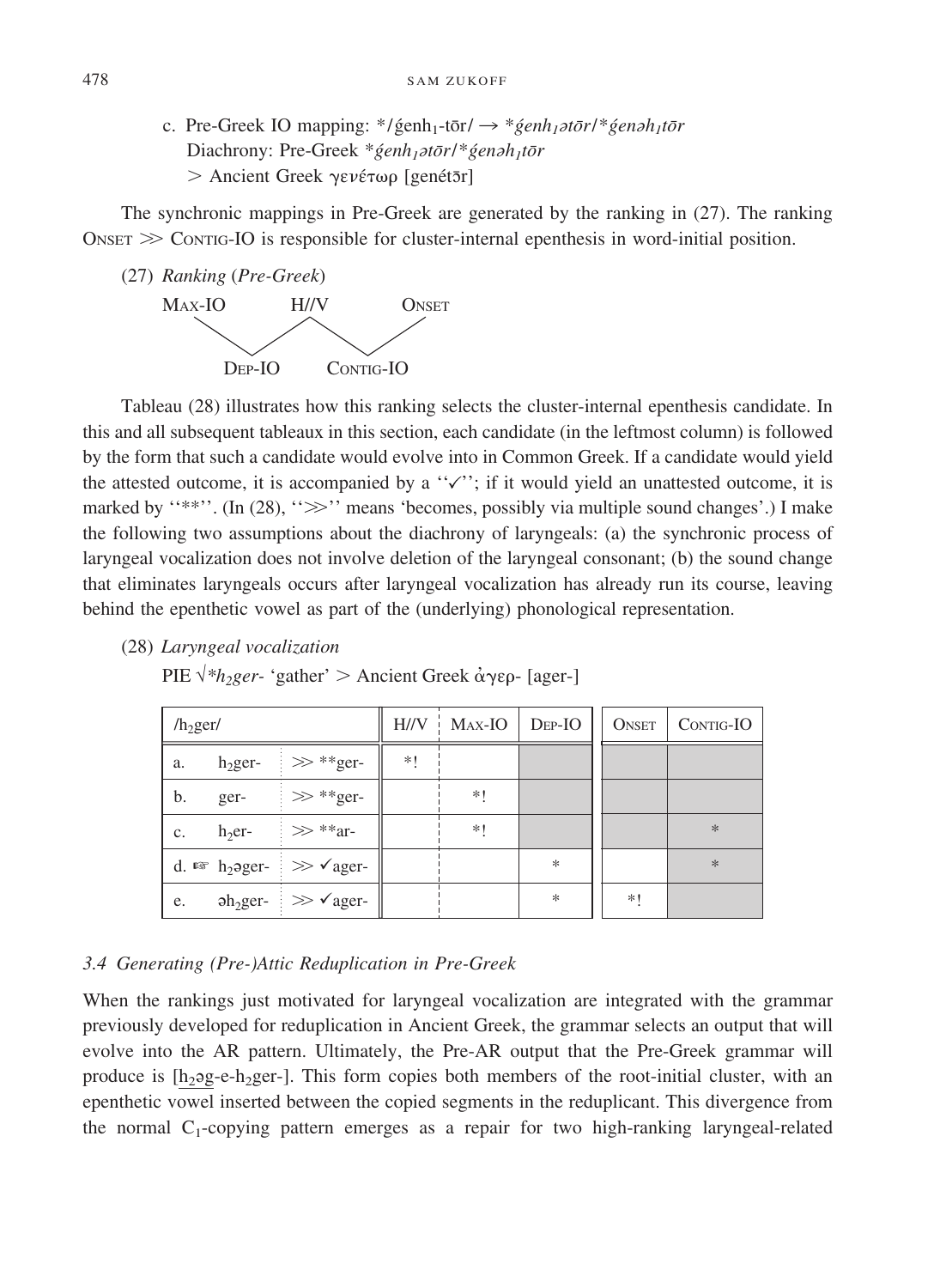markedness constraints in the system: H//V and an antirepetition constraint specifically targeting laryngeals.

*3.4.1 Motivating the Pattern* Prior to the initiation of the Pre-AR pattern (i.e., in PIE and early Pre-Greek), all root shapes displayed  $C_1$ -copying, regardless of cluster type (see the discussion in section 3.2, and evidence from archaisms in Greek in section 4.4; see also Niepokuj 1997 for a general survey of Indo-European reduplication). This means that laryngeal-initial roots would have had a *CV* reduplicant (i.e., *HV*). This is likely reflected in the Vedic Sanskrit perfect stem  $[\text{anás-}]$   $\lt$   $*$ *h<sub>1/2</sub>e-h<sub>1/2</sub>nok*<sup>-</sup> (for  $*$ *h<sub>1</sub>*, see Cowgill 1965:151; for  $*$ *h<sub>2</sub>*, see Kümmel 2000:289), which is directly cognate with the Old Irish preterite -*ánaic*. Since neither of these forms is synchronically regular, they are evidence for *HV*-reduplication to \**HC* roots in PIE. Applying this pattern to our example root  $\sqrt[k]{h_2ger}$ , these grammars select a candidate [h<sub>2</sub>-e-h<sub>2</sub>ger-], which copies just C<sub>1</sub>. Such a form would have derived into Common Greek as \*\**āger*-, which is clearly not the AR pattern.

What, then, changes such that  $[\underline{h_2-e}, \underline{h_2ger}]$  is no longer an acceptable output? The antirepetition constraint \*C<sub> $\alpha$ </sub>VC $\alpha$  / [- son] proposed in (11) in order to induce the Ancient Greek noncopying pattern gives us a point of departure. This constraint encoded a dispreference for certain types of repeated consonants in certain contexts. If we posit a constraint of this nature that targets the repetition of laryngeals in the preconsonantal context, then we have a reason why the default  $C_1$ -copying candidate would be disfavored in just this case.

(29) \*H<sub>a</sub>VH<sub>a</sub>/ C: Assign a violation \* to any sequence of identical laryngeals separated by a vowel  $(H_{\alpha}VH_{\alpha})$  that immediately precedes a consonant.

The presence and activity in the grammar of exactly this repetition constraint likely correlates with the factors that led to laryngeal vocalization. Given that laryngeals required epenthesis of an adjacent prop vowel to license their presence, likely as a means of maximizing their phonetic cues, it is reasonable that they would be specially targeted in the repetition context, as well, if indeed repetition avoidance is sensitive to phonetic cues. Conversely, the lack of epenthesis of this sort for other consonants correlates with tolerance of their repetition.

When  $*H_{\alpha}VH_{\alpha}/\_{\alpha}C$  comes to be active in the grammar (i.e., is promoted to a position in the ranking high enough to induce repairs), the default  $C_1$ -copying pattern is prevented from surfacing, since the previously optimal  $C_1$ -copying form  $[h_2-e-h_2]$  violates this constraint. The new form that will ultimately be chosen as optimal,  $[\underline{h_2 \cdot g_2} - \underline{h_2 g_1}]$  (> Common Greek [aga $\underline{g}$ er-]), satisfies \*H<sub> $\alpha$ </sub>VH $_{\alpha}$ / \_\_C, as illustrated in (30).

| $/$ RED, e, h <sub>2</sub> ger- $/$                                                 | $*H_{\alpha}VH_{\alpha}/C$ |    |
|-------------------------------------------------------------------------------------|----------------------------|----|
| $h_2$ -e- $h_2$ ger-<br>a.                                                          | $\frac{1}{2}$ > **ager-    | *1 |
| b. $\mathbb{R}$ h <sub>2</sub> əg-e-h <sub>2</sub> ger- $\geq$ $\checkmark$ agager- |                            |    |

(30) *Ruling out C1*-*copying reduplication*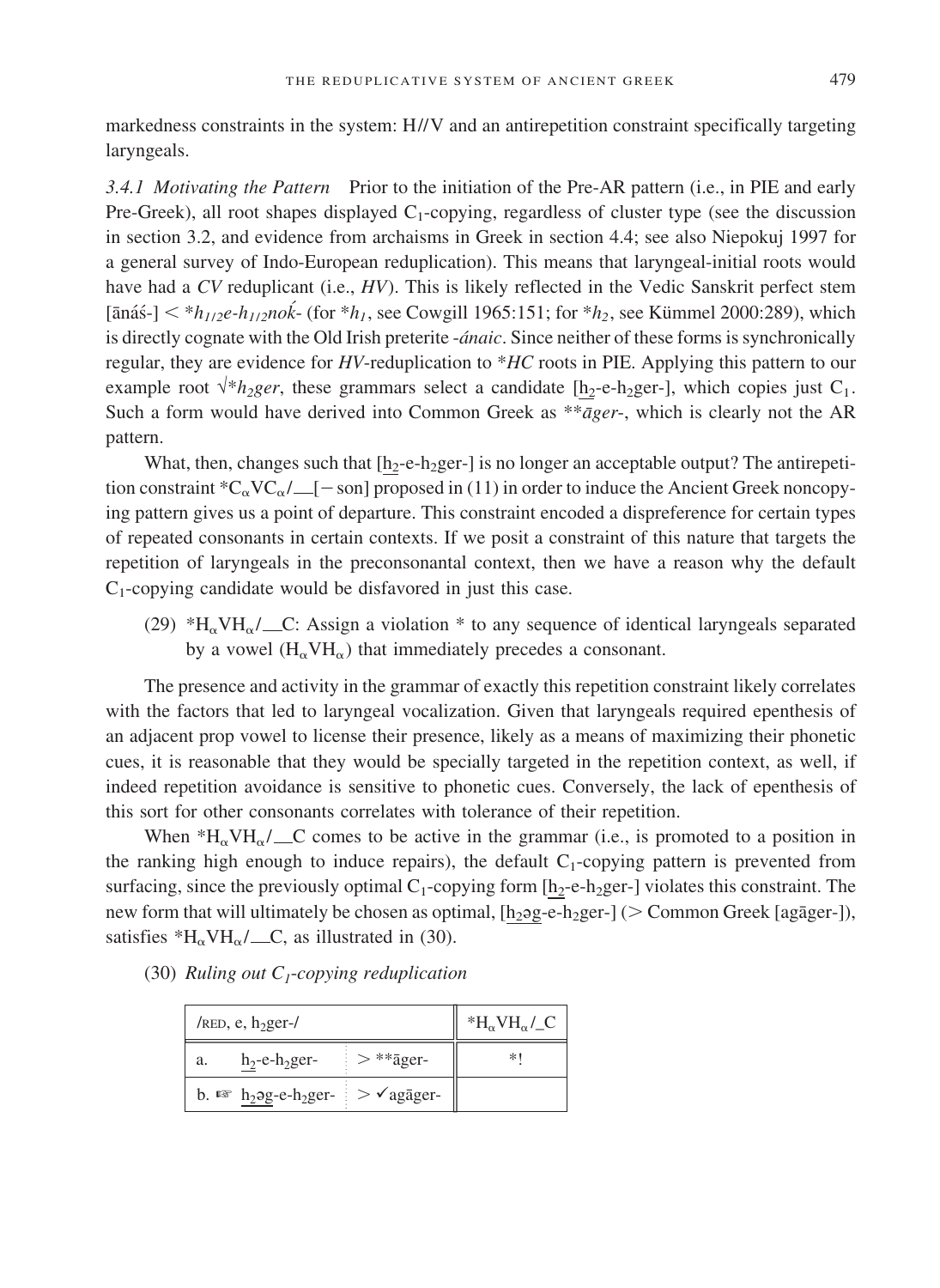| Repair                               |                             | Candidate output Constraint(s) violated |
|--------------------------------------|-----------------------------|-----------------------------------------|
| a. Reduplication-internal epenthesis | $[h_2$ ag-e- $h_2$ ger- $]$ | DEP-IO & CONTIG-BR                      |
| b. Root-internal epenthesis          | $[h_2e-h_2 \text{ager-}]$   | DEP-IO & CONTIG-IO                      |
| c. Infixation with copying           | $[h2e-h2-e-ger-]$           | CONTIG-IO                               |
| d. Infixation without copying        | $[-h2 - e2er1]$             | CONTIG-IO $&$ RM(RED)                   |
| e. Unfilled onset                    | $[-e-h_2\text{ger-}]$       | ONSET $& RM(\text{red})$                |
| f. Cluster copying                   | $[h2g-e-h2ger-]$            | $H/\!/V$                                |
| g. Deletion of root- $C_1$           | $[g-e-ger-]$                | $Max-IO$                                |
| h. Deletion of root- $C_2$           | $[h_2-e-h_2er-]$            | MAX-IO & CONTIG-IO                      |
| <i>i</i> . Improper anchoring        | $[g-e-h2ger-]$              | ANCHOR-L-BR                             |

**Table 6**

|  |  |  |  |  | Potential repairs and their associated constraints |
|--|--|--|--|--|----------------------------------------------------|
|--|--|--|--|--|----------------------------------------------------|

With the  $C_1$ -copying candidate blocked, an alternative copying pattern must take over. The characteristics of this alternative pattern (i.e., (30b)) are determined by the relative ranking of the remaining constraints, which has in large part already been determined.

*3.4.2 The Alternative Pattern* There are a number of ways in which the  $*H_{\alpha}VH_{\alpha}/\_{\alpha}C$  problem might be avoided. Viable repairs are listed in table 6. The Pre-AR form is the *reduplicant-internal epenthesis* candidate (a)  $[h_2oge-h_2ger-l]$ , which violates DEP-IO (+CONTIG-BR and ALIGN-/e/-L).

These repairs coincide with operations modulated by the constraints introduced previously in order to account for the basic reduplication pattern and for laryngeal vocalization, respectively. These rankings are repeated here, from (10) and (27).

(31) a. *Ranking for*  $C_1$ *-copying reduplication* 



When we compare these rankings, we find that there are no ranking contradictions. The two rankings can therefore be reconciled without changing the results of either process independently.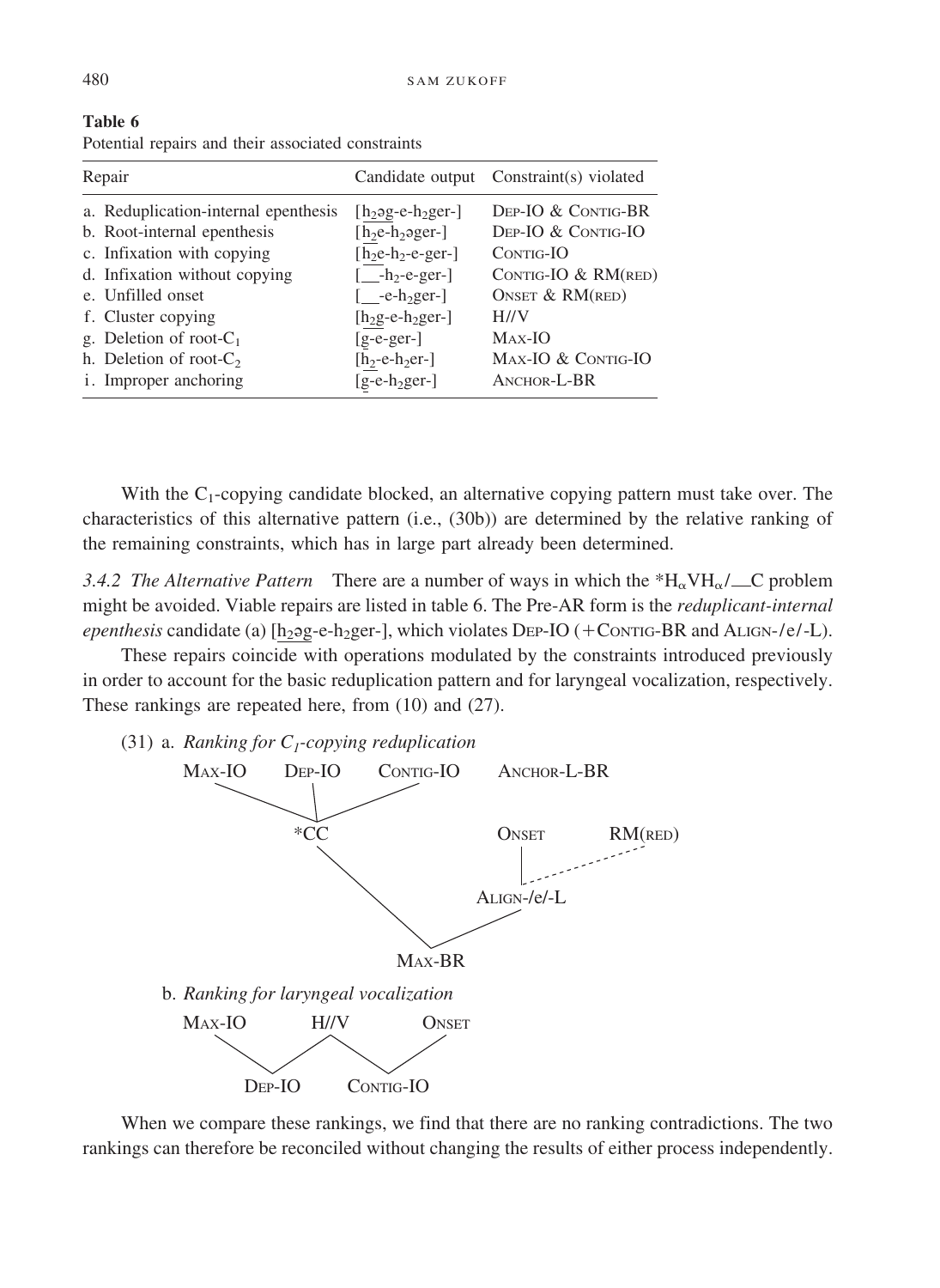The result of integrating the two rankings without asserting any additional rankings that do not follow from transitivity—other than the addition of undominated  $H_{\alpha}VH_{\alpha}/C$ —is shown in the Hasse diagram in (32).



The critical rankings contained in (32) successfully eliminate a majority of the candidates listed in table 6 (assuming that the undominated constraints ANCHOR-L-BR and  $H_VVH_V/\_\_\text{C}$ cannot become dominated by otherwise dominated constraints). Among the candidates not eliminated is the presumed Pre-AR candidate in line a. of table 6. However, a unique winner cannot be determined with these critical rankings alone. To select the Pre-AR candidate, all that is necessary is to fix CONTIG-IO above DEP-IO, ALIGN-/e/-L, and CONTIG-BR. These additional rankings are shown in the Hasse diagram in  $(33)$ .<sup>28</sup> Tableau  $(34)$  demonstrates that these rankings properly select the desired Pre-AR candidate from among the remaining candidates.

(33) *Reconciled total ranking for Pre-AR*



 $28$  RM(RED) is omitted, as there is neither evidence nor need for its ranking.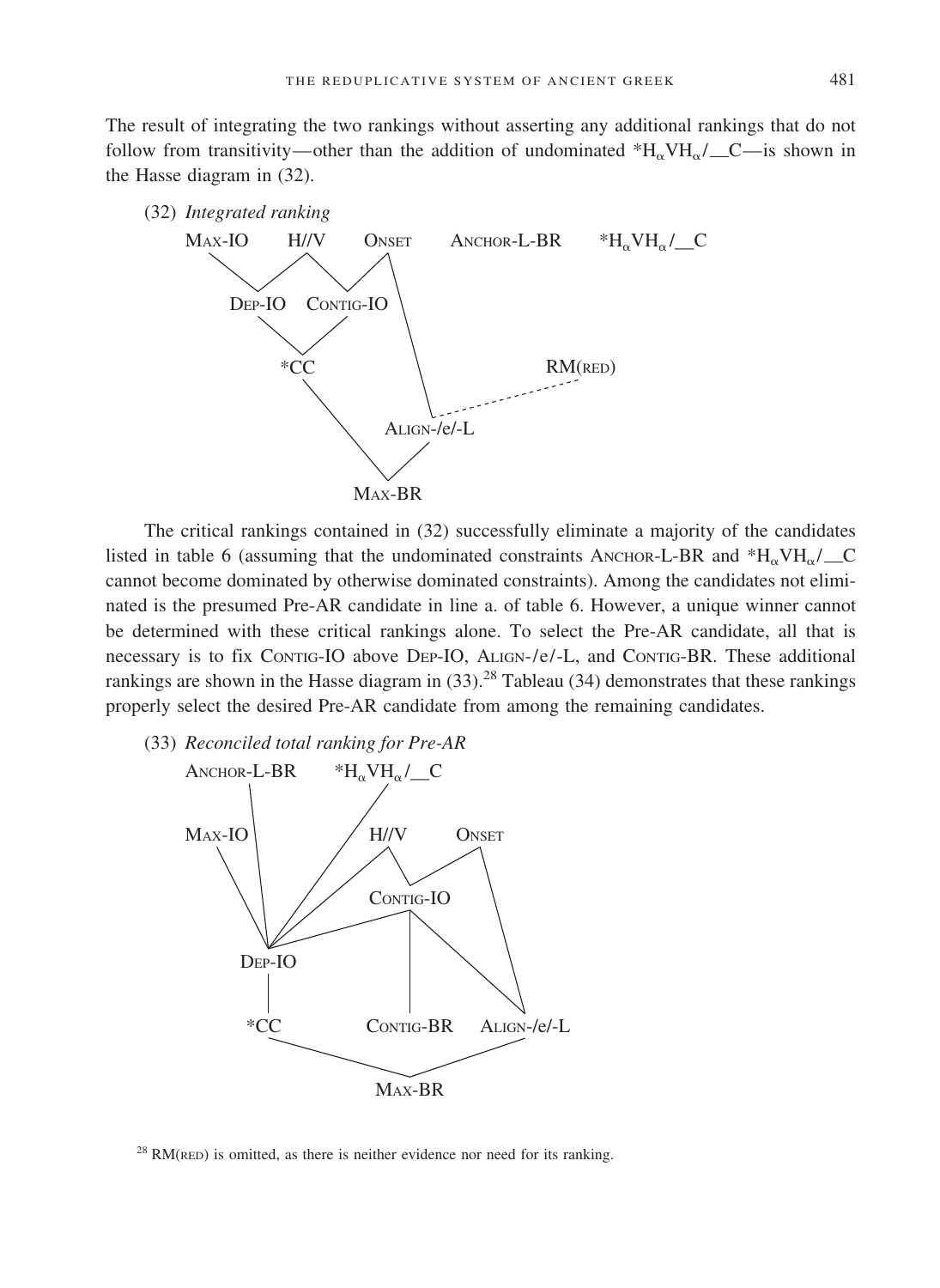| $/$ RED, e, h <sub>2</sub> ger- $/$ |                                                       |                                                                                  |      |     | $CONTIG-IO$ $DEF-IO$ $ALIGN-/e/-L$ $CONTIG-BR$ |        |
|-------------------------------------|-------------------------------------------------------|----------------------------------------------------------------------------------|------|-----|------------------------------------------------|--------|
|                                     |                                                       | a. $\mathbb{R}$ h <sub>2</sub> əg-e-h <sub>2</sub> ger- $>$ $\checkmark$ agager- |      | $*$ | ***                                            | $\ast$ |
| b.                                  | $h_2$ -e- $h_2$ əger- $\Rightarrow$ ** $\bar{a}$ ger- |                                                                                  | $*!$ | $*$ | $\ast$                                         |        |
| c.                                  | $h_2$ e-h <sub>2</sub> -e-ger- $\Rightarrow$ **ager-  |                                                                                  | *1   |     | ***                                            |        |
| d.                                  | $-h_2$ -e-ger- $\Rightarrow$ **ager-                  |                                                                                  | *1   |     | *                                              |        |

(34) *The alternative repair: Cluster copying reduplicant-internal epenthesis*

Before we move on, let us consider what this example in particular may be demonstrating about language change. The catalyst for grammatical reorganization (i.e., the creation of the Pre-AR pattern) is the new activity/high ranking of markedness constraints relating to laryngeals:  $H//V$  in laryngeal vocalization;  $H_V/H_V$  C in reduplication. These processes are basically *sound changes* and may, as proposed above, derive from the low-level phonetic changes affecting the laryngeals. When the sound change occurs—that is, speakers ''decide'' that they will not violate the new markedness constraint—they are forced to impose rankings among faithfulness constraints that may not have previously interacted. This in some ways may mirror a standard assumption about phonological learning: *markedness* trumps *faithfulness*. Preliminary investigation has indicated that Biased Constraint Demotion (Prince and Tesar 2004) may be able to generate some or all of the additional critical rankings that turn (32) into (33), assuming that alignment constraints are not afforded the bias given to standard markedness constraints. It is probable then that the AR total ranking is to some extent *predetermined* from a learning perspective. Verifying this fully is left to later work.

Finally, the generalizations captured by the ranking in (33) are summarized in (35). A full summary tableau of the candidates from table 6 is shown in (36).

- (35) *Generalizations and ranking arguments*
	- a. Laryngeals must be adjacent to a vowel: H//V is active
	- b. H//V violations are repaired by epenthesis:  $\gg$  Dep-IO
	- c. Consonant-initial roots reduplicate with  $C_1$ -copying:

ANCHOR-L-BR is active; ONSET  $\gg$  ALIGN-/e/-L  $\gg$  MAX-BR

- d. This is interrupted for laryngeal-initial roots because of a dispreference for laryngeal repetitions:  $*H_{\alpha}VH_{\alpha}/\text{C}$  is active
- e. \*H<sub>a</sub>VH<sub>a</sub>/ C violations are avoided by epenthesis + extra copying:  $H_{\alpha}VH_{\alpha}/\gamma$ C, Max-IO, Anchor-L-BR, Onset  $\gg$  Dep-IO, Align-/e/-L
- f. Reduplicant-internal epenthesis is preferred to root-internal epenthesis:

 $CONTIG-IO \gg ConTiG-BR, ALIGN-/e/-L$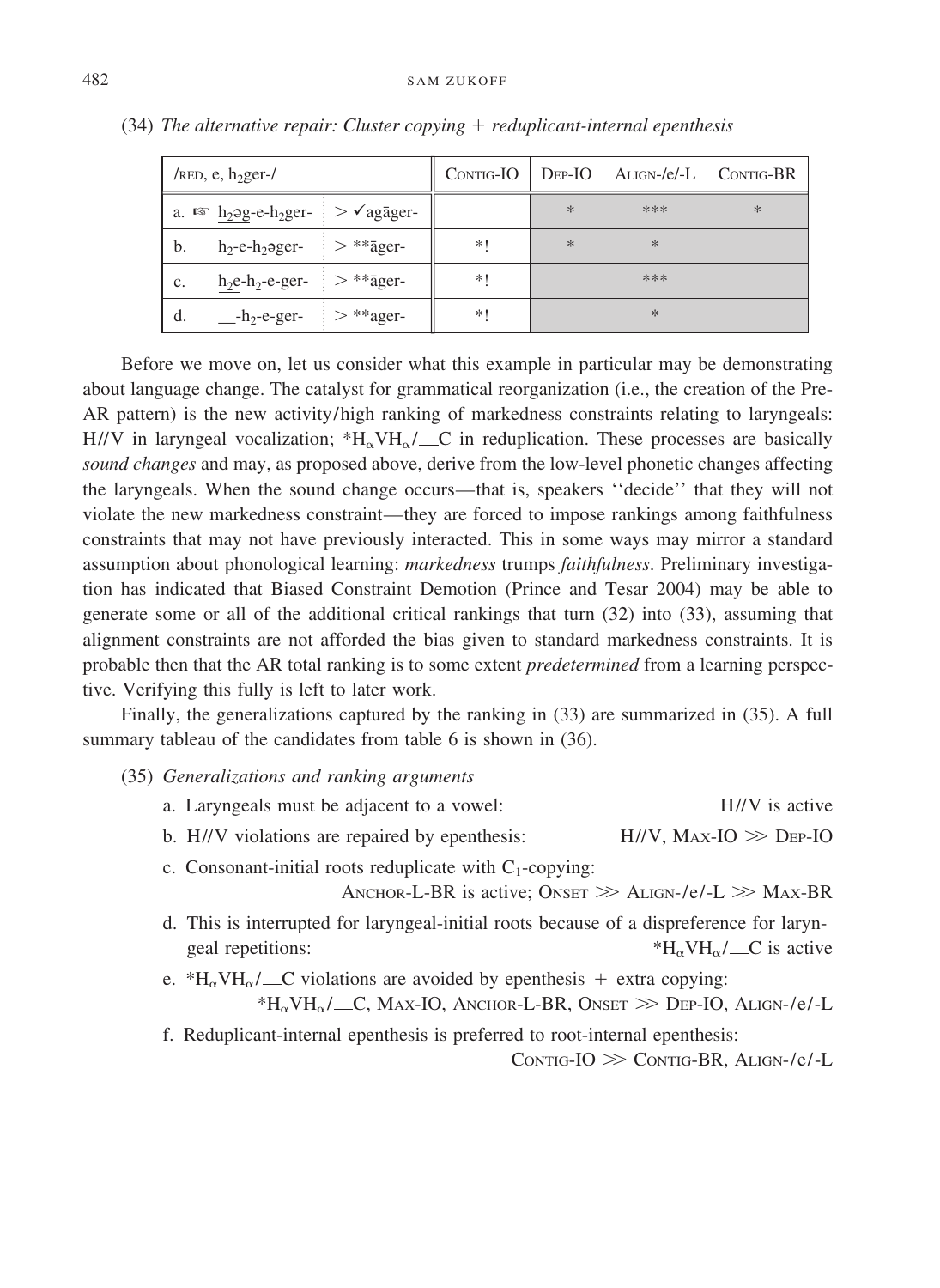| / $RED$ , e, h <sub>2</sub> ger-/                       |                          | Ō<br>${}^{\ast}\mathrm{H}_{\alpha}^{\phantom{\dag}}$ V $\mathrm{H}_{\alpha}^{\phantom{\dag}}$ | ANCHOR-L-BR | $MAX-IO$ | $\overline{\mathrm{HH}}$ | ONSET | CONTIG-IO | $DEP-IO$ | ALIGN-/e/-L | CONTIG-BR |
|---------------------------------------------------------|--------------------------|-----------------------------------------------------------------------------------------------|-------------|----------|--------------------------|-------|-----------|----------|-------------|-----------|
| a. $\mathbb{F}$ h <sub>2</sub> 2g-e-h <sub>2</sub> ger- | $> \sqrt{a}$ gāger-      |                                                                                               |             |          |                          |       |           | $\ast$   | ***         | $\ast$    |
| b.<br>$h_2$ -e- $h_2$ əger-                             | $> **{\rm \bar{a}ger}$ - |                                                                                               |             |          |                          |       | *1        | $\ast$   | $\ast$      |           |
| $h_2$ e- $h_2$ -e-ger-<br>c.                            | $> ** \bar{\text{ager}}$ |                                                                                               |             |          |                          |       | *1        |          | **          |           |
| d.<br>$-h_2$ -e-ger-                                    | $>$ **ager-              |                                                                                               |             |          |                          |       | *1        |          | $\ast$      |           |
| $e$ -e-h <sub>2</sub> ger-<br>e.                        | $> **{\rm \bar{a}ger}$   |                                                                                               |             |          |                          | *!    |           |          |             |           |
| f.<br>$h_2g$ -e- $h_2g$ er-                             | $>$ **<br>gāger-         |                                                                                               |             |          | *!                       |       |           |          | **          |           |
| g-e-ger-<br>g.                                          | $>$<br>**geger-          |                                                                                               |             | $*!$     |                          |       |           |          | $\ast$      |           |
| h.<br>$h_2$ -e- $h_2$ er-                               | $>**\bar{a}r-$           |                                                                                               |             | *1       |                          |       | $\ast$    |          | $\ast$      |           |
| i.<br>$g$ -e-h <sub>2</sub> ger-                        | $>$ **gāger-             |                                                                                               | *!          |          |                          |       |           |          | $\ast$      |           |
| j.<br>$h_2$ -e- $h_2$ ger-                              | $> ** \bar{\text{ager}}$ | *!                                                                                            |             |          |                          |       |           |          | $\ast$      |           |

(36) *The alternative repair: Cluster copying reduplicant-internal epenthesis*

#### *3.5 Attic Reduplication for* \*HeC *roots*

While the solution proposed above derives the Pre-AR pattern for roots of the shape \**HCeC* without problem, a complication arises for  $*HeC$  roots with respect to the operation of ablaut.<sup>29</sup> The expected ablaut grade for the perfect active singular is the ''*o*-grade.'' Therefore, for an \**HeC* root like √\**h<sub>1</sub>ed* 'eat' (> Ancient Greek √*ed* 'eat'), the root allomorph that should be entered into the derivation (for the perfect active singular) is  $/h<sub>1</sub>od/$ . Since the normal pattern for reduplication is  $C_1$ -copying, the default candidate for this allomorph would be  $[h_1-e-h_1od]$ . In this output, the laryngeal is intervocalic and thus not in violation of  $H_0VH_0/\_\_\mathbb{C}C$  or H//V. Therefore, there would be nothing to rule out this candidate, and it should be chosen as the winner. A Pre-Greek form \**h1*-*e-h1od*- would yield Ancient Greek \*\**:¯d*-, which is not the attested perfect stem for this root; instead, this root attests a perfect stem *ed* $\bar{\epsilon}d$ - that shows AR. While the  $\bar{z}$ - outcome is not attested for this particular root, it is seen in the lexicalized perfect stem ἄνωγα [án-5g-a] 'I command',<sup>30</sup> which is typically identified as belonging to the PIE root  $\sqrt{k_1}$ eg´ 'say' (Rix et al. 2001:256) (the *an* sequence is the preverb *an(a)*- 'up, on, upon'): Pre-Greek \* $an(a)$ - $h_2$ - $e$ - $h_2$ *og*- > Ancient Greek  $an\overline{a}g$ -. Thus, the system developed to account for reduplica-

<sup>&</sup>lt;sup>29</sup> For an introduction to Indo-European ablaut, see, for example, Mayrhofer 1986, Fortson 2010.<br><sup>30</sup> Thank you to an anonymous *LI* reviewer for pointing out the relevance of this form.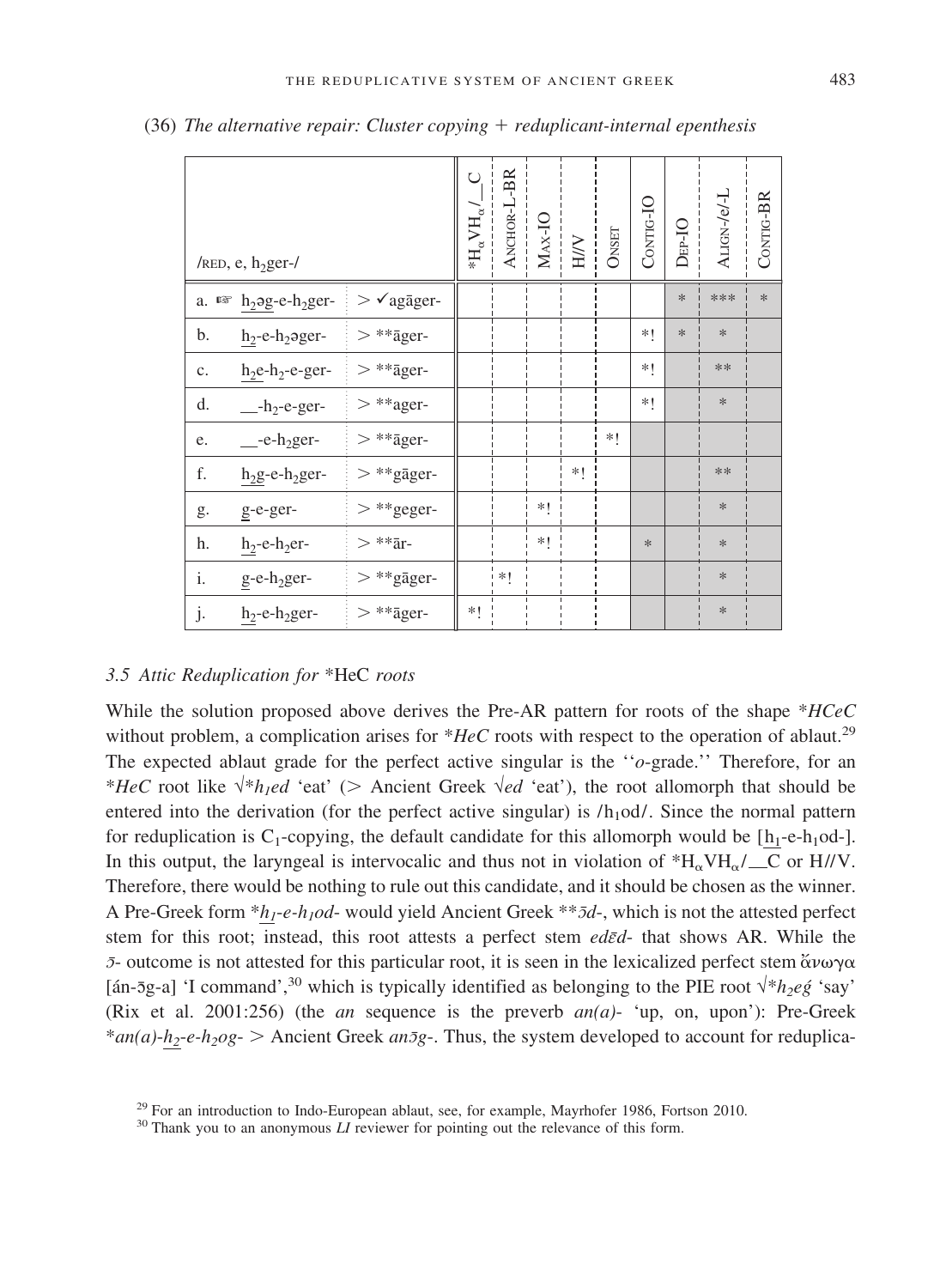#### 484 SAM ZUKOFF

tion in Pre-Greek does generate attested outcomes for *o*-grade perfects of Pre-Greek \**HeC* roots, just not AR outcomes. This means that the Pre-AR pattern in \**HeC* roots cannot come from the *o*-grade.

In order to generate Pre-AR to the \**HeC* roots that display it, we must instead start with a formation that takes "zero-grade" ablaut. For  $\sqrt{*}h_{1}$ ed, the best and oldest attested perfect form is the participle έδηδώς [edēd-5s]. Since the participle is indeed a zero-grade formation, the input would be /RED, e,  $h_1d$ , wo $\delta s$ /. Plugging in the default C<sub>1</sub>-copying candidate, we do encounter our \* $H_{\alpha}VH_{\alpha}/\text{C}$  violation: [ $\underline{h}_1$ - $e$ - $h_1d$ -wo $\overline{s}$ ]. This leads us down the same road as with the \**HCeC* roots, ultimately choosing the candidate  $[h_1\triangleleft d-e-h_1d-w\overline{o}s]$ , which directly yields the attested AR form εδηδώς [edēd-5s]. Therefore, while AR should not arise in *o*-grade (or indeed *e*-grade) formations for \**HeC* roots, it should arise in zero-grade formations, which include all categories in the perfect other than the active singular.

This predicts that, for a time,  $*HeC$  roots would have had normal  $C_1$ -copying reduplication in  $e$ / $o$ -grade categories, as is reflected in  $an\bar{z}g$ - (< \* $an(a)$ - $h_2$ - $e$ - $h_2og$ -), but Pre-AR reduplication in zero-grade categories, as is reflected in *ed* $\bar{\epsilon}d$ - (  $\leq$  \* $h_1$  $\geq$ d- $e$ - $h_1$  $\leq$   $d$ ). As ablaut distinctions collapsed, and as the transparency of the relationship between the two reduplicative allomorphs was eroded by the loss of the laryngeals, speakers could have easily generalized one or the other of the stem forms throughout the perfect paradigm.

#### *3.6 Interim Conclusions*

In this section, we have seen how the phonological properties of the laryngeals, likely deriving from the weakness of their phonetic cues, had major effects on Pre-Greek. In the general case, laryngeals required epenthesis of a prop vowel when not otherwise vowel-adjacent (i.e., laryngeal vocalization). In reduplication, the desire to avoid the local repetition of laryngeals in preconsonantal position made it impossible for laryngeal-initial roots to reduplicate according to the default  $C_1$ -copying pattern of the language. This led to the precursor of the AR pattern of attested Ancient Greek. The constraint ranking needed to generate this pattern, which ultimately selects cluster copying and reduplicant-internal epenthesis as the optimal alternative reduplication pattern, is in large part independently motivated by the default  $C_1$ -copying reduplication pattern and laryngeal vocalization. The independent activity of these two parts of the grammar may, in a certain sense, have predestined this particular resolution of the laryngeal markedness problem. The Pre-AR pattern, generated productively and transparently in Pre-Greek, is maintained in Ancient Greek as AR. In the following section, we will consider how this pattern came to persist into Ancient Greek despite the loss of its original conditioning factors.

#### **4 Attic Reduplication in the Synchronic Grammar of Ancient Greek**

#### *4.1 Compositionality in Greek Reduplication*

The synchronic analysis of AR presented above hinges crucially on the presence of laryngeals in the phonemic/phonetic inventory. However, the AR forms clearly survive beyond the period at which laryngeals are lost from the inventory (if they had not, we would have no trace of the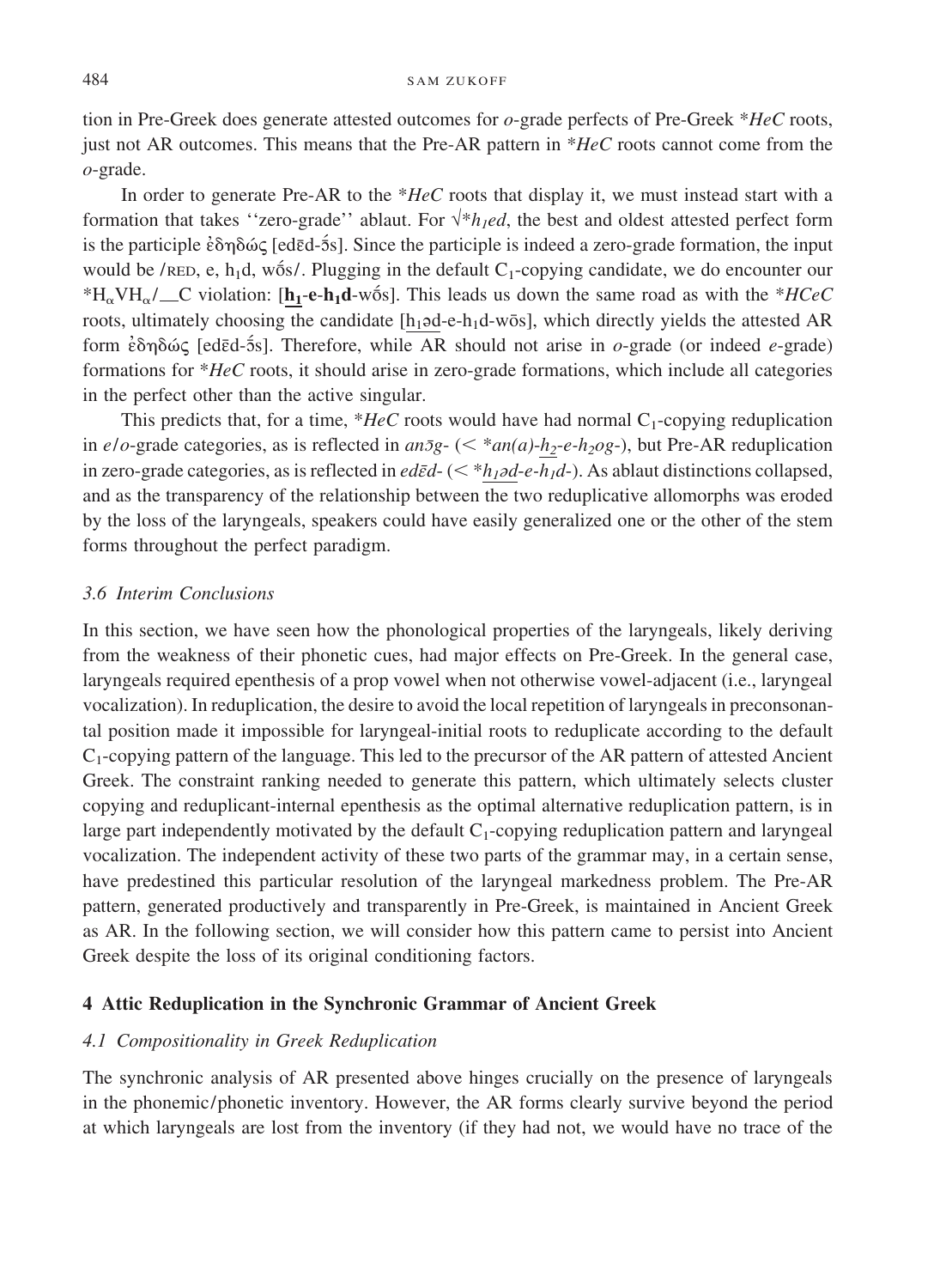pattern). If the perfects built to these roots had been productively generated throughout their history, they would have fallen together with the outcomes of other vowel-initial roots<sup>31</sup>—and thus come to display vowel lengthening (see again section 2.2)—rather than retaining AR. The retention of AR thus requires special explanation.

The simplest account would be that AR forms are retained as noncompositional listed allomorphs to particular roots. However, there is clear evidence for compositionality in reduplication in Greek. The best such evidence comes from the treatment of reconstructed root-initial labiovelar consonants in the unproductive reduplicated present.

While Ancient Greek productively/obligatorily displays reduplication only in the perfect tense, it does show remnants of reduplicative processes in its two other tense stems: the present and the aorist.<sup>32</sup> In PIE and Pre-Greek, we can reconstruct reduplication of a form virtually identical to that of the perfect  $(C_i$ - in the present,  $Ce$ - in the aorist) that was used as an optional derivational process of stem formation in these two tense categories. By the time of attested Ancient Greek, it appears that new forms could not be generated in this way, but many relics remain (particularly in the present). The unproductiveness of present reduplication gives us a window into the nature of reduplication in the system, vis-à-vis its interaction with sound change.

PIE contained a series of consonants reconstructed as labiovelar stops. These sounds are retained as such in Mycenaean, the earliest attested dialect of Greek. Subsequently, they undergo a series of conditioned partial mergers with the other stop series (see, e.g., Schwyzer 1939: 293–296, Rix 1992, Sihler 1995), and they have completely merged with the other stops by the period of Common Greek. The laryngeals have already been lost by the Mycenaean period. Therefore, any process relating to the conditioned outcomes of the labiovelars necessarily postdates any processes affecting the laryngeals.

Of interest here are two particular outcomes of the labiovelars: labiovelars became coronals before a front vowel  $((e,i))$ , but, for the most part, they became labials elsewhere. When a rootinitial labiovelar entered into reduplication, the possibility arose that the copied consonant and the root-initial consonant might surface in contexts that would condition different outcomes. Specifically, the reduplicated consonant would be in the coronalizing context even if the rootinitial consonant was in the default (i.e., labializing) context. If such a form surfaces in Greek with a coronal in the reduplicant but a labial in the root, we can be sure that the form was "frozen" prior to the application of the labiovelar sound changes. If, on the other hand, the reduplicant consonant matches the outcome in the root, we can surmise that the form was generated compositionally later than the application of the sound change. Since we know that reduplication is fully productive in the perfect, perfect forms are all expected to display the latter behavior (and they

<sup>&</sup>lt;sup>31</sup> Note that there were no (or extremely few) vowel-initial roots in PIE (see Rix et al. 2001). They come about in Greek (and elsewhere) primarily because of loss of certain consonants in initial position, namely, the laryngeals, glides, and *s*. Chronologically, the laryngeals are lost first. Therefore, there is no preexisting pattern for vowel-initial roots in the perfect.<br><sup>32</sup> See van de Laar 2000 for a catalogue of Greek verbal forms; see Giannakis 1992 for a study of the reduplicated

presents in Greek.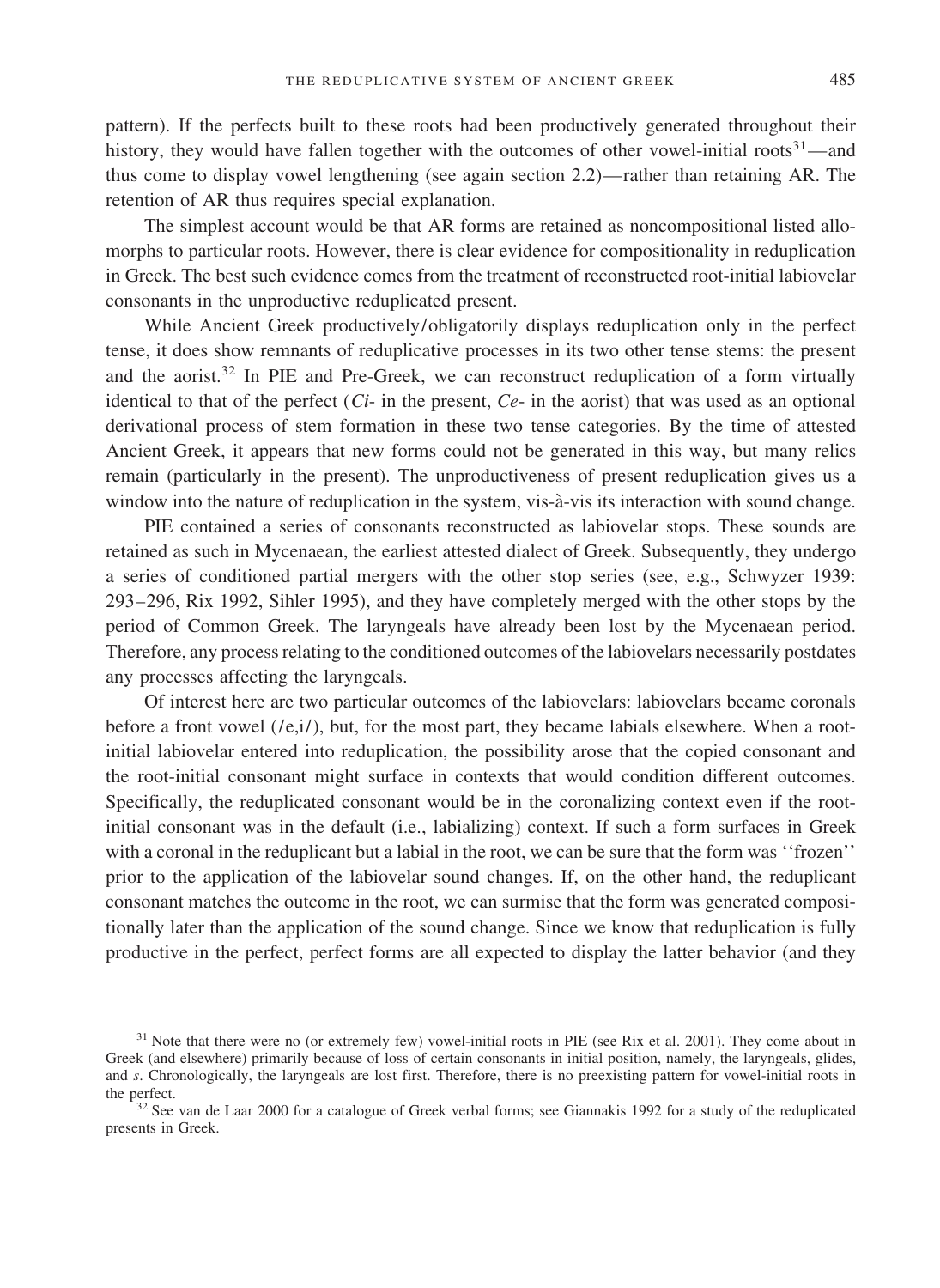do); this question is therefore only probative when asked about reduplication in the present or the aorist.

The root  $\sqrt{\gamma}g^{\psi}er(h_3)$  'eat' gives us exactly the desired test case. This root has a reduplicated present, which takes the form βιβρώσκω [b-i-brɔ̄-sk-ɔ̄], not \*\*διβρώσκω \*\*[d-i-brɔ̃-sk-ɔ̄], which would be the outcome predicted by regular sound change (as if from  $*g'' - i-g''r(e)h_3 - sk-\bar{o}$ ). The fact that such forms do not show the outcomes of regular sound change demonstrates that they were subject to compositional production past the stage at which the labiovelars changed (Schwyzer 1939:649). That is to say, if they had come to be stored noncompositionally, BR identity would not have protected the copied consonant from undergoing the expected sound change. If the unproductive reduplicated presents were being generated compositionally at this stage, it seems extremely likely that all *perfect* forms—including AR perfects—were being generated compositionally as well, since reduplication was fully productive in the perfect tense well beyond that point. This strongly indicates that AR forms were being generated compositionally past the point at which the laryngeals were lost. This should lead us to eschew the noncompositional analysis, and explore an analysis in which the AR pattern is generated in the phonology. This section develops such an account.

# *4.2 Attic Reduplication and REALIZE MORPHEME*

As discussed in section 2.2, the productive perfect-stem formation pattern for vowel-initial roots in Ancient Greek is initial-vowel lengthening: for example, present  $\dot{\alpha}\gamma\gamma\dot{\epsilon}\lambda\lambda\omega$  [angéll-5] 'I announce'  $\rightarrow$  Common Greek perfect άγγελκα [ángel-k-a]. Some roots that originally had laryngeals do indeed follow this pattern: for example, present  $\check{\alpha} \gamma \omega$  [ág-5] (< PIE  $*h_2e\acute{g}\text{-}\bar{\sigma}$ ) 'I lead'  $\rightarrow$ Common Greek perfect άγμαι [ág-mai]. Left unamended, the grammar we have reconstructed in section 3 will cease to generate AR forms once laryngeals are lost and instead will predict that they should display vowel-lengthening perfects. This is illustrated in tableau (37), which is equivalent to tableau (17) but now showing a root that in reality does display AR:  $\sqrt{ager}$  (< Pre-Greek  $\sqrt{\alpha}$  *N*<sub>2</sub>ger</sub> →  $\dot{\alpha}$  γαγερ - [agāger-], not \*\*αγερ - [āger-].

| /RED, $e_1$ , a <sub>2</sub> ger-/            |    |        |        |     | ANCHOR-L-BR   ONSET   ALIGN-/e/-L   RM(RED)   UNIFORMITY-IO |
|-----------------------------------------------|----|--------|--------|-----|-------------------------------------------------------------|
| $a - e_1 - a_2$ ger-<br>a.                    |    | **1*   | $*$    |     |                                                             |
| <b>b.</b> $\bullet^*$ _- $\bar{a}_{1,2}$ ger- |    | $\ast$ |        | $*$ | $\ast$                                                      |
| c. $\otimes$ <u>a</u> g- $\bar{a}_{1,2}$ ger- |    | $\ast$ | *   *  |     | $\ast$                                                      |
| d.<br>$g$ - $\bar{a}_{1,2}$ ger-              | *1 |        | $\ast$ |     | $\ast$                                                      |

(37) *The predictions of the synchronic grammar, after laryngeal loss*

While still superior to all other possibilities, the AR candidate (37c) loses to the vowellengthening candidate (37b), because of the ranking  $A_{LIGN-}/e/-L \gg RM$  (resol. The system thus prefers maximal left-edge alignment to overt realization of the reduplicative morpheme. What is necessary to generate AR forms is a reversal of this preference, just in the case of roots that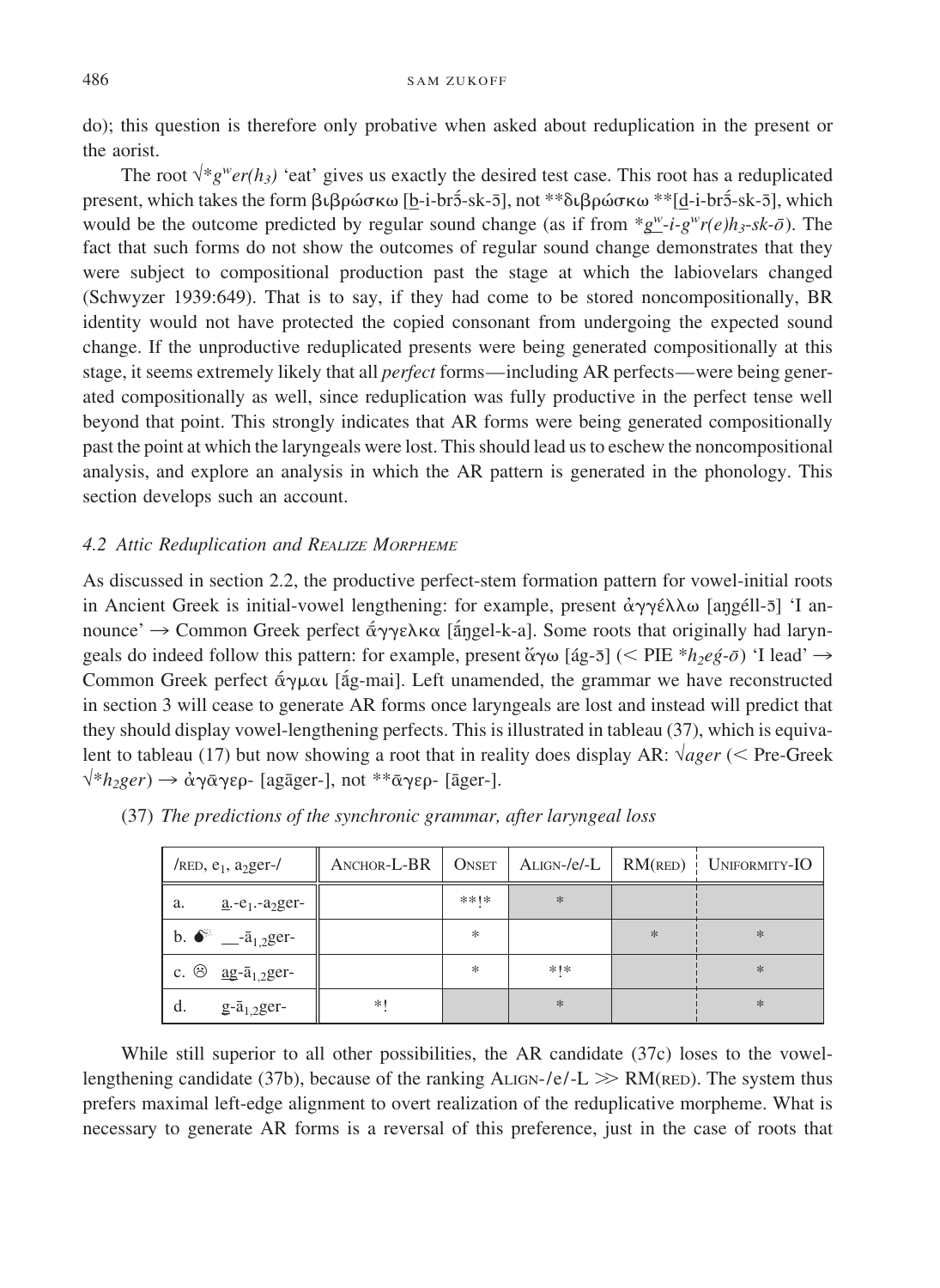actually display AR. This can be accomplished using a lexically indexed constraint (see Kraska-Szlenk 1999, Fukazawa 1999, Itô and Mester 1999, 2001, Pater 2000, 2009) that favors overt realization of the reduplicative morpheme.

(38) REALIZE MORPHEME(RED) $_{lex}$ : If a root has the index *lex*, assign a violation \* if there is an underlying RED morpheme that has no phonological content in the output.

When  $RM(\text{RED})_{lex}$  is ranked above ALIGN-/e/-L, and all and only the AR roots come with the lexical index *lex*, we derive the distinction between AR forms and vowel-lengthening forms within the synchronic grammar.<sup>33</sup> In tableau (39), we generate copying for a root indexed with *lex*:  $\sqrt{\text{ager}_{lex}} \rightarrow$  perfect [ag-āger-]. In tableau (40), we generate just vowel lengthening for a root *not* indexed with *lex*: √ag N perfect [ -a¯ger-].

| /RED, $e_1$ , $a_2g^k$ er <sub>lex</sub> -/                                                    | $RM$ (RED) $_{lex}$ |   | $ONSET$ $ALIGN-/e/-L$ | $RM$ (RED) |
|------------------------------------------------------------------------------------------------|---------------------|---|-----------------------|------------|
| $-$ <sup>-<math>\bar{a}_{1,2}</math>ger-</sup><br>a.                                           | *1                  | * |                       | $\ast$     |
| b. $\mathbb{R}$ $\underline{a}^i \underline{g}^k$ - $\overline{a}^i_{1,2} \underline{g}^k$ er- |                     | * | **                    |            |

(39) *RM(RED)lex* with *lexical indexation selects Attic reduplication*

(40) *RM(RED)lex* without *lexical indexation selects vowel lengthening*

| /RED, $e_1$ , $a_2g^k$ -/                                       | $RM$ (RED) $_{lex}$ | ONSET | Align-/e/-L | $RM$ (RED) |
|-----------------------------------------------------------------|---------------------|-------|-------------|------------|
| a. $\mathbb{R}$ $\frac{1}{2}$ $\frac{1}{2}$ $\frac{1}{2}$       | not                 | *     |             | $*$        |
| $\frac{a^{i}g^{k}}{a^{i}}$ - $\bar{a}^{i}{}_{1,2}g^{k}$ -<br>b. | applicable          | *     | $*1*$       |            |

The crucial difference between the two derivations arises from the relationship between  $RM(\text{RED})_{lex}$  and ALIGN-/e/-L. When  $RM(\text{RED})_{lex}$  is not activated through the requisite indexation (as in (40)), there is nothing to differentiate the vowel-lengthening candidate (40a) from the AR candidate (40b) until ALIGN-/e/-L enters the evaluation. Since the AR candidate has extra copying, ALIGN-/e/-L selects vowel lengthening. When RM(RED)*lex is* activated (as in (39)), ALIGN-/e/-L never gets to exert its force, because RM(RED)*lex* has already eliminated the vowel-lengthening candidate. This allows ONSET to adjudicate between the various copying candidates, ultimately selecting the AR output.

# *4.3 Whence Lexical Indexation?*

Adopting the  $RM(\text{RED})_{lex}$  approach, we can begin to provide a coherent sketch of the diachronic development of AR. It first develops when laryngeal-related phonotactics induce the *clustercopying reduplicant-internal epenthesis* pattern for laryngeal-initial roots (Pre-AR): √\**h2ger*

<sup>33</sup> The same result could be achieved by lexically indexing the constraint ranking, such that those roots bearing the index *lex* were evaluated by a ranking where  $RM$ ( $RED$ )  $\gg$  ALIGN-/ $e$ /-L.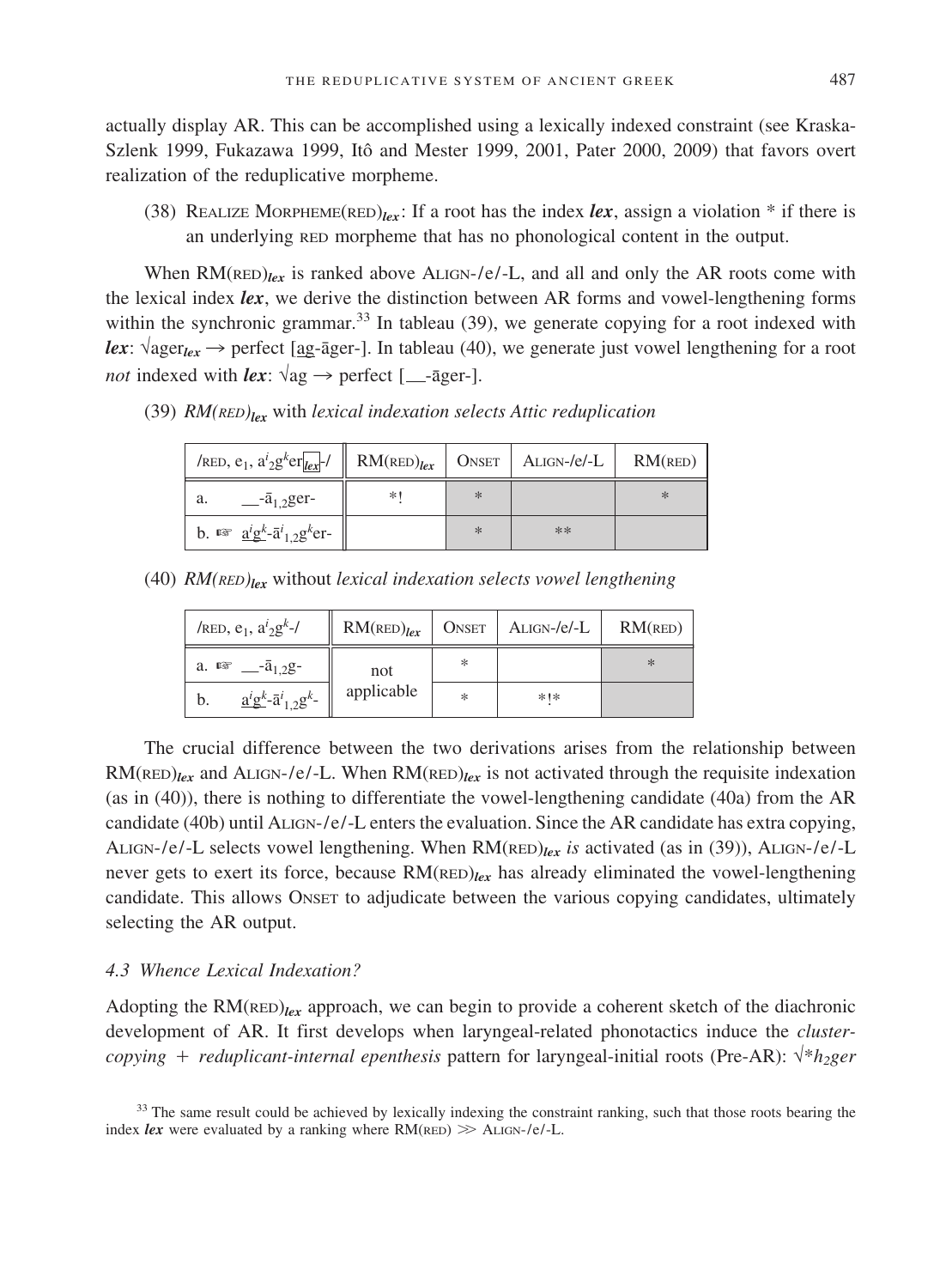$\rightarrow$  perfect \*[h<sub>2</sub>əg-e-h<sub>2</sub>ger-]. When the laryngeals are lost, the motivation for the pattern (i.e., the application of the laryngeal-related phonotactics) is also lost; that is to say,  $\sqrt{ager} \rightarrow$  perfect [agāger-] now lacks phonotactic motivation. Learners had two options. One option would have been to fail to learn the pattern altogether and instead regenerate the forms using the productive grammar without further modifications. This would mean a diversion to the mapping  $\sqrt{ager} \rightarrow$ perfect [āger-], namely, the vowel-lengthening pattern. This is indeed attested for some roots of laryngeal origin: for example, √<sup>\*</sup>*h<sub>2</sub>eg* 'lead' → perfect άγμαι [āg-]. The other option was to attempt to retain the  $\sqrt{ager} \rightarrow$  perfect [agāger-] mapping by hook or by crook. To do so required amending the grammar such that it included a new impetus for generating the AR mapping, namely, RM(RED)*lex* coupled with lexical indexation for only those roots that originally, genuinely displayed AR.<sup>34</sup>

When considering why speakers might have chosen the second option over the first, we could speculate about a circumstance like the following. The laryngeals would not have been lost overnight (just as no sound change occurs immediately). At some point while this change was in progress, there would have been some members of the speech community who produced laryngeals, and others who did not. Those who produced laryngeals would have been able to construct the grammar with \*H<sub> $\alpha$ </sub>VH $_{\alpha}$ / \_\_C and H//V, directly motivating AR in the relevant cases. Those without laryngeals would not have been able to generate the forms by means of phonotactics; still, they would have been cognizant of such forms' existence through contact with laryngeal speakers. (The AR pattern must have been quite striking, considering how divergent it is from the normal reduplication pattern.) To accommodate to the laryngeal speakers, the laryngeal-less speakers would have adduced a new constraint— $RM$ ( $RED$ ) $/_{ex}$ —that could allow them to keep producing AR forms despite a lack of phonotactic motivation.

#### *4.4 RM(RED*)*lex, Reduplicated Presents, and Their Associated Perfects*

Independent evidence for the activity of RM(RED)*lex* can be found elsewhere in the reduplicative system. This progression from phonological productivity to lexical restriction via RM(RED)*lex* can be seen to repeat itself in the development of the reduplicated presents and the perfects associated with them. As discussed briefly in section 4.1, Ancient Greek possesses a relatively small set of

| Root<br>Perfect<br>Present<br>$d\bar{d}$ -<br>$[d-1-d\overline{5}-mi]$<br>δέδωκα<br>δίδωμι<br>'give'<br>$t^h\bar{\epsilon}$ -<br>$[t-i-t^h\overline{\varepsilon}-mi]$<br>'place'<br>τέθηκα<br>τίθημι<br>$p^{\rm h}$ au-<br>$[p-i-p^{\text{h}}a\acute{u}-sk-\bar{5}]$<br>πιφαύσκω<br>'show' |                             |                                                                                                                                                                  |
|--------------------------------------------------------------------------------------------------------------------------------------------------------------------------------------------------------------------------------------------------------------------------------------------|-----------------------------|------------------------------------------------------------------------------------------------------------------------------------------------------------------|
|                                                                                                                                                                                                                                                                                            |                             |                                                                                                                                                                  |
| τιτύσκομαι<br>'prepare'<br>[t-i-tú-sko-mai]<br>τέτευχα<br>$[k-i-kl\tilde{\epsilon}-sk-\bar{o}]$<br>κέκληκα<br>κικλήσκω<br>$kl\bar{\epsilon}$ -<br>'call'                                                                                                                                   | $text{teuk}$ <sup>h</sup> - | $[d-\acute{e}-d\bar{5}-k-a]$<br>$[t-\acute{e}-t^h\bar{\epsilon}-k-a]$<br>not applicable<br>$[t-$ é-teuk <sup>h-</sup> a]<br>$[k-\acute{e}-kl\bar{\epsilon}-k-a]$ |

**Table 7** Present reduplication (see Giannakis 1992)

<sup>34</sup> Those roots like √*ag* (< √\**h<sub>2</sub>eg*́) that had laryngeals but do not surface in Ancient Greek with AR can be described as having failed to receive the lexical index, though exactly why this might have happened is unclear.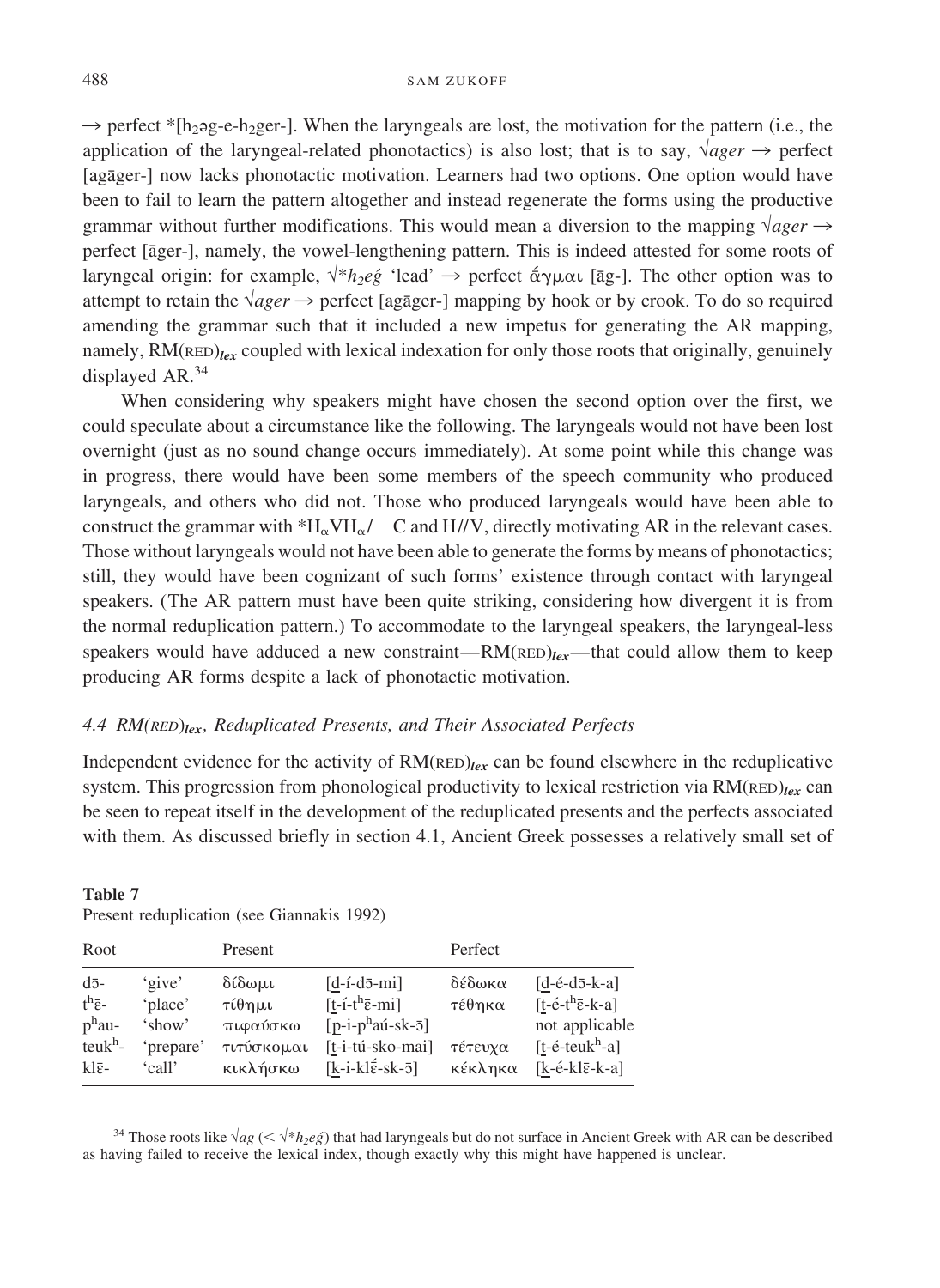| Root                                  |                     | Present                 |                                                                                           | Perfect            |                                                                                                        |
|---------------------------------------|---------------------|-------------------------|-------------------------------------------------------------------------------------------|--------------------|--------------------------------------------------------------------------------------------------------|
| $mn\bar{e}$ -<br>$st\bar{\epsilon}$ - | 'remind'<br>'stand' | μιμνήσκω<br>ίστημι      | $[m-i-mn\acute{\epsilon}-sk-\bar{5}]$<br>$[h-1-st\bar{\varepsilon}-mi]$<br>$(<$ *sistemi) | μέμνημαι<br>έστηκα | $[m-\acute{e}-m\bar{e}-m\acute{e}]$<br>$[h-\acute{e}-st\bar{e}-ka]$<br>$(<$ *sest $\bar{\epsilon}$ ka) |
| pet-                                  | 'fall'              | $\pi$ <i>ι</i> $\pi$ τω | $[p-i-pt-5]$                                                                              | πέπτωκα            | $[p - \acute{e}$ -pt $\bar{o}$ -ka]                                                                    |

**Table 8** Present reduplication to non–stop-sonorant clusters

present stems that display reduplication. As illustrated in table 7, these forms basically mirror the perfect, differing only in having a fixed *i* rather than *e*. What is noteworthy about the reduplicated presents relative to the perfect, however, is the behavior of roots that begin in non–stopsonorant clusters. As shown in table 8, contrary to the productive pattern *for the perfect*, these roots display default  $C_1$ -copying rather than noncopying. Even more noteworthy are the perfect forms associated with these roots: these are perfects whose root allomorphs begin in non–stopsonorant clusters, yet display default  $C_1$ -copying reduplication. That is to say, they contradict the productive pattern even though they are members of the productive category.

What results is a striking gap: there are no  $C_1$ -copying perfects to roots beginning in *mn*, *st*, *pt*, and so on, that do not also have a reduplicated present.<sup>35</sup> (One further exception, *kékt* $\bar{\epsilon}$ *mai*, will be discussed below.)<sup>36</sup> This gap requires an explanation;  $RM(\text{RED})_{lex}$  provides it. If these roots are lexically indexed, which is necessary to generate reduplication in the present, RM(RED)*lex predicts* that copying will also occur in the perfect, despite being dispreferred by the phonotactics.

First let us consider why the presents to these roots still retain the  $C_1$ -copying pattern. Since present reduplication is nonproductive in Ancient Greek, it is possible to assume that the characteristics of the formation originate in an earlier period of the language, similar to the way we accounted for AR. The noncopying pattern rests upon the application of the antirepetition constraint  ${}^*C_{\alpha}VC_{\alpha}/\_\$  [see section 2.1.4), but we have no direct evidence that this constraint was active in Pre-Greek. (The only antirepetition constraint whose activity is evident in Pre-Greek is the one targeting laryngeals,  $*H_{\alpha}VH_{\alpha}/\_{C}$  (29), which was the impetus for Pre-

<sup>35</sup> The forms associated with the root √*pet* 'fall' appear to have contaminated forms of phonologically similar, and perhaps etymologically related, roots that have initial *p(e)t*-. Despite not having reduplicated presents of their own, the verbal systems associated with *petánnūmi* 'spread out', *pétomai* 'fly', and *ptéss*<sup>5</sup> 'crouch' all attest perfects in *pept* ..., alongside more expected perfects in *ept* . . . in the first two cases (see van de Laar 2000:246–248, 253, 259–260). An anonymous reviewer points also to a form *pepteru<sup>g</sup>mai*, from root *pterugizd*<sup>5</sup> 'flutter with wings', in a fragment of Sappho/Alcaeus.

It appears as though the lexical idiosyncrasy that is proper to the root √*pet* 'fall', owing to the presence of reduplicated  $p$ *ipt* $\bar{p}$  in its verbal system, has come to be transferred to these other roots, such that they build C<sub>1</sub>-copying perfects via  $RM(\text{RED})_{\text{lex}}$ . This state of affairs may have a comparandum among AR forms. The root  $\sqrt{or}$  'incite' etymologically contains a laryngeal (PIE  $\sqrt{*}h_3er$ ) and builds an AR perfect stem *or* $\bar{r}$ . There is a phonologically nearly identical root in Greek √*(h)or(a)* 'see, watch', which historically did not contain a laryngeal (PIE √\**(s)wer*; see Chantraine 1968:813–815, Beekes and Van Beek 2010:1095–1096), yet attests AR forms in *or5r*- (at least dialectally). (Van de Laar (2000:235) associates this form with an entry *oromai* 'keep watch'.) It thus seems likely that the etymologically validated AR associated with  $\sqrt{or}$  'incite' has contaminated a similar root, just as  $\sqrt{pet}$  'fly' has done to other pt roots.<br><sup>36</sup> There are perfect forms in  $pep^h t^h an$ - to the root  $\sqrt{p^h t^h an}$ - 'anticipate', but these are not attested until wel

the Classical period (Beekes and Van Beek 2010:1568). In Classical and Pre-Classical Greek, this root shows the expected noncopying forms in  $ep<sup>h</sup>th$  an-.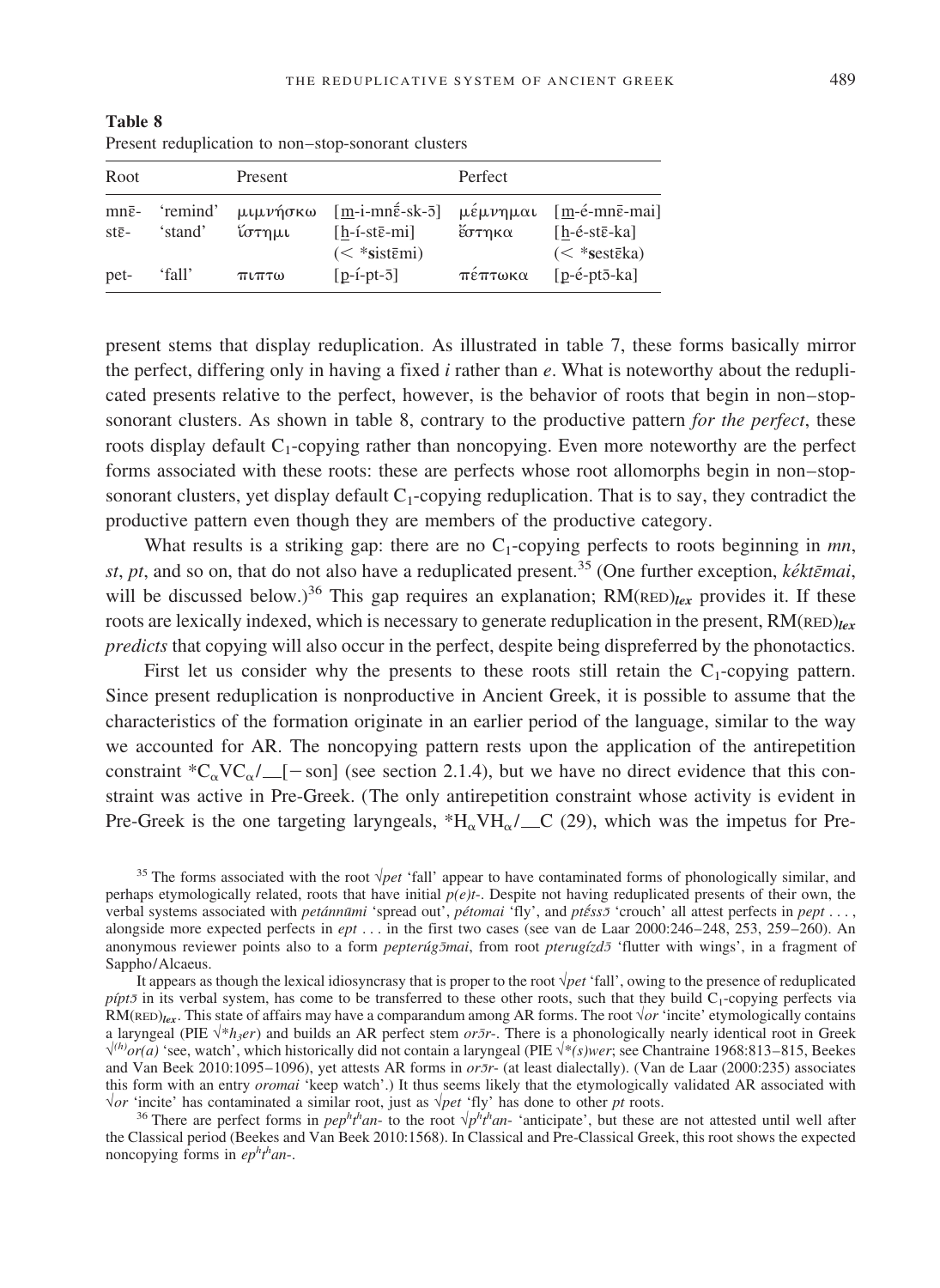AR.) If  ${}^*\text{C}_{\alpha}V\text{C}_{\alpha}/\text{C}_{\alpha}$  [solid was indeed *not* active in Pre-Greek, we predict across-the-board C<sub>1</sub>copying (except to laryngeal-initial roots), as suggested in section 3.4.1. This generates Pre-Greek *pipt*- from (the zero grade of) the Pre-Greek root  $\sqrt{pet}$ .

| / $RED$ , i, pt, $\overline{3}$ / | <b>ONSET</b> | $DEF-IO$ | $*CC$  | ${}^{\ast}C_{\alpha}VC_{\alpha}/$ [-son] |
|-----------------------------------|--------------|----------|--------|------------------------------------------|
| a. $I^{\text{max}}$ p-i-pt-5      |              |          | $\ast$ | $\ast$                                   |
| $pt$ -i-pt- $\bar{5}$<br>b.       |              |          | **!    |                                          |
| $pet-i-pt-5$<br>c.                |              | *1       | $\ast$ |                                          |
| $-i$ -pt- $\bar{5}$<br>d.         | *!           |          | $\ast$ |                                          |

 $\sqrt{pet}$  → present πίπτω [p-í-pt-5] (41) *Copying to non–stop-sonorant roots in Pre-Greek*

This solution entails that the noncopying pattern is an innovation induced by the change in sensitivity to the repetition constraints. Prior to the higher ranking of  ${}^*\text{C}_{\alpha}V\text{C}_{\alpha}/\text{C}_{\alpha}/\text{C}_{\alpha}$  [-son], the noncopying perfects would have been normal  $C_1$ -copying perfects. This is supported by the existence of the perfects in table 8. It is possibly also supported by the distribution of perfect forms built to the root  $\sqrt{kta}$  'acquire'. This root has two distinct stem formation patterns in the perfect: the expected noncopying pattern  $e$ - $kt\bar{e}$ -, but also the unexpected copying pattern  $k$ - $e$ - $kt\bar{e}$ -. The expected noncopying form has the expected perfect semantics 'have acquired'. The unexpected  $C_1$ -copying perfect, however, displays unexpected behavior.<sup>37</sup> First, it has present semantics, consistently meaning 'possess'. Second, it serves as the base of derivation for a future stem *ke-kt* $\bar{\epsilon}$ -s- 'will possess' and other modal forms, which is not typical of perfect stems. These facts indicate that the stem  $ke$ - $kt\bar{e}$ - became paradigmatically isolated at some point in its history. There is no reason why, after becoming isolated, it should have developed  $C_1$ -copying reduplication if it had previously shown noncopying. The only explanation is that the isolated stem *retained* C<sub>1</sub>copying (or at least the phonological string that it resulted in), and the paradigmatically regular stem changed according to the regular grammar to yield a noncopying stem. Therefore,  $ke$ - $kt\bar{e}$ must be an archaism, attesting to a pre-stage at which  $kt$  clusters copied  $C_1$  just like stop-sonorant clusters, even in the perfect.

The fact that the reduplicated presents never get remodeled—as opposed to the perfects, which do get remodeled (except when they are associated with a reduplicated present)—must be due to differences in productivity between the two categories. For the perfect, reduplication is a productive marker of all forms, blocked on the surface in certain cases by phonotactics but always there ''underlyingly.'' In present-tense stem formation, reduplication is one of many derivational markers and thus is never obligatory. It is completely unproductive by the time of Ancient Greek.

<sup>&</sup>lt;sup>37</sup> Thank you to an anonymous *LI* reviewer for pointing out these distributional regularities.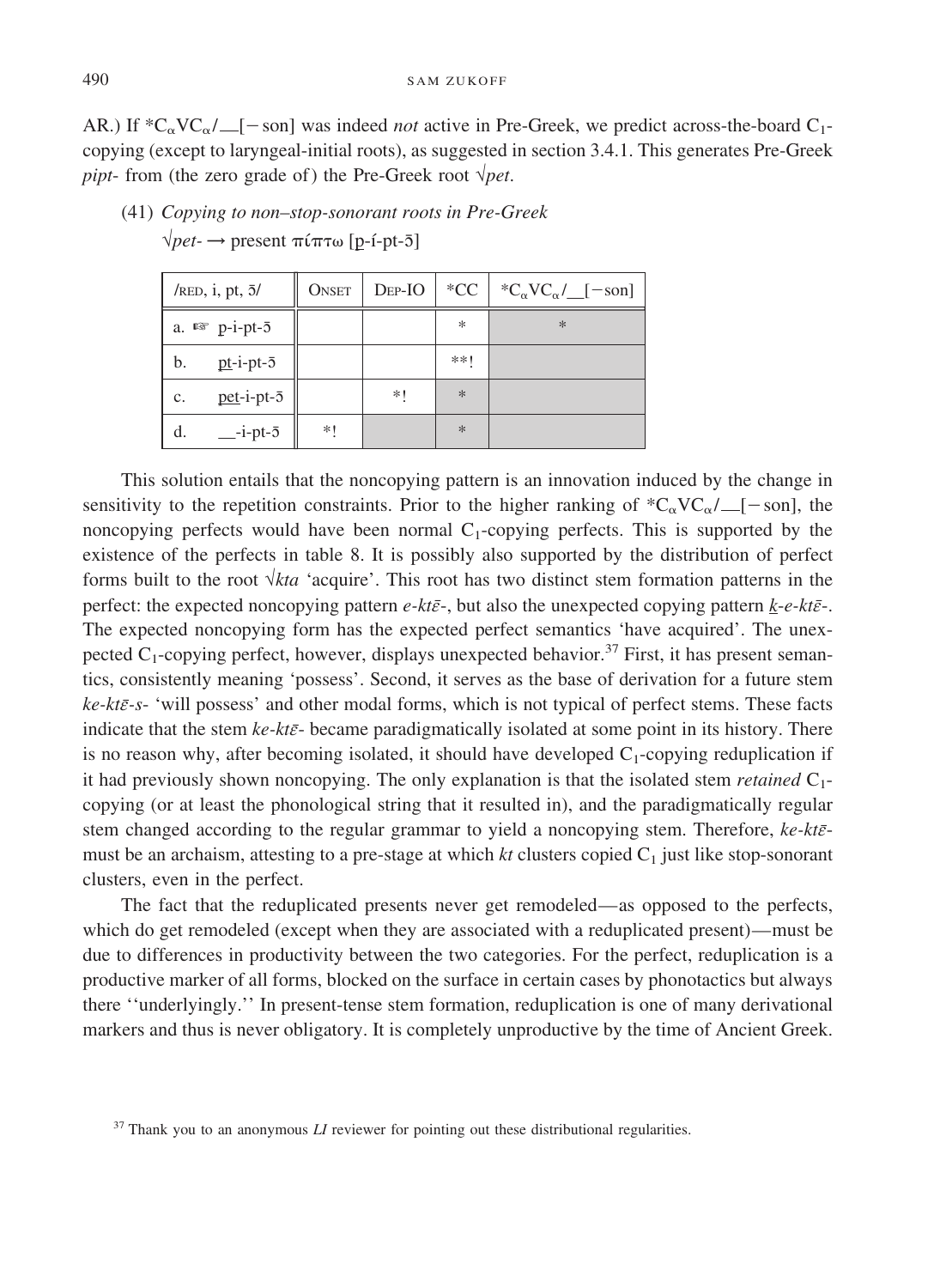This means that present reduplication, maybe even prior to the change in ranking of the antirepetition constraints, must in some way be lexically restricted, possibly indexed to RM(RED)*lex*.

Before the antirepetition constraint  ${}^*C_{\alpha}VC_{\alpha}/$  [-son] came to be active in the grammar, the reduplicated present forms could be productively generated as such once the proper morphemes were entered into the underlying representation, as was illustrated in (41). However, after \*C<sub>o</sub>VC<sub>o</sub>/  $\angle$  [-son] became higher-ranked (above ONSET), the proper underlying form would fail to generate any copying. Armed with the mechanism of  $RM$ ( $RED$ )<sub>lex</sub>, which they independently had to deduce to account for the AR forms, speakers could avoid losing the reduplication here by assigning these roots to the lexical class of  $RM(\text{RED})_{lex}$ . If  $RM(\text{RED})_{lex}$  dominates the antirepetition constraint(s) in Ancient Greek, then we can generate copying even to non–stop-sonorant clusterinitial roots. Tableau (42) illustrates how this generates  $p$ *ipt* $\bar{z}$  in the synchronic grammar of Ancient Greek.

- /red, i, pt<sub>lex</sub>, 5/ a.  $I^{\text{max}}$  p-i-pt-5  $-i$ -pt- $\bar{0}$  $pt$ -i-pt- $\bar{5}$ pet-i-pt-5  $rac{5}{\sqrt{1-5}}$ <br> $t-\overline{5}$  $RM$ (RED)<sub>lex</sub> DEP-IO | \*CC  $^{\ast}C_{\alpha}VC_{\alpha}$  / [-son] | ONSET \*! \* \*! \* \* \*\*! \* \* b. c. d.
- (42) *Present reduplication in Ancient Greek*  $\sqrt{pet}$  → present πίπτω [p-í-pt-5]

What is most tantalizing about this solution is that it immediately provides an account for the more surprising forms of this type, the unexpectedly copying perfects to these same roots. When these roots become indexed to  $RM(\text{RED})_{lex}$ ,  $RM(\text{RED})_{lex}$  applies not only in the present, but also in the perfect, as demonstrated in (43). Therefore, the aberrant and idiosyncratic copying behavior of the present carries over to the perfect despite there being no category-internal reason for its doing so.

(43) *RM*(*RED*)*lex in present-perfect pairs in Ancient Greek*

| $\sqrt{pt}$ $\rightarrow$ perfect πέπτωκα [p-é-pt5-k-a]; present πίπτω [p-í-pt-5] |    |                                                                                                                                  |        |
|-----------------------------------------------------------------------------------|----|----------------------------------------------------------------------------------------------------------------------------------|--------|
|                                                                                   |    | /RED, e, pt $\overline{\delta_{\text{lex}}}, k, a$ /   RM(RED) <sub>lex</sub>   *C <sub>a</sub> VC <sub>a</sub> / [-son]   ONSET |        |
| a. $I^{\text{max}}$ p-e-pt5-k-a                                                   |    |                                                                                                                                  |        |
| $e$ -pt $\bar{o}$ -k-a<br>b.                                                      | *1 |                                                                                                                                  | $\ast$ |

The crucial point here is the  $RM(\text{RED})_{lex}$  violation in the noncopying candidate (43b). This violation supersedes the \*C<sub> $\alpha$ </sub>VC $\alpha$  [-son] violation of the C<sub>1</sub>-copying candidate (43a). If the root were not indexed to  $RM(\text{RED})_{lex}$ , that  $^*C_{\alpha}VC_{\alpha}/$  [-son] violation would be fatal, as it is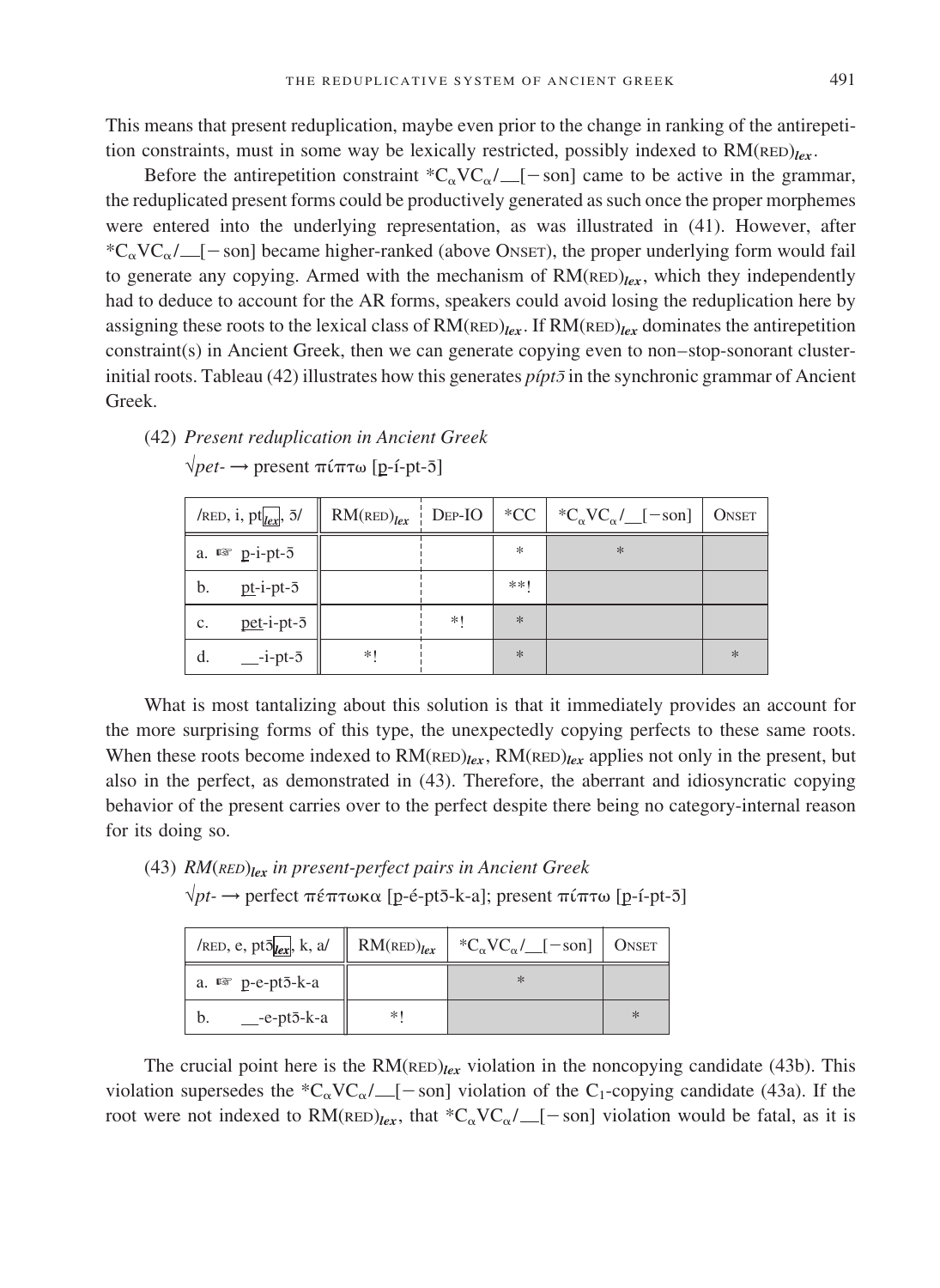in the general case for roots with non–stop-sonorant clusters. But because of  $RM(\text{RED})_{lex}$ , copying is required, and the  $C_1$ -copying candidate emerges. Thus, the grammar obeys the copying requirement at the cost of the phonotactics. This is the same sort of constraint interaction that led to the selection of the AR form in  $(39)$  and  $(40).^{38}$ 

#### **5 Conclusions**

This article has provided a comprehensive account of the historical development of the Attic reduplication pattern of Ancient Greek, set within the larger reduplicative system of Greek. It was demonstrated that the synchronic reduplicative system of Ancient Greek simultaneously generates the patterns displayed by consonant-initial roots and the productive vowel-lengthening pattern for vowel-initial roots. What was not evident from the facts of basic reduplication was how and why the AR pattern coexisted with the vowel-lengthening pattern for vowel-initial roots.

On the basis of the clear etymological connection between AR and the laryngeals, it was argued that laryngeal-specific phonotactics operative in Pre-Greek spawned the precursor of AR (Pre-AR). Pre-AR was then shown to be consistent with, and maybe even to directly follow from (via principles of phonological learning), the interaction of another laryngeal-specific phonotactic repair (laryngeal vocalization) with the normal reduplicative grammar as still evidenced in attested Ancient Greek.

In an attempt to retain the pattern as faithfully as possible subsequent to the loss of the laryngeals (and thus the loss of the pattern's conditioning factors), speakers innovated a new constraint system based on lexical indexation. This same system can be used to account for a previously unrecognized regularity, namely, the unexpectedly copying cluster-initial perfects associated with reduplicated presents. This demonstrates that both patterns are not simply frozen, archaic forms that have arbitrarily persisted in the language; rather, they are synchronically generable minority patterns that are subject to the normal demands of the grammar.

This article illustrates how synchrony and diachrony can be used in tandem to help explain systematic irregularities. Constructing the synchronic grammar of Ancient Greek made it possible to formalize the exceptionality of the AR pattern. Consideration of historical reconstruction allowed a clear hypothesis to be generated about why the irregularity should exist, namely, the behavior of laryngeals. This suggested the possibility of integrating another known phonological process of a similar time depth and scope—namely, laryngeal vocalization—into a new synchronic account of the phenomenon at a distinct diachronic stage. In turn, consideration of how the output of this stage interacted with subsequent diachronic change made it possible to connect the exceptional behavior of AR roots to other, very different root types with similar exceptional behavior (the reduplicated presents and their exceptionally copying associated perfects), which was hitherto completely without principled explanation.

<sup>&</sup>lt;sup>38</sup> There may be one more corner of the grammar that displays similar  $RM$ (RED) $_{lex}$  effects. Brent Vine (pers. comm.) points out that there is a set of apparently reduplicated nouns built to \**HeC* roots that bear a striking resemblance to AR verbal forms—in fact, they are built to many of the same roots that display AR in the perfect: for example,  $\sqrt{a}g \leq *h_2eg$ 'lead'  $\rightarrow \alpha \gamma \omega \gamma \gamma$  [ag5g $\acute{\epsilon}$ ],  $\sqrt{ed} < *h_Ied$  'eat'  $\rightarrow \dot{\epsilon} \delta \omega \delta \gamma$  [ed5d $\acute{\epsilon}$ ] (see Vine 1998). As of now, I cannot reconstruct the scenario by which these forms would have arisen, but the connection seems relevant.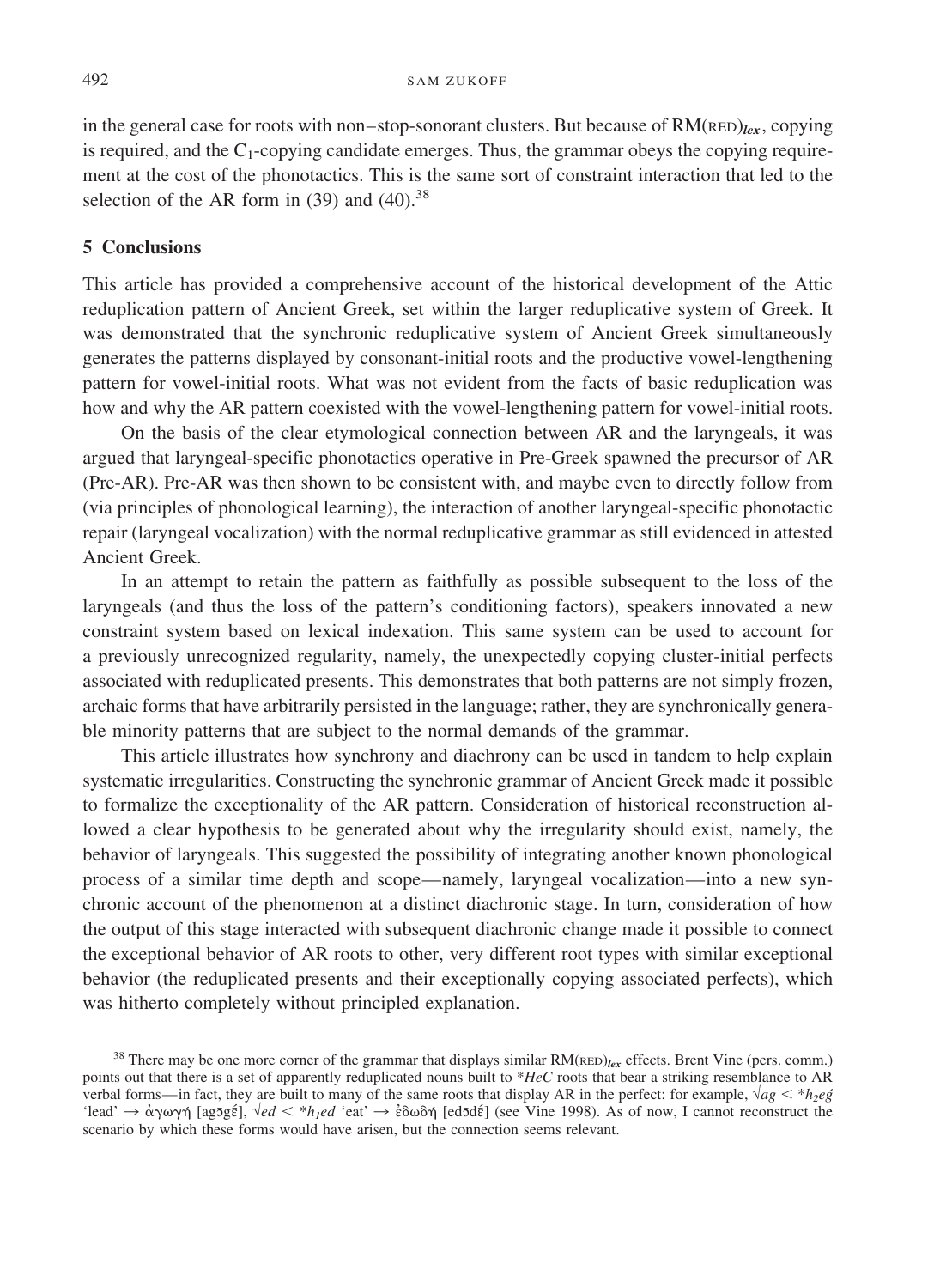#### **Appendix: Attic Reduplication Perfects**

Table 9 lists the set of attested AR perfects, coupled with their root etymologies and their forms reconstructed for Pre-Greek based on the analysis developed in this article. Forms are drawn primarily from van de Laar 2000:59–320; see also Beekes 1969:116–120.

#### **Table 9**

Attic reduplication perfects

|                                                               |                   |              |                                   | Pre-Greek                                                    |
|---------------------------------------------------------------|-------------------|--------------|-----------------------------------|--------------------------------------------------------------|
|                                                               |                   | Present      | Perfect                           | reconstruction                                               |
| Root (Greek $<$ *PIE)                                         |                   | stem         | stem                              | of perfect stem <sup>a</sup>                                 |
| $#^*h_1$                                                      |                   |              |                                   |                                                              |
| $eger < *h_1ger$                                              | 'wake'            | egēr-        | $egr\bar{\epsilon}gor-b$          | $*h_1$ ag-e- $h_1$ gor-                                      |
| $ela(u) < *h_1eh_2$                                           | 'drive'           | $ela(u)$ -   | elēla-                            | $*h_1$ əl-e-h <sub>1</sub> l-a-                              |
| $e$ leut <sup>h</sup> $\lt$ *h <sub>1</sub> lewd <sup>h</sup> | 'go, come'        |              | $el\bar{e}$ l(o)ut <sup>h</sup> - | $*h_1$ əl-e- $h_1$ l(o)ud <sup>h</sup> -                     |
| $(en-)e\nexists k < *h_1$ nek                                 | 'bring'           |              | en $\bar{\epsilon}$ nok $h$ -     | $*h_1$ ən-e-h <sub>1</sub> nok <sup>h</sup> -                |
| $eme <$ *wemh <sub>1</sub>                                    | 'vomit'           | eme-         | emēme-                            |                                                              |
| $\text{ered} < *h_1 \text{reyd}$                              | 'cause to lean'   | ereid-       | erēreis-                          | $*h_1$ ər-e-h <sub>1</sub> rei <sup>d</sup> / <sub>s</sub> - |
| ereip $\langle *h_1$ reyp                                     | 'throw down'      | ereip-       | erērip- <sup>c</sup>              | $*h_1$ or-e-h <sub>1</sub> rip-                              |
| $\#^*h_2$                                                     |                   |              |                                   |                                                              |
| $\text{ager} < *h_2 \text{ger}$                               | 'gather together' | agēr-        | agāger-                           | *h <sub>2</sub> ag-e-h <sub>2</sub> ger-                     |
| $ako(u) < *h_2kow(s)$                                         | 'hear'            | akou-        | akāko-                            | $*h_2$ ək-e- $h_2$ kow(s)-                                   |
| ale $\langle *h_2eh_1$                                        | 'grind'           | ale          | alāle-s-                          | *h <sub>2</sub> al-e-h <sub>2</sub> le-s-                    |
| $ar < *h_2er$                                                 | 'join'            | arar-        | arār-                             | $*h_2$ or-e- $h_2$ r-                                        |
| aro $\langle *h_2erh_3$                                       | 'plow'            | aro-         | arāro-                            | $*h_2$ or-e- $h_2$ r-o-                                      |
| $#^*h_3$                                                      |                   |              |                                   |                                                              |
| $\mathrm{od} <$ *h <sub>3</sub> ed                            | 'smell'           | ozd-         | od5d-                             | $*h_3$ od-e- $h_3$ d-                                        |
| $ol < *h_3elh_1$                                              | 'destroy'         | ol-          | $ol\bar{3}$ -                     | $*h_3$ əl-e-h <sub>3</sub> l-                                |
| $om < *h_3emh_3$                                              | 'swear'           | om-          | om <sub>5mo-</sub>                | $*h_3$ am-e- $h_3$ m-o-                                      |
| $op < *h_3ek$ <sup>w</sup>                                    | 'see'             |              | op5p-                             | $*h_3$ ək <sup>w</sup> -e-h <sub>3</sub> k <sup>w</sup> -    |
| or $\langle *h_3$ er                                          | 'incite'          | or-          | $or\bar{c}r(e)$ -                 | $*$ h <sub>3</sub> $-$ e-h <sub>3</sub> $r(-e)$ -            |
| or $\lt$ *(s)wer                                              | 'keep watch'      | $or$ - $o$ - | or5r-                             |                                                              |
| $\text{oreg} < *h_3$ reg                                      | 'stretch'         | oreg-        | or5reg-                           | *h <sub>3</sub> or-e-h <sub>3</sub> reg-                     |
| orug $\langle *h_3ru-g^h$                                     | 'dig'             | orus-        | or5rug-                           | *h <sub>3</sub> ər-e-h <sub>3</sub> ru-g <sup>h</sup> -      |

<sup>a</sup> Stem-final material may be anachronistic.

<sup>b</sup> The [r] in the reduplicant is secondary. Brent Vine (pers. comm.) suggests that it is the result of hypercorrective *r*-insertion, along the lines of the phenomenon discussed in Vine 2011. <sup>c</sup> Beside this there is also *ererim*- with short [e] for long [₹].

#### **References**

Alderete, John, Jill Beckman, Laura Benua, Amalia Gnanadesikan, John McCarthy, and Suzanne Urbanczyk. 1999. Reduplication with fixed segmentism. *Linguistic Inquiry* 30:327–364.

Beekes, Robert S. P. 1969. *The development of the Proto-Indo-European laryngeals in Greek.* The Hague: Mouton.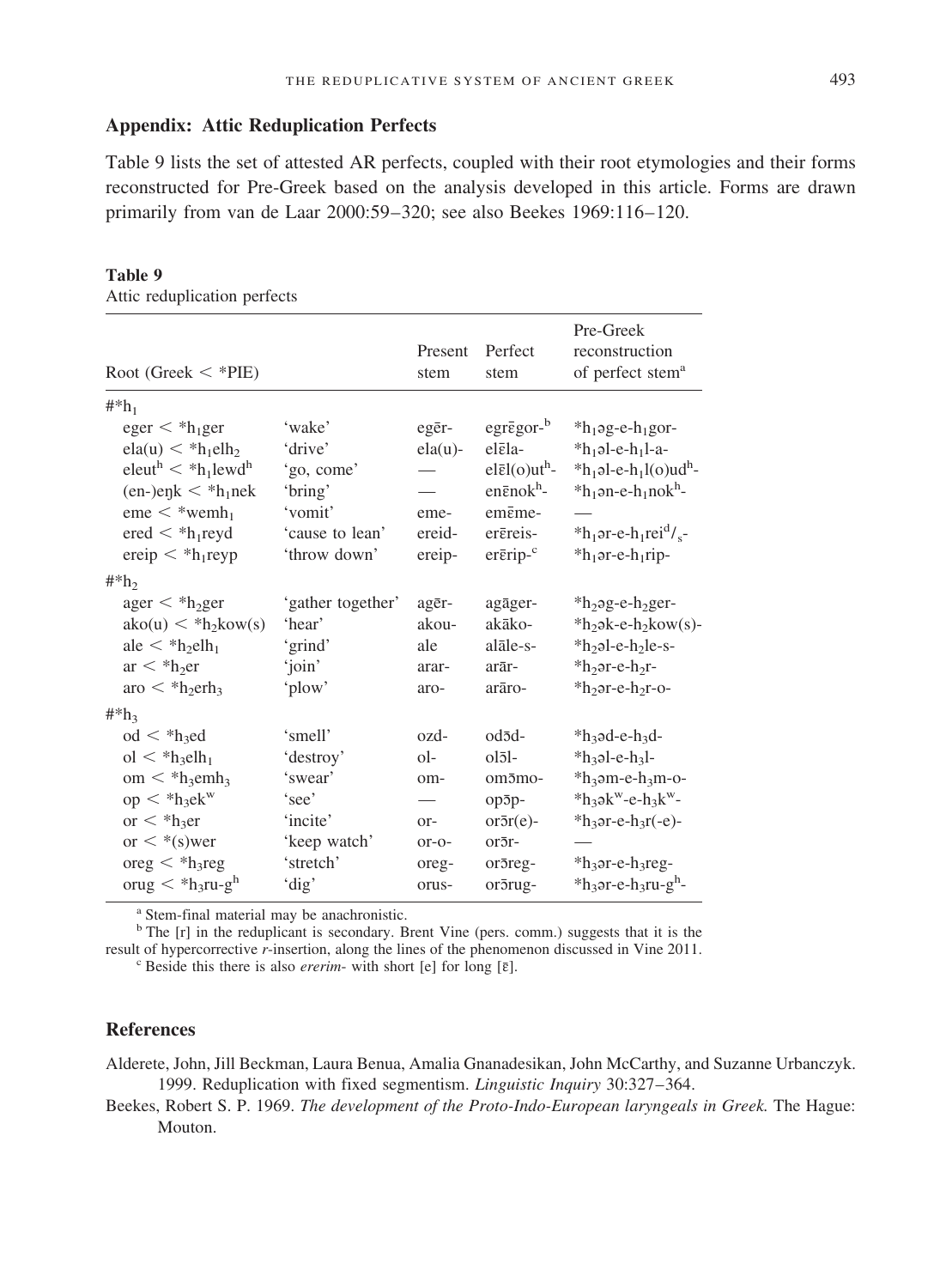Beekes, Robert S. P., and Lucien van Beek. 2010. *Etymological dictionary of Greek.* Leiden: Brill.

- Brugmann, Karl, and Berthold Delbrück. 1897–1916. *Grundriss der vergleichenden Grammatik der indoger*manischen Sprachen. Strassburg: K. J. Trübner.
- Byrd, Andrew Miles. 2010. Reconstructing Indo-European syllabification. Doctoral dissertation, UCLA, Los Angeles, CA.
- Byrd, Andrew Miles. 2011. Laryngeal vocalization as schwa epenthesis: Why does compensatory lengthening not occur? Paper presented at the 30th East Coast Indo-European Conference, Harvard University, Cambridge, MA.
- Byrd, Andrew Miles. 2015. *The Indo-European syllable.* Leiden: Brill.
- Byrd, Andrew Miles. To appear. The phonology of Proto-Indo-European. In *Comparative Indo-European linguistics: An international handbook of language comparison and the reconstruction of Indo-European*, ed. by Matthias Fritz, Jared Klein, and Brian Joseph. Berlin: Mouton de Gruyter.
- Chantraine, Pierre. 1968. *Dictionnaire e´tymologique de la langue grecque: Histoire des mots.* Paris: Editions Klincksieck.
- Clackson, James. 1994. *The linguistic relationship between Armenian and Greek.* Oxford: Blackwell.
- Cooper, Adam. 2012. Syllable nucleus and margin in Greek, Vedic, and Proto-Indo-European. Doctoral dissertation, Cornell University, Ithaca, NY.
- Cooper, Adam. 2014. *Reconciling Indo-European syllabification.* Leiden: Brill.
- Cowgill, Warren. 1965. Evidence in Greek. In *Evidence for laryngeals*, ed. by Werner Winter, 142–180. The Hague: Mouton.
- Devine, Andrew M., and Laurence D. Stephens. 1994. *The prosody of Greek speech.* New York: Oxford University Press.
- Fleischhacker, Heidi Anne. 2005. Similarity in phonology: Evidence from reduplication and loan adaptation. Doctoral dissertation, UCLA, Los Angeles, CA.
- Fortson, Benjamin W. 2010. *Indo-European language and culture: An introduction.* 2nd ed. Malden, MA: Wiley-Blackwell.
- Frampton, John. 2009. *Distributed reduplication.* Cambridge, MA: MIT Press.
- Fukazawa, Haruka. 1999. Theoretical implications of OCP effects on features in Optimality Theory. Doctoral dissertation, University of Maryland, College Park. Rutgers Optimality Archive 307. Available at http://roa.rutgers.edu.
- Gafos, Diamandis. 1998. A-templatic reduplication. *Linguistic Inquiry* 29:515–527.
- Giannakis, Giorgios K. 1992. Studies in the syntax and semantics of the reduplicated presents in Homeric Greek and Indo-European. Doctoral dissertation, UCLA, Los Angeles, CA.
- Golston, Chris. 2014. Hiatus. In *Encyclopedia of Ancient Greek language and linguistics*, ed. by Giorgios K. Giannakis, Vit Bubenik, Emilio Crespo, Chris Golston, and Alexandra Lianeri, 2:160–161. Leiden: Brill.
- Graff, Peter, and T. Florian Jaeger. 2009. Locality and feature specificity in OCP effects: Evidence from Aymara, Dutch, and Javanese. In *CLS 45-1: The Main Session. Papers from the 45th Annual Meeting of the Chicago Linguistic Society*, ed. by M. Ryan Bochnak, Peter Klecha, Alice Lemieux, Nassira Nicola, Jasmin Urban, and Christina Weaver, 127–141. Chicago: University of Chicago, Chicago Linguistic Society.
- Haas, Wim de. 1988. *A formal theory of vowel coalescence: A case study of Ancient Greek.* Dordrecht: Foris.
- Halle, Morris. 2008. Reduplication. In *Foundational issues in linguistic theory: Essays in honor of Jean-Roger Vergnaud*, ed. by Robert Freidin, Carlos P. Otero, and Maria Luisa Zubizarreta, 325–357. Cambridge, MA: MIT Press.
- Hendricks, Sean Q. 1999. Reduplication without template constraints: A study in bare-consonant reduplication. Doctoral dissertation, University of Arizona, Tucson.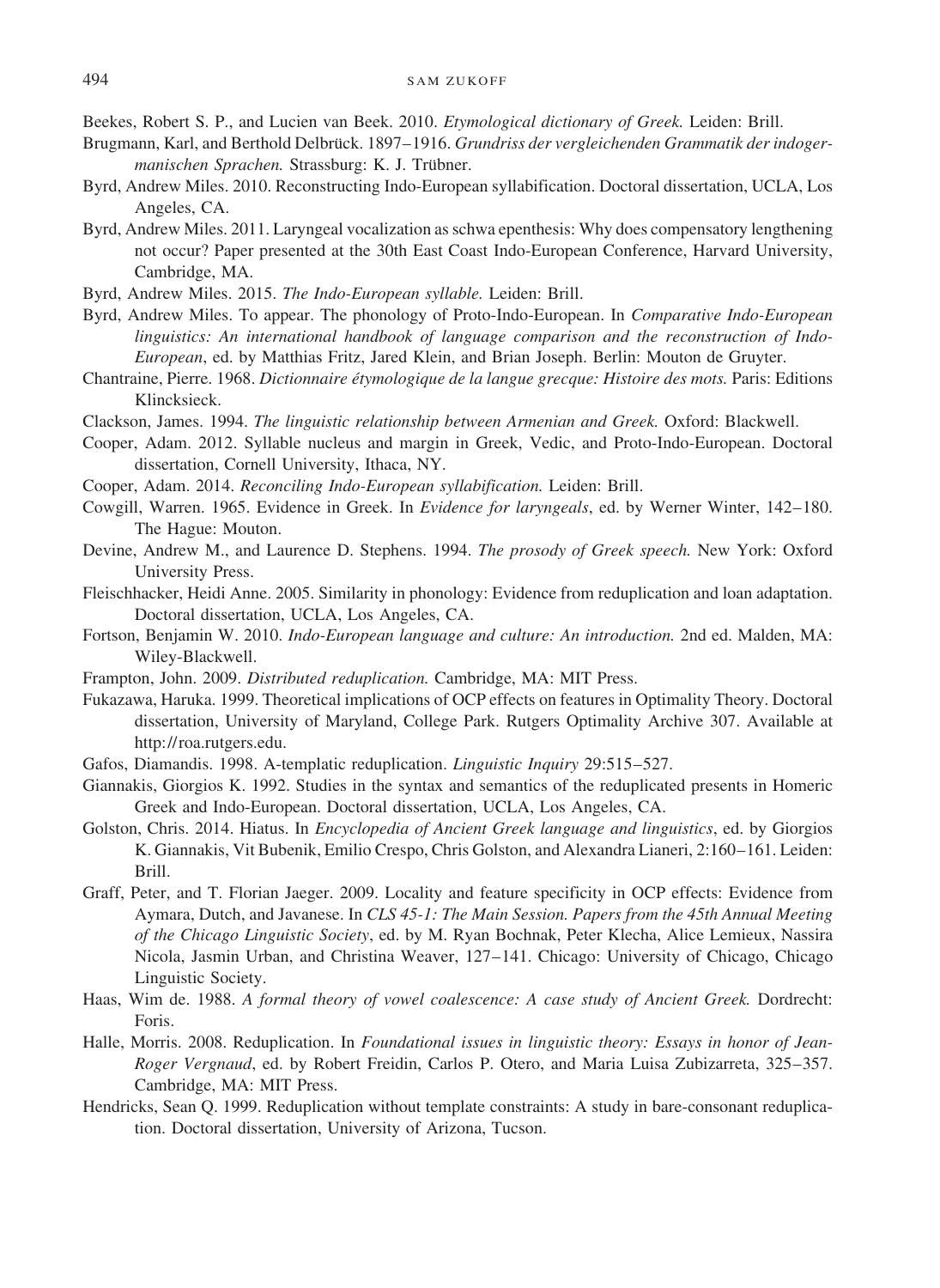- Hermann, Eduard. 1923. *Silbenbildung im Griechischen und in den andern indogermanischen Sprachen.* Göttingen: Vandenhoeck & Ruprecht.
- Idsardi, William, and Eric Raimy. 2008. Reduplicative economy. In *Rules, constraints, and phonological phenomena*, ed. by Bert Vaux and Andrew Nevins, 149–185. Oxford: Oxford University Press.
- Inkelas, Sharon, and Cheryl Zoll. 2005. *Reduplication: Doubling in morphology.* Cambridge: Cambridge University Press.
- Itô, Junko, and Armin Mester. 1999. The phonological lexicon. In *The handbook of Japanese linguistics*, ed. by Natsuko Tsujimura, 62–100. Oxford: Blackwell.
- Itô, Junko, and Armin Mester. 2001. Covert generalizations in Optimality Theory: The role of stratal faithfulness constraints. *Studies in Phonetics, Phonology, and Morphology* 7:273–299.
- Kenstowicz, Michael. 1994. Syllabification in Chukchee: A constraints-based analysis. In *Proceedings of the Formal Linguistics Society of Mid-America*, ed. by Alice Davison, Nicole Maier, Glaucia Silva, and Wan Su Yan, 4:160–181. Iowa City: University of Iowa, Department of Linguistics. Rutgers Optimality Archive 30. Available at http://roa.rutgers.edu.
- Keydana, Götz. 2006. Die indogermanische Perfektreduplikation. *Folia Linguistica Historica* 27:61–116.
- Keydana, Götz. 2012. Evidence for non-linear phonological structure in Indo-European: The case of fricative clusters. In *The sound of Indo-European: Phonetics, phonemics, and morphophonemics*, ed. by Benedicte Nielsen Whitehead, Thomas Olander, and Birgit Anette Olsen, 99–117. Copenhagen: Museum Tusculanum Press.
- Kiparsky, Paul. 2010. Reduplication in Stratal OT. In *Reality exploration and discovery: Pattern interaction in language & life*, ed. by Linda Uyechi and Lian Hee Wee, 125–142. Stanford, CA: CSLI Publications.
- Kraska-Szlenk, Iwona. 1999. Syllable structure constraints in exceptions. In *Phonologica 1996: Syllables!?*, ed. by John Rennison and Klaus Kühnhammer, 113–131. The Hague: Thesus.
- Kümmel, Martin Joachim. 2000. Das Perfekt im Indoiranischen. Wiesbaden: Reichert.
- Kurisu, Kazutaka. 2001. The phonology of morpheme realization. Doctoral dissertation, University of California, Santa Cruz.
- Kuryłowicz, Jerzy. 1927. Origine indoeuropéenne du redoublement attique. *EOS: Commentarii Societatis Philologae Polonorum* 30:206–210.
- van de Laar, Henri M. F. M. 2000. *Description of the Greek individual verbal systems.* Amsterdam: Rodopi.
- Mayrhofer, Manfred. 1986. Lautlehre (Segmentale Phonologie des Indogermanischen). In *Indogermanische Grammatik*, ed. by Manfred Mayrhofer, 1:73–181. Heidelberg: Carl Winter.
- McCarthy, John J. 2003. OT constraints are categorical. *Phonology* 20:75–138.
- McCarthy, John J., Wendell Kimper, and Kevin Mullin. 2012. Reduplication in Harmonic Serialism. *Morphology* 22:173–232.
- McCarthy, John J., and Alan Prince. 1986/1996. Prosodic Morphology. Linguistics Department Faculty Publication Series 13. Available at http://scholarworks.umass.edu/linguist\_faculty\_pubs/13.
- McCarthy, John J., and Alan Prince. 1993. Generalized Alignment. *Yearbook of Morphology 1993*:79–153.
- McCarthy, John J., and Alan Prince. 1994. The emergence of the unmarked: Optimality in Prosodic Morphology. In *NELS 24*, ed. by Mercè Gonzàlez, 333–379. Amherst: University of Massachusetts, Graduate Linguistic Student Association. Available at http://works.bepress.com/john\_j\_mccarthy/43.
- McCarthy, John J., and Alan Prince. 1995. Faithfulness and reduplicative identity. In *Papers in Optimality Theory*, ed. by Jill Beckman, Suzanne Urbanczyk, and Laura Walsh Dickey, 249–384. University of Massachusetts Occasional Papers in Linguistics 18. Amherst: University of Massachusetts, Graduate Linguistic Student Association. Available at http://works.bepress.com/john\_j\_mccarthy/44.
- Nelson, Nicole. 2003. Asymmetric anchoring. Doctoral dissertation, Rutgers University, New Brunswick, NJ.
- Nevins, Andrew, and Bert Vaux. 2003. Metalinguistic, shmetalinguistic: The phonology of*shm*-reduplication. In *CLS 39: Papers from the 39th Annual Meeting of the Chicago Linguistic Society*, ed. by J.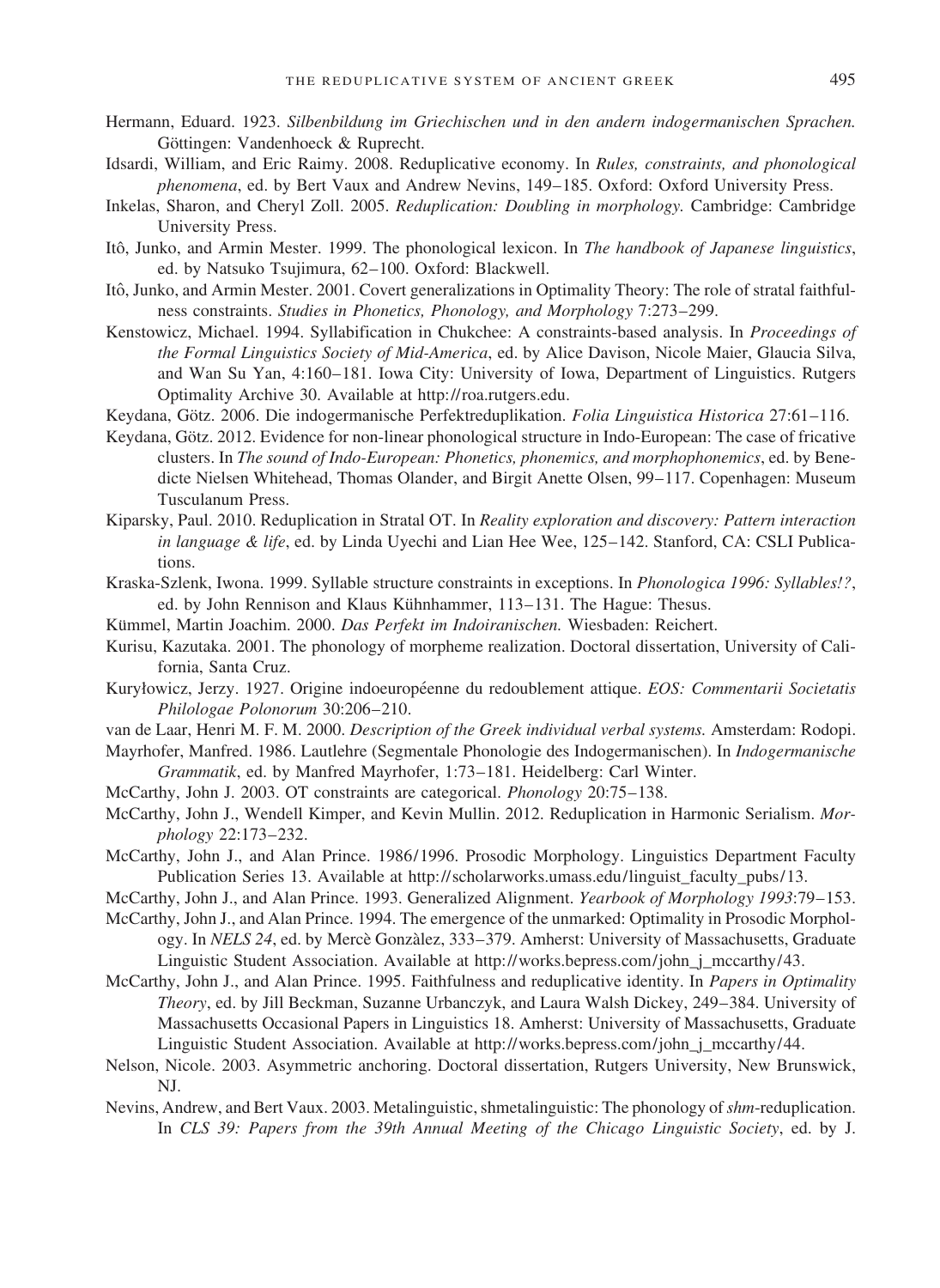Cihlar, A. Franklin, D. Kaiser, and I. Kimbara, 1:702–721. Chicago: University of Chicago, Chicago Linguistic Society.

- Niepokuj, Mary. 1997. *The development of verbal reduplication in Indo-European.* Washington, DC: Institute for the Study of Man.
- Pater, Joe. 2000. Non-uniformity in English secondary stress: The role of ranked and lexically specific constraints. *Phonology* 17:237–274.
- Pater, Joe. 2009. Morpheme-specific phonology: Constraint indexation and inconsistency resolution. In *Phonological argumentation: Essays on evidence and motivation*, ed. by Stephen Parker, 123–154. London: Equinox.
- Prince, Alan, and Paul Smolensky. 1993/2004. *Optimality Theory: Constraint interaction in generative grammar.* Malden, MA: Blackwell.
- Prince, Alan, and Bruce Tesar. 2004. Learning phonotactic distributions. In *Constraints in phonological acquisition*, ed. by René Kager, Joe Pater, and Wim Zonneveld, 245–291. Cambridge: Cambridge University Press.
- Raimy, Eric. 2000. *The phonology and morphology of reduplication.* Berlin: Mouton de Gruyter.
- Raimy, Eric. 2009. Deriving reduplicative templates in a modular fashion. In *Contemporary views on architecture and representations in phonology*, ed. by Eric Raimy and Charles E. Cairns, 383–404. Cambridge, MA: MIT Press.
- Riggle, Jason. 2006. Infixing reduplication in Pima and its theoretical consequences. *Natural Language and Linguistic Theory* 24:857–891.
- Rix, Helmut. 1992. *Historische Grammatik des Griechischen: Laut- und Formenlehre.* 2nd ed. Darmstadt: Wissenschaftliche Buchgesellschaft.
- Rix, Helmut, Martin Ku¨mmel, Thomas Zehnder, Reiner Lipp, and Brigitte Schirmer. 2001. *LIV: Lexikon der indogermanischen Verben.* 2nd ed. Wiesbaden: Reichert.
- Saussure, Ferdinand de. 1879. Mémoire sur le système primitif des voyelles dans les langues indo-européen*nes.* Leipzig: Teubner.
- Saussure, Ferdinand de. 1884. Une loi rythmique de la langue grecque. In *Mélanges Graux: Recueil de travaux d'e´rudition classique de´die´ a` la me´moire de Charles Graux*, 737–748. Paris: Ernest Thorin.
- Schwyzer, Eduard. 1939. *Griechische Grammatik.* Munich: C. H. Beck.
- Sihler, Andrew L. 1995. *New comparative grammar of Greek and Latin.* New York: Oxford University Press.
- Smyth, Herbert Weir. 1920 [1984]. *Greek grammar.* Cambridge, MA: Harvard University Press.
- Spaelti, Philip. 1997. Dimensions of variation in multi-pattern reduplication. Doctoral dissertation, University of California, Santa Cruz.
- Steriade, Donca. 1982. Greek prosodies and the nature of syllabification. Doctoral dissertation, MIT, Cambridge, MA.
- Steriade, Donca. 1988. Reduplication and syllable transfer in Sanskrit and elsewhere. *Phonology Yearbook* 5:73–155.
- Steriade, Donca. 2015. Changes in the weight of clusters: Evidence from Ancient Greek. Paper presented at the annual meeting of the Linguistic Society of America, Portland, OR, 8–11 January.
- Suzuki, Seiichi. 1994. Accounting for Attic reduplication: A synthesis. *Journal of Indo-European Studies* 22:399–415.
- Vine, Brent. 1998. The etymology of Greek κώμη and related problems. In *Mír curad: Studies in honor of Calvert Watkins*, ed. by Jay Jasanoff, H. Craig Melchert, and Lisi Olivier, 685–702. Innsbruck: Institut für Sprachwissenschaft der Universität Innsbruck.
- Vine, Brent. 2011. On dissimilatory *r*-loss in Greek. In *Indogermanistik und Linguistik im Dialog*, ed. by Thomas Krisch and Thomas Lindner, 1–17. Wiesbaden: Reichert.
- Walter, Mary Ann. 2007. Repetition avoidance in human language. Doctoral dissertation, MIT, Cambridge, MA.